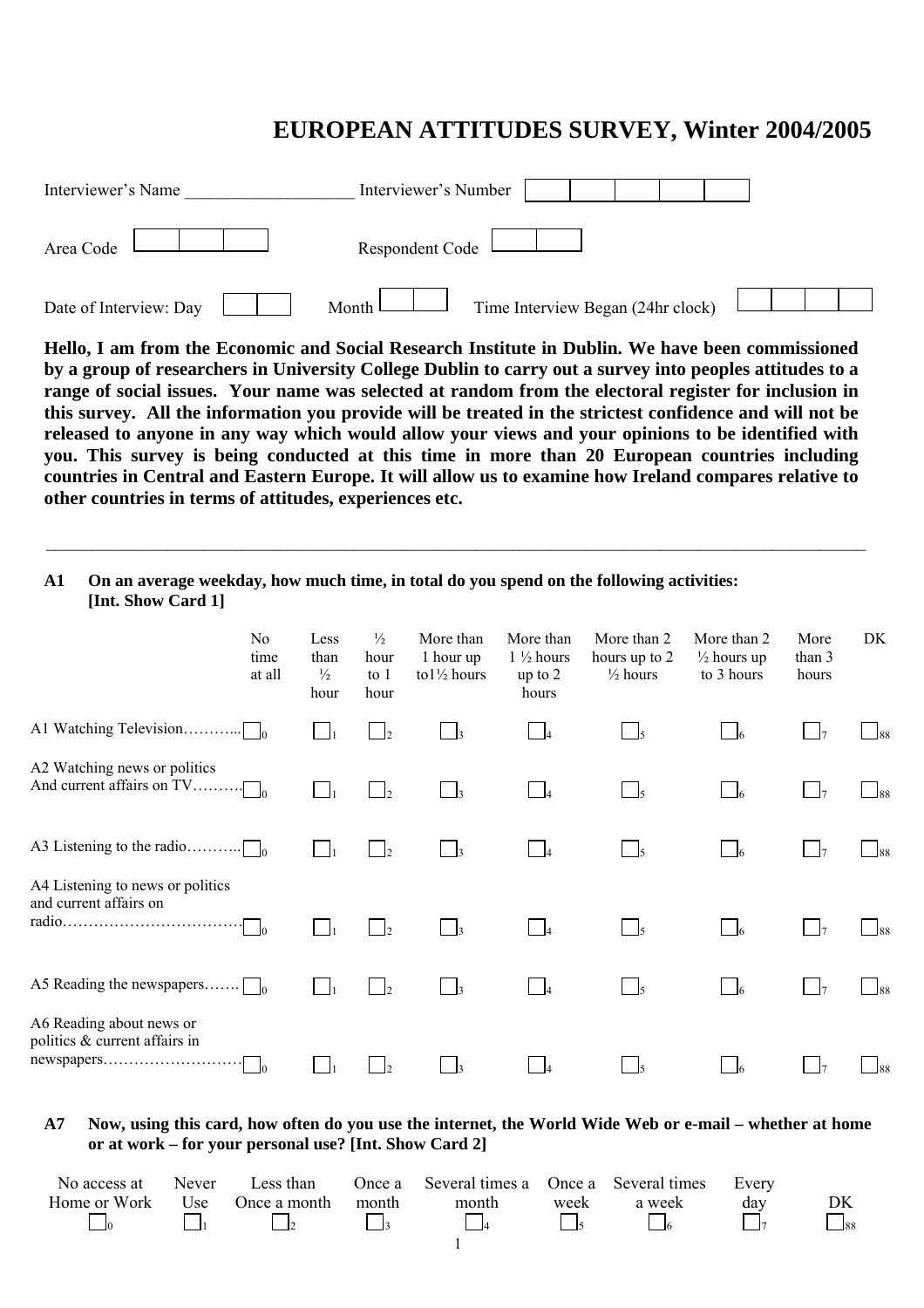**A8 Using this card, generally speaking, would you say that most people can be trusted, or that you can't be too careful in dealing with people? Please tell me on a score of 0 to 10, where 0 means you can't be too careful and 10 means that most people can be trusted. [Int. Show Card 3]** 

| You can't be |    |    |    |    |    |    | Most people can |          |
|--------------|----|----|----|----|----|----|-----------------|----------|
| too careful  |    |    |    |    |    |    | be trusted      | DK       |
|              | 02 | 04 | 06 | 07 | 08 | 09 |                 | oο<br>აა |
|              |    |    |    |    |    |    |                 |          |

**A9 Using this card, do you think that most people would try to take advantage of you if they got the chance, or would they try to be fair? [Int. Show Card 4]** 

|       | Most people<br>would try to<br>take advantage |    |    |    |    |    |    |    |         | <b>Most people</b><br>would try to |    |
|-------|-----------------------------------------------|----|----|----|----|----|----|----|---------|------------------------------------|----|
| of me |                                               |    |    |    |    |    |    |    | be fair |                                    | DK |
|       |                                               | UΙ | UZ | 03 | 04 | UJ | 06 | 08 | 09      | 10                                 | 88 |
|       |                                               |    |    |    |    |    |    |    |         |                                    |    |

**A10 Would you say that most of the time people try to be helpful or that they are mostly looking out for themselves ? [Int. Show Card 5]**

|                | People mostly<br>look out for                                                                                                                                                                                                                                                                                                                                                                                                                                                                                                                                                |                                                                                       |    |    |    |    |    |    |    |    | <b>People mostly try</b> |    |  |  |
|----------------|------------------------------------------------------------------------------------------------------------------------------------------------------------------------------------------------------------------------------------------------------------------------------------------------------------------------------------------------------------------------------------------------------------------------------------------------------------------------------------------------------------------------------------------------------------------------------|---------------------------------------------------------------------------------------|----|----|----|----|----|----|----|----|--------------------------|----|--|--|
|                | themselves                                                                                                                                                                                                                                                                                                                                                                                                                                                                                                                                                                   |                                                                                       |    |    |    |    |    |    |    |    | to be helpful            | DK |  |  |
|                | $\Omega$                                                                                                                                                                                                                                                                                                                                                                                                                                                                                                                                                                     | 01                                                                                    | 02 | 03 | 04 | 05 | 06 | 07 | 08 | 09 | 10                       | 88 |  |  |
|                |                                                                                                                                                                                                                                                                                                                                                                                                                                                                                                                                                                              |                                                                                       |    |    |    |    |    |    |    |    |                          |    |  |  |
|                |                                                                                                                                                                                                                                                                                                                                                                                                                                                                                                                                                                              |                                                                                       |    |    |    |    |    |    |    |    |                          |    |  |  |
| <b>B1</b>      |                                                                                                                                                                                                                                                                                                                                                                                                                                                                                                                                                                              |                                                                                       |    |    |    |    |    |    |    |    |                          |    |  |  |
|                | Now we want to ask you a few questions about politics and government<br>How interested would you say you are in politics – are youREAD OUT<br>Very interested<br>Quite interested<br>Hardly interested<br>Not at all interested<br>DK.<br>$\Box$ 8<br>How often does politics seem so complicated that you can't really understand what is going on?<br>Please use this card. [Int. Show Card 6]<br>Seldom<br>Occasionally<br>Regularly<br>Frequently<br>Never<br>DK.<br>$\overline{8}$<br>How difficult or easy do you find it to make your mind up about political issues? |                                                                                       |    |    |    |    |    |    |    |    |                          |    |  |  |
|                |                                                                                                                                                                                                                                                                                                                                                                                                                                                                                                                                                                              |                                                                                       |    |    |    |    |    |    |    |    |                          |    |  |  |
| B2             |                                                                                                                                                                                                                                                                                                                                                                                                                                                                                                                                                                              |                                                                                       |    |    |    |    |    |    |    |    |                          |    |  |  |
|                |                                                                                                                                                                                                                                                                                                                                                                                                                                                                                                                                                                              |                                                                                       |    |    |    |    |    |    |    |    |                          |    |  |  |
|                |                                                                                                                                                                                                                                                                                                                                                                                                                                                                                                                                                                              |                                                                                       |    |    |    |    |    |    |    |    |                          |    |  |  |
|                |                                                                                                                                                                                                                                                                                                                                                                                                                                                                                                                                                                              |                                                                                       |    |    |    |    |    |    |    |    |                          |    |  |  |
| B <sub>3</sub> |                                                                                                                                                                                                                                                                                                                                                                                                                                                                                                                                                                              |                                                                                       |    |    |    |    |    |    |    |    |                          |    |  |  |
|                |                                                                                                                                                                                                                                                                                                                                                                                                                                                                                                                                                                              |                                                                                       |    |    |    |    |    |    |    |    |                          |    |  |  |
|                |                                                                                                                                                                                                                                                                                                                                                                                                                                                                                                                                                                              | Very difficult<br>Difficult<br>Neither difficult nor easy<br>Very easy<br>DK.<br>Easy |    |    |    |    |    |    |    |    |                          |    |  |  |
|                |                                                                                                                                                                                                                                                                                                                                                                                                                                                                                                                                                                              |                                                                                       |    |    |    |    |    |    |    |    |                          |    |  |  |
| <b>B4</b>      |                                                                                                                                                                                                                                                                                                                                                                                                                                                                                                                                                                              |                                                                                       |    |    |    |    |    |    |    |    |                          |    |  |  |
|                | Please use this card. [Int. Show Card 7]<br>$\overline{\phantom{0}}^8$<br>Using this card, please tell me on a score of 0-10 how much you <i>personally</i> trust each of the institutions I<br>read out. 0 means you do not trust the institution at all, and 10 means you have complete trust.                                                                                                                                                                                                                                                                             |                                                                                       |    |    |    |    |    |    |    |    |                          |    |  |  |

**[Int. Show Card 8]** 

|                |                           | No trust<br>at all |    |    |    |    |    |    |    |    |    | Complete<br>trust | DK |
|----------------|---------------------------|--------------------|----|----|----|----|----|----|----|----|----|-------------------|----|
|                |                           | U                  | 01 | 02 | 03 | 04 | 05 | 06 | 07 | 08 | 09 | 10                | 88 |
| B <sub>4</sub> | The Dáil?                 |                    |    |    |    |    |    |    |    |    |    |                   |    |
| B <sub>5</sub> | The legal system?         |                    |    |    |    |    |    |    |    |    |    |                   |    |
| <b>B6</b>      | The Gardaí?               |                    |    |    |    |    |    |    |    |    |    |                   |    |
| B7             | Politicians?              |                    |    |    |    |    |    |    |    |    |    |                   |    |
| B <sub>8</sub> | <b>Political Parties?</b> |                    |    |    |    |    |    |    |    |    |    |                   |    |
| B <sub>9</sub> | The European Parliament?  |                    |    |    |    |    |    |    |    |    |    |                   |    |
| <b>B10</b>     | The United Nations?       |                    |    |    |    |    |    |    |    |    |    |                   |    |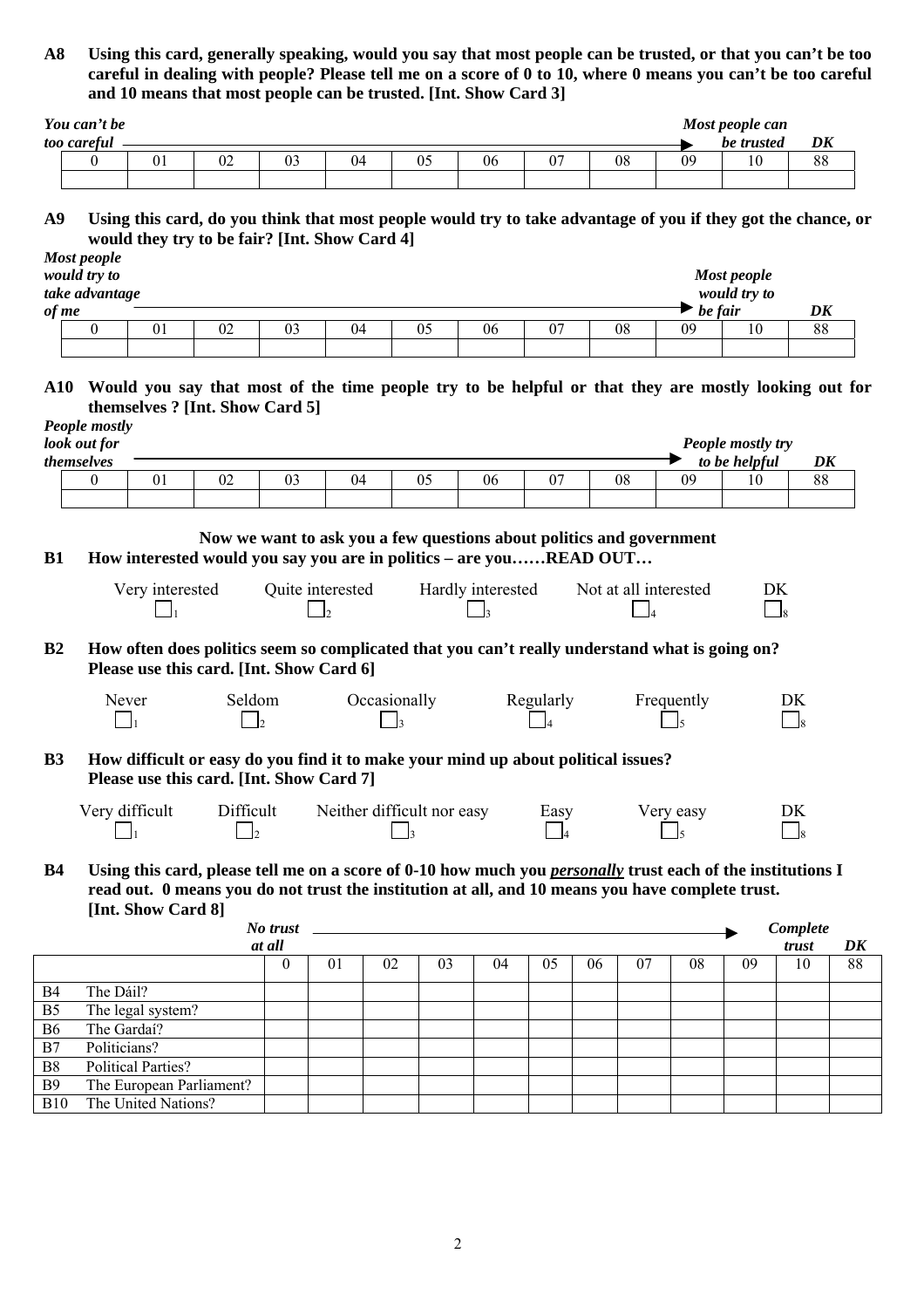| <b>B11</b>     |            | <b>May 2002?</b>       |                              |                                          |                |              | Some people don't vote nowadays for one reason or another. Did you vote in the last general election in                                                                                             |                    |                |              |
|----------------|------------|------------------------|------------------------------|------------------------------------------|----------------|--------------|-----------------------------------------------------------------------------------------------------------------------------------------------------------------------------------------------------|--------------------|----------------|--------------|
|                | $Yes$ .    |                        |                              |                                          |                |              | No $\Box_2 \rightarrow$ Go to B13 Not eligible to vote $\Box_3 \rightarrow$ Go to B13                                                                                                               |                    |                |              |
|                | <b>B12</b> |                        |                              |                                          |                |              | Which party did you give your first preference vote to in that election?                                                                                                                            |                    |                |              |
| Fianna<br>Fail |            | Fine<br>Gael           | Labour                       | Progressive<br>Democrats                 | Green<br>Party | Sinn<br>Féin | Independent                                                                                                                                                                                         | Other<br>(specify) | Refused        | DK           |
|                |            | $\overline{2}$         |                              |                                          | $\mathsf{J}_5$ | $\Box_6$     |                                                                                                                                                                                                     | l8.                | $\mathsf{I}77$ | $\Box_{88}$  |
| <b>B13</b>     |            |                        |                              |                                          |                |              | There are different ways of trying to improve things in Ireland or help prevent things from going wrong.<br>During the last 12 months, have you done any of the following? Firstly have youREAD OUT | <b>Yes</b>         | N <sub>0</sub> | (Don't know) |
|                |            |                        |                              |                                          |                |              |                                                                                                                                                                                                     |                    |                |              |
|                |            |                        |                              |                                          |                |              | B20a Is there a particular political party you feel closer to than all the other parties?                                                                                                           |                    |                |              |
|                |            |                        |                              |                                          |                |              |                                                                                                                                                                                                     |                    |                |              |
|                |            | <b>B20b</b> Which one? | Progressive Democrats $\Box$ |                                          |                |              | Other (write in)                                                                                                                                                                                    |                    |                |              |
|                |            |                        |                              |                                          |                |              | B20c How close do you feel to this party. Do you feel that you are                                                                                                                                  |                    |                |              |
|                |            |                        | Very Close                   | Quite Close                              | Not Close      | I٩           | Not at all Close                                                                                                                                                                                    | Don't Know<br>l8   |                |              |
| <b>B21</b>     |            | B22 Which one?         | Progressive Democrats $\Box$ | Are you a member of any political party? |                |              | Other (write in) $\frac{\Box}{\Box}$                                                                                                                                                                |                    | $\sqrt{88}$    |              |

**B23 In politics people sometimes talk of "left" and "right". Using this card, where would you place yourself on this scale, where '0' means the left and '10' means the right? [Int. Show Card 9]** 

| Left |     |              |        |     |    |          |    | Right<br><b>ALLS</b> | $\mathbf{r}$ |
|------|-----|--------------|--------|-----|----|----------|----|----------------------|--------------|
|      | . . | $\sim$<br>∪∠ | $\sim$ | - - | J6 | ∩∩<br>vc | Ωq |                      | ') L         |
|      |     |              |        |     |    |          |    |                      |              |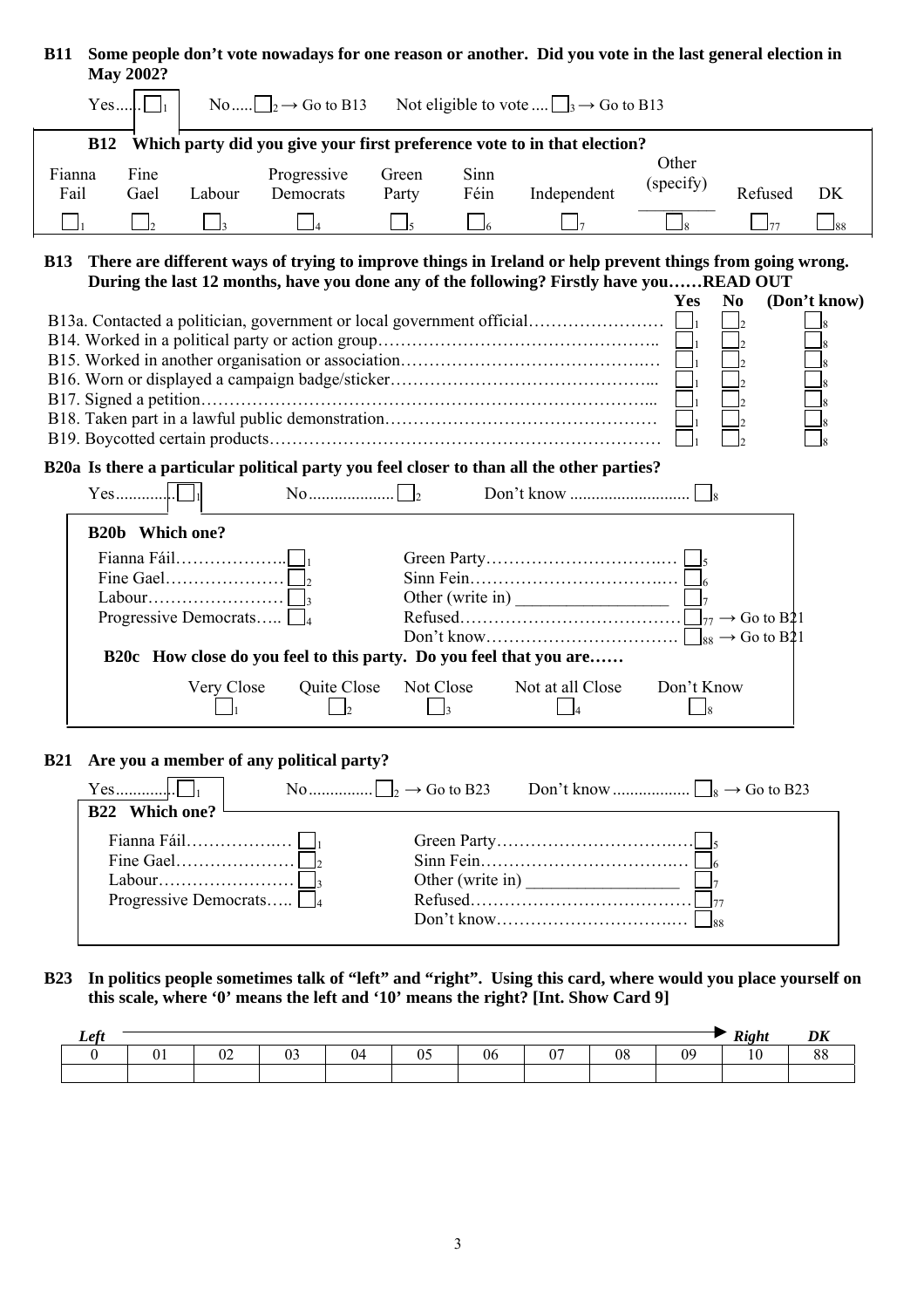## **B24 All things considered, how satisfied are you with the following statements? Please answer using this card, where '0' means extremely dissatisfied and '10' means extremely satisfied. [Int. Show Card 10]**

|            | <i>Extremely</i>                       |    |    |    |    |    |    |    |    |           | $\blacktriangleright$ <i>Extremely</i> |    |
|------------|----------------------------------------|----|----|----|----|----|----|----|----|-----------|----------------------------------------|----|
|            | dissatisfied                           |    |    |    |    |    |    |    |    | satisfied |                                        | DK |
|            |                                        | 01 | 02 | 03 | 04 | 05 | 06 | 07 | 08 | 09        | 10                                     | 88 |
|            | B24a Your life as a whole nowadays     |    |    |    |    |    |    |    |    |           |                                        |    |
| <b>B25</b> | The present state of the Irish economy |    |    |    |    |    |    |    |    |           |                                        |    |
| <b>B26</b> | The government                         |    |    |    |    |    |    |    |    |           |                                        |    |
| <b>B27</b> | How democracy works in Ireland         |    |    |    |    |    |    |    |    |           |                                        |    |

#### **B28 Now, using this card, please say what you think overall about the state of the following services in Ireland nowadays? [Int. Show Card 11]**

| <b>Extremely</b>                  |    |    |    |    |    |    |     |    |    | <i>Extremely</i> |    |
|-----------------------------------|----|----|----|----|----|----|-----|----|----|------------------|----|
| <b>bad</b>                        |    |    |    |    |    |    |     |    |    | good             | DK |
|                                   | 01 | 02 | 03 | 04 | 05 | 06 | -07 | 08 | 09 | 10               | 88 |
| B <sub>28</sub> Education         |    |    |    |    |    |    |     |    |    |                  |    |
| <b>B29</b><br>The Health Services |    |    |    |    |    |    |     |    |    |                  |    |

#### **B30 Using this card, please say to what extent you agree or disagree with each of the following statements. READ OUT EACH STATEMENT AND CODE ONE ON EACH LINE [Int. Show Card 12]**

|                                                                                                                | Agree<br><b>Strongly</b> | Agree | <b>Neither agree</b><br>nor disagree | <b>Disagree</b> | <b>Disagree</b><br><b>Strongly</b> | Don't<br>know |
|----------------------------------------------------------------------------------------------------------------|--------------------------|-------|--------------------------------------|-----------------|------------------------------------|---------------|
| <b>B30a</b> The government should take measures to                                                             |                          |       |                                      |                 |                                    |               |
| <b>B31</b> Gay men and lesbians should be free to live                                                         |                          |       |                                      |                 |                                    |               |
| <b>B32</b> Political parties that wish to overthrow<br><b>B33</b> Modern science can be relied on to solve our |                          |       |                                      |                 |                                    |               |
|                                                                                                                |                          |       |                                      |                 |                                    |               |

## **B34 Now, thinking about the European Union, some say European unification should go further. Others say it has already gone too far. Using this card, what number on the scale best describes your position. [Int. Show Card 12A]**

| too far | <b>Unification has</b><br>already gone |    |    |    |    |    |    |    |    | <b>Unification</b><br>should go<br>further | DK |
|---------|----------------------------------------|----|----|----|----|----|----|----|----|--------------------------------------------|----|
|         | 01                                     | 02 | 03 | 04 | 05 | 06 | 07 | 08 | 09 | 10                                         | 88 |
|         |                                        |    |    |    |    |    |    |    |    |                                            |    |

#### **B35 To what extent do you think Ireland should allow the following types of people to come and live here? Show card 13.**

|                                                        | Allow many to<br>come and live here | <b>Allow</b><br>some     | <b>Allow</b> a<br>few | Allow<br>none | Don't<br>know |
|--------------------------------------------------------|-------------------------------------|--------------------------|-----------------------|---------------|---------------|
| <b>B35a</b> People of the same race or ethnic group as |                                     |                          |                       |               |               |
|                                                        |                                     | $\overline{\phantom{a}}$ | $\mathsf{L}$          | $\mathbf{A}$  |               |
| <b>B36</b> People of a different race or ethnic group  |                                     |                          |                       |               |               |
|                                                        |                                     | $\mathsf{L}$             | $\mathsf{L}$          |               |               |
| <b>B37</b> People from poorer countries outside        |                                     |                          |                       |               |               |
|                                                        |                                     |                          |                       |               |               |
|                                                        |                                     |                          |                       |               |               |

## **B38 Would you say it is generally bad or good for Ireland's economy that people come to live here from other countries? Show Card 14.**

| <b>Bad for the</b> |    |    |    |    |    |    |    |    | Good for the DK |    |
|--------------------|----|----|----|----|----|----|----|----|-----------------|----|
| economy            |    |    |    |    |    |    |    |    | economy         |    |
|                    | 02 | 03 | 04 | 05 | 06 | 07 | 08 | 09 | 10              | 88 |
|                    |    |    |    |    |    |    |    |    |                 |    |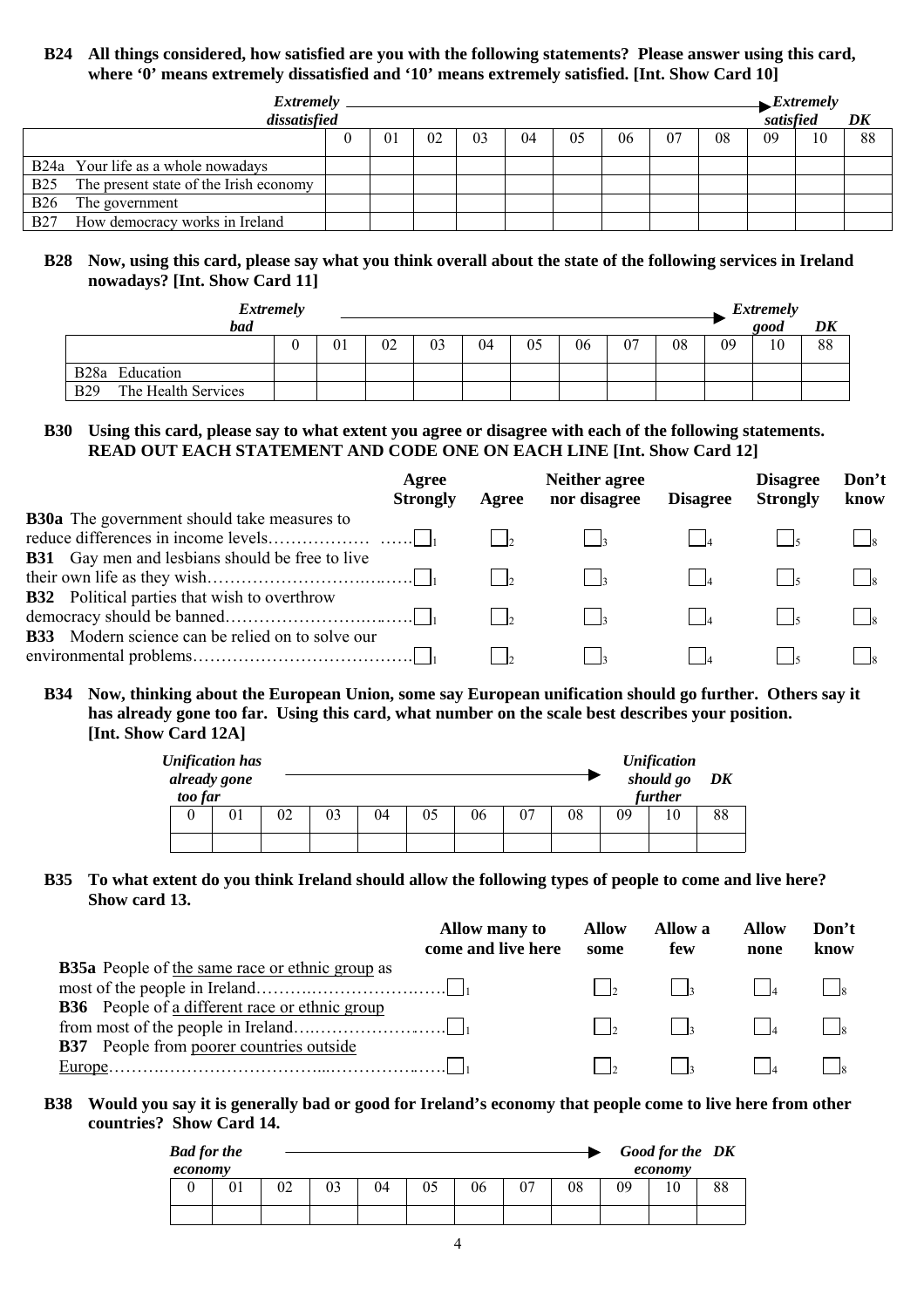## **B39 Would you say that Ireland's cultural life is generally undermined or enriched by people coming to live here from other countries. Show Card 15.**

| Cultural life<br>undermined |    |    |    |    |    |          |    |    | Cultural life DK<br>enriched |    |
|-----------------------------|----|----|----|----|----|----------|----|----|------------------------------|----|
|                             | 02 | 03 | 04 | 05 | 06 | 07<br>U. | 08 | 09 | 10                           | 88 |
|                             |    |    |    |    |    |          |    |    |                              |    |

#### **B40 Is Ireland made a worse or better place to live by people coming to live here from other countries. Show Card 16.**

| Worse place<br>to live |    |    |    |    |    |    |    |    |    | <b>Better place</b><br>to live | DK |
|------------------------|----|----|----|----|----|----|----|----|----|--------------------------------|----|
|                        | 01 | 02 | 03 | 04 | 05 | 06 | 07 | 08 | 09 |                                | 88 |
|                        |    |    |    |    |    |    |    |    |    |                                |    |

#### **AND NOW A FEW QUESTIONS ABOUT YOU AND YOUR LIFE.**

**C1 Taking all things together, how happy would you say you are? [Int. Show Card 17]** 

| _<br>_ | <b>Extremely</b> |    |    |    | . . | . . |    |    |    |    | <b>Extremely</b> |    |
|--------|------------------|----|----|----|-----|-----|----|----|----|----|------------------|----|
|        | unhappy          |    |    |    |     |     |    |    |    |    | happy            | DK |
|        |                  | 01 | 02 | 03 | 04  | 05  | 06 | 07 | 08 | 09 | 1 <sub>0</sub>   | 88 |
|        |                  |    |    |    |     |     |    |    |    |    |                  |    |

## **C2 Using this card, how often do you meet** *socially* **with friends, relatives or work colleagues? [Int. Show Card 18]**

| Less than once a month $\Box$         |  |
|---------------------------------------|--|
|                                       |  |
| Several times a month $\vert \vert_4$ |  |

**C3 Do you have anyone with whom you can discuss intimate and personal matters?** 

 $Yes.$   $\Box$ 

**C4 Compared to other people of your age, how often would you say you take part in social activities? [Int. Show Card 19]** 

|    | Much less than | Less than | About the | More than | Much more than                                                                                     |                          |
|----|----------------|-----------|-----------|-----------|----------------------------------------------------------------------------------------------------|--------------------------|
|    | most           | most      | same      | most      | most                                                                                               | DK                       |
|    |                |           |           |           |                                                                                                    | $\overline{\phantom{a}}$ |
| C5 |                |           |           |           | Have you or a member of your household been the victim of burglary or assault in the last 5 years? |                          |
|    |                |           |           |           |                                                                                                    |                          |
|    |                |           |           |           |                                                                                                    |                          |
|    |                |           |           |           |                                                                                                    |                          |

**C6 How safe do/would you feel walking alone in this area after dark? Do/would you feel…. …..** 

| Very Safe | Safe | Unsafe | Very unsafe | DK             |
|-----------|------|--------|-------------|----------------|
|           |      |        |             | $\overline{Q}$ |

**C7 How is your health in general? Would you say it is …..READ OUT** 

| Very good | Good | Fair | Bad | Very bad |              |
|-----------|------|------|-----|----------|--------------|
|           |      |      |     |          | $\mathbf{R}$ |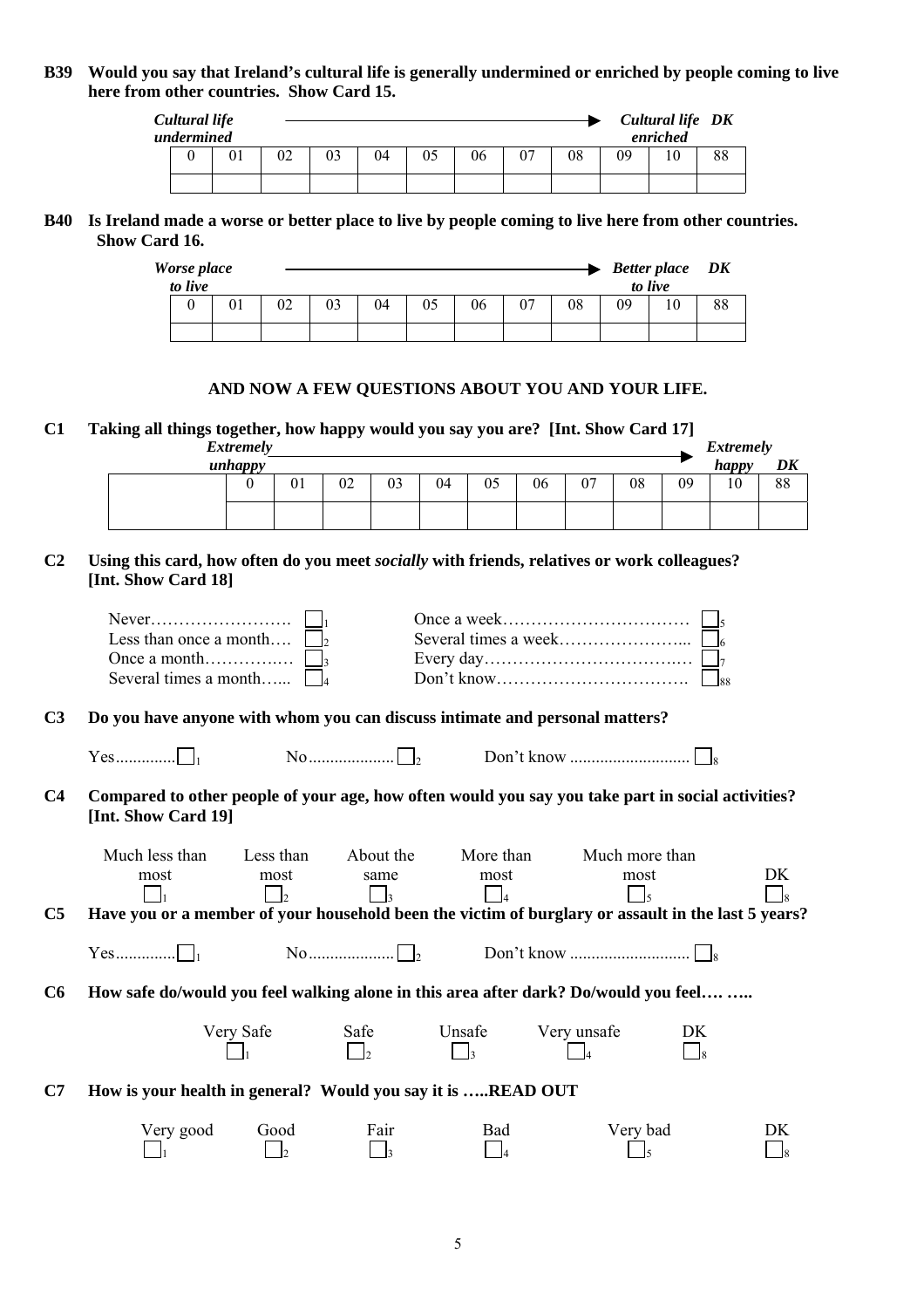**C8 Are you hampered in your daily activities in any way by any longstanding illness, or disability, infirmity or mental health problem? PROMPT IN RELATION TO PRECODES.** 

| C9                                                      | Do you consider yourself as belonging to any particular religion or denomination?                                                                    |  |  |  |  |                          |    |
|---------------------------------------------------------|------------------------------------------------------------------------------------------------------------------------------------------------------|--|--|--|--|--------------------------|----|
|                                                         |                                                                                                                                                      |  |  |  |  |                          |    |
|                                                         |                                                                                                                                                      |  |  |  |  |                          |    |
| C10                                                     | Which one? Record as fully as possible Ask about specific denomination e.g. if Protestant,<br>record if whether C of I, Presbyterian, Methodist etc. |  |  |  |  |                          |    |
|                                                         |                                                                                                                                                      |  |  |  |  |                          |    |
|                                                         | Have you ever considered yourself as belonging to any particular religion or denomination?                                                           |  |  |  |  | <b>GO TO C13</b>         |    |
|                                                         | C12  Which one? Record as fully as possible                                                                                                          |  |  |  |  |                          |    |
| <b>C11</b><br><b>ASK ALL</b><br>Not at all<br>religious | C13 Regardless of whether you belong to a particular religion, how religious would you say you are? Please use<br>this card. [Int. Show Card 20]     |  |  |  |  | <b>Very</b><br>religious | DK |

Every day More than once a week Once a week At least once a month Only on special<br>holy days Less often Never DK 1 2 3 4 5 6 7 88

**C15 Apart from when you are at religious services, how often, if at all, do you pray? [Int. Show Card 21]**

| Every<br>day | More than<br>once a week | Once a<br>week | At least once<br>a month                                                                                                                                                                                                                                                                                            | Only on special<br>holy days                                                                                | Less often | Never                      | DK<br>$\overline{\phantom{0}}_{88}$ |
|--------------|--------------------------|----------------|---------------------------------------------------------------------------------------------------------------------------------------------------------------------------------------------------------------------------------------------------------------------------------------------------------------------|-------------------------------------------------------------------------------------------------------------|------------|----------------------------|-------------------------------------|
|              |                          |                |                                                                                                                                                                                                                                                                                                                     | C16 Would you describe yourself as being a member of a group that is discriminated against in this country? |            |                            |                                     |
| Yes          | $\sqrt{G}$ to $C17$      | $N_{\Omega}$   | $\frac{1}{2}$ $\frac{1}{2}$ $\frac{1}{2}$ $\frac{1}{2}$ $\frac{1}{2}$ $\frac{1}{2}$ $\frac{1}{2}$ $\frac{1}{2}$ $\frac{1}{2}$ $\frac{1}{2}$ $\frac{1}{2}$ $\frac{1}{2}$ $\frac{1}{2}$ $\frac{1}{2}$ $\frac{1}{2}$ $\frac{1}{2}$ $\frac{1}{2}$ $\frac{1}{2}$ $\frac{1}{2}$ $\frac{1}{2}$ $\frac{1}{2}$ $\frac{1}{2}$ | Don't know                                                                                                  |            | $\overline{G}$ Go to $C18$ |                                     |

|     |                                    |                  | $18 \text{ U} \cup 10 \text{ V}$                                                                |
|-----|------------------------------------|------------------|-------------------------------------------------------------------------------------------------|
| C17 |                                    |                  | On what grounds is your group discriminated against? PROBE: "What other grounds?" Tick all that |
|     | apply                              |                  |                                                                                                 |
|     | Colour or race                     |                  |                                                                                                 |
|     | Nationality $\Box$                 |                  | Sexuality $\Box$                                                                                |
|     | Religion                           |                  | Disability  $ _9$                                                                               |
|     | Language                           | Other (WRITE IN) |                                                                                                 |
|     | Ethnic group                       |                  |                                                                                                 |
|     | $Age. \ldots \ldots \ldots \ldots$ |                  |                                                                                                 |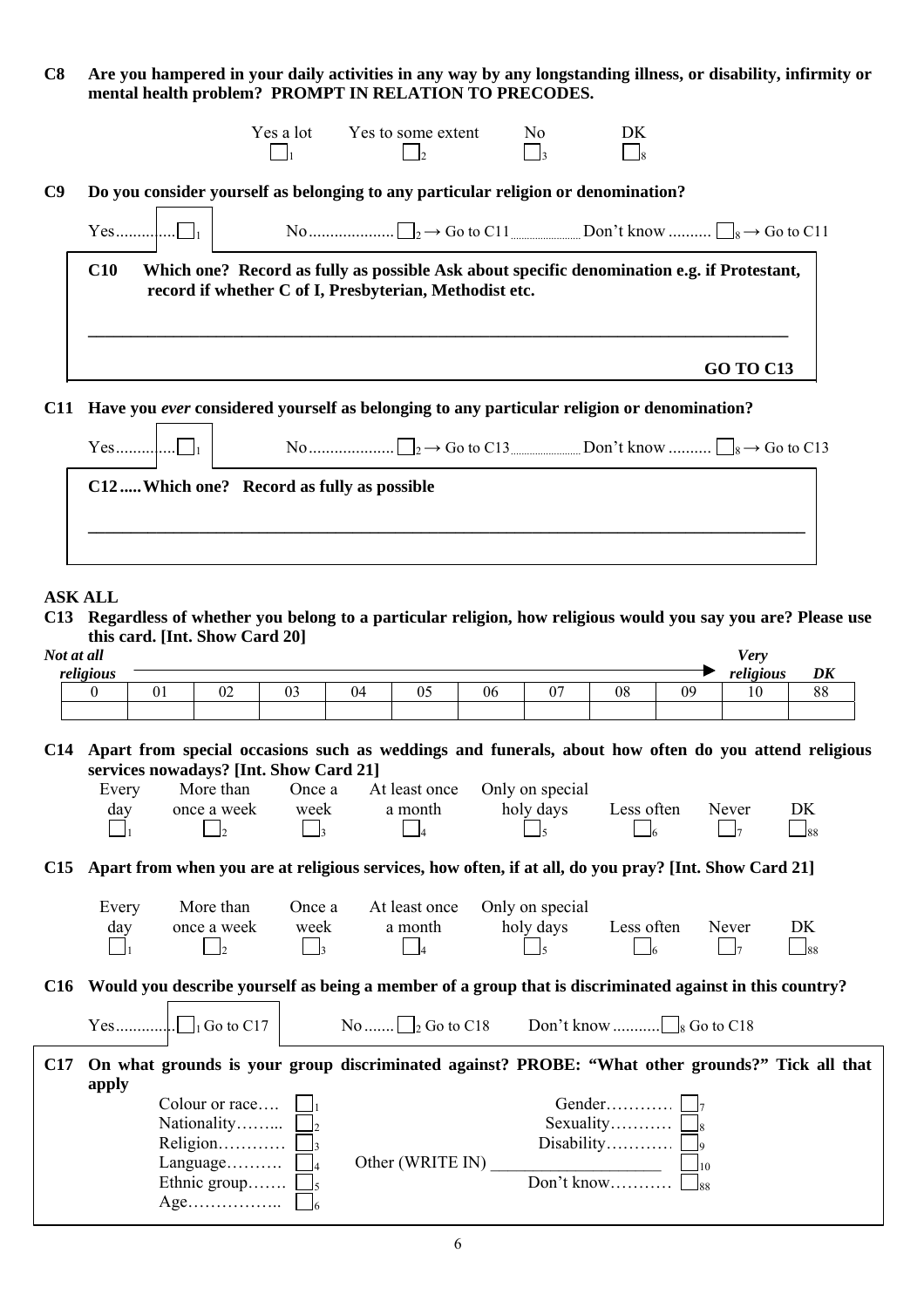## **C18 Are you a citizen of Ireland?**

|                 |                                                                                                                    | $\begin{bmatrix} \begin{bmatrix} 1 \\ 2 \end{bmatrix} \end{bmatrix}$ |     |                                            |                   |
|-----------------|--------------------------------------------------------------------------------------------------------------------|----------------------------------------------------------------------|-----|--------------------------------------------|-------------------|
|                 |                                                                                                                    |                                                                      |     |                                            |                   |
| C20             | Were you born in Ireland?                                                                                          |                                                                      |     |                                            |                   |
|                 |                                                                                                                    |                                                                      |     |                                            |                   |
|                 | C21 In which country were you born?<br>C22 How long ago did you first come to live in Ireland? [Int. Show Card 22] |                                                                      |     |                                            | Don't know $\Box$ |
|                 | Within the<br>last year<br>$\vert \cdot \vert_1$                                                                   | 1-5 years 6-10 years 11-20 years<br>ago<br>ago                       | ago | More than 20<br>years ago<br>$\frac{1}{5}$ | DK<br>$\Box$ 88   |
| C <sub>23</sub> | What language or languages do you speak most often at home?<br>WRITE IN UP TO 2 LANGUAGES                          |                                                                      |     |                                            |                   |
|                 |                                                                                                                    |                                                                      |     |                                            |                   |
| C <sub>24</sub> | Do you belong to a minority ethnic group in Ireland?                                                               |                                                                      |     |                                            |                   |
|                 |                                                                                                                    |                                                                      |     |                                            |                   |
| C <sub>25</sub> | Was your father born in Ireland?                                                                                   |                                                                      |     |                                            |                   |
|                 |                                                                                                                    | No $\Box$ $\Box$                                                     |     |                                            |                   |
|                 |                                                                                                                    | C26 In which country was your father born?                           |     |                                            |                   |
| C27             | Was your mother born in Ireland?<br>Yes $\Box$                                                                     |                                                                      |     |                                            |                   |
|                 | C28                                                                                                                |                                                                      |     |                                            |                   |

**I would now like to ask you some questions about health and medicine.** 

## **D1 How much do you approve or disapprove if otherwise healthy people use medicines to.. [Show Card 23]**

|                          | <b>Strongly</b><br>Approve | Approve | <b>Neither</b><br>approve nor<br>disapprove | <b>Disapprove</b> | <b>Strongly</b><br><b>Disapprove</b> | Don't<br>know |
|--------------------------|----------------------------|---------|---------------------------------------------|-------------------|--------------------------------------|---------------|
| D1                       |                            |         |                                             |                   |                                      |               |
| $\mathbf{D2}$            |                            |         |                                             |                   |                                      |               |
| D3                       |                            |         |                                             |                   |                                      |               |
| D4                       |                            |         |                                             |                   |                                      |               |
| $\overline{\mathbf{D5}}$ |                            |         |                                             |                   |                                      |               |

## **D6 When you have a health problem, how often do you use herbal remedies? Please use this card 24.**

| Never or     | Some of the | About half | Most of the | Always or     | Don't have      | Don't |
|--------------|-------------|------------|-------------|---------------|-----------------|-------|
| almost never | time        | the time   | time        | almost always | health problems | know  |
|              |             |            |             |               |                 |       |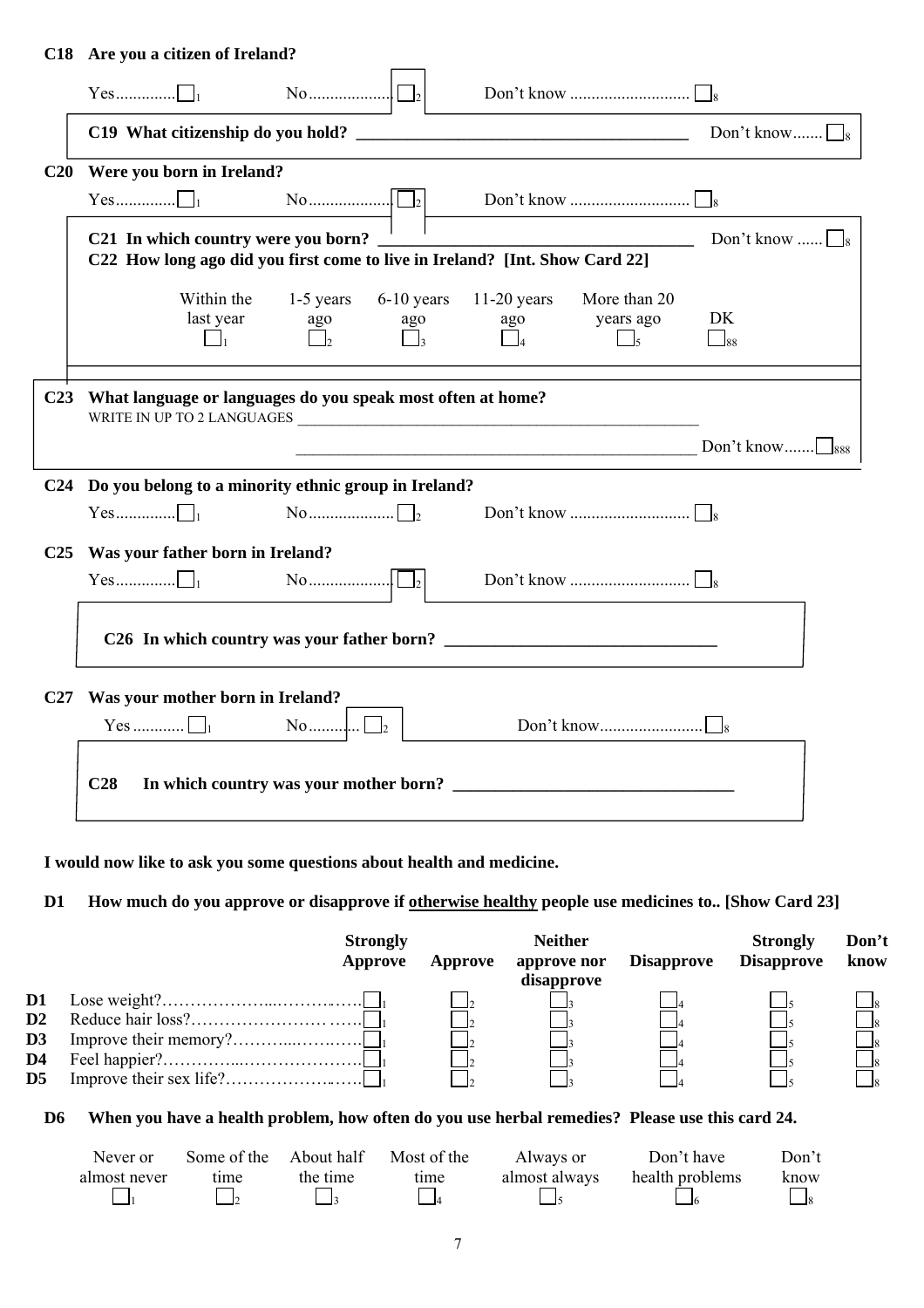| D7             |                                                                                                                                                                                                                                                                                                                                     |                                                   |                                                             |                                                   |                                                                                      | When you are prescribed a medicine, how often do you worry about side effects? Please use card 25.                                                                                                             |                         |
|----------------|-------------------------------------------------------------------------------------------------------------------------------------------------------------------------------------------------------------------------------------------------------------------------------------------------------------------------------------|---------------------------------------------------|-------------------------------------------------------------|---------------------------------------------------|--------------------------------------------------------------------------------------|----------------------------------------------------------------------------------------------------------------------------------------------------------------------------------------------------------------|-------------------------|
|                | Never or<br>almost never<br>$\Box_1$                                                                                                                                                                                                                                                                                                | Some of the<br>time<br>$\overline{\phantom{0}}$ 2 | About half<br>the time<br>$\Box_3$                          | Most of the<br>time<br>$\overline{\phantom{0}}$ 4 | Always or<br>almost always<br>$\Box$ <sub>5</sub>                                    | Don't use prescribed<br>medicines<br>$\overline{\phantom{0}}$ 6                                                                                                                                                | Don't<br>know<br>$\Box$ |
| D <sub>8</sub> | card 25.                                                                                                                                                                                                                                                                                                                            |                                                   |                                                             |                                                   |                                                                                      | When you have a health problem, how often do you prefer a medicine prescribed by a medical doctor as<br>opposed to one that you can just buy or one that is recommended by some other practitioner? Please use |                         |
|                | Never or<br>almost never<br>$\Box_1$                                                                                                                                                                                                                                                                                                | Some of the<br>time<br>$\Box$ 2                   | About half<br>the time<br>$\begin{bmatrix} 1 \end{bmatrix}$ | Most of the<br>time<br>$\Box_4$                   | Always or<br>almost always<br>$\Box$ <sub>5</sub>                                    | Don't have<br>health problems                                                                                                                                                                                  | Don't<br>know<br>$\Box$ |
| D <sub>9</sub> |                                                                                                                                                                                                                                                                                                                                     |                                                   |                                                             |                                                   | statement on the card comes closest to what you did with this prescription? Card 26. | Please think back to the last time a doctor prescribed you a medicine you had not had before. Which                                                                                                            |                         |
|                | Can't remember last occasion<br>I didn't collect the medicine from the pharmacy<br>I collected the medicine but didn't use any of it<br>Never had a prescription from a doctor<br>I used some or all of the medicine but not exactly as prescribed<br>Other answer<br>Don't know<br>I used the medicine exactly as prescribed<br>88 |                                                   |                                                             |                                                   |                                                                                      |                                                                                                                                                                                                                |                         |
| <b>D10</b>     |                                                                                                                                                                                                                                                                                                                                     |                                                   |                                                             |                                                   | Are you regularly taking any pills or using any medication prescribed for you?       |                                                                                                                                                                                                                |                         |
|                |                                                                                                                                                                                                                                                                                                                                     |                                                   |                                                             |                                                   |                                                                                      |                                                                                                                                                                                                                |                         |
| <b>D11</b>     |                                                                                                                                                                                                                                                                                                                                     |                                                   |                                                             |                                                   |                                                                                      | Many people occasionally use medicine prescribed for somebody else. In the last 5 years, how often have<br>you taken or used a prescribed medicine that was prescribed for someone else? Please use card 27.   |                         |
|                |                                                                                                                                                                                                                                                                                                                                     | Four times<br>or more<br>$\Box$                   | Two or<br>three times<br>$\mathsf{I}_2$                     | Once<br>$\vert$ <sub>3</sub>                      | Not in last 5<br>years                                                               | Don't know<br>$\Big _8$                                                                                                                                                                                        |                         |
| <b>D12</b>     |                                                                                                                                                                                                                                                                                                                                     | choose one answer from card 28.                   |                                                             |                                                   |                                                                                      | Suppose you had a very sore throat. Who, if anyone, would you go to first for advice or treatment? Please                                                                                                      |                         |
|                |                                                                                                                                                                                                                                                                                                                                     |                                                   |                                                             |                                                   |                                                                                      |                                                                                                                                                                                                                |                         |
|                |                                                                                                                                                                                                                                                                                                                                     |                                                   |                                                             |                                                   |                                                                                      | GO TO D13                                                                                                                                                                                                      |                         |
|                |                                                                                                                                                                                                                                                                                                                                     |                                                   |                                                             |                                                   | $\rightarrow$<br>$\log$                                                              | ASK D12a<br>GO TO D13                                                                                                                                                                                          |                         |
|                |                                                                                                                                                                                                                                                                                                                                     |                                                   |                                                             |                                                   |                                                                                      | D12a Which of these types of practitioner do you think you would go to first for advice or treatment? Please                                                                                                   |                         |
|                |                                                                                                                                                                                                                                                                                                                                     | choose one answer from this card? Card 29.        |                                                             |                                                   |                                                                                      |                                                                                                                                                                                                                |                         |
|                |                                                                                                                                                                                                                                                                                                                                     |                                                   |                                                             |                                                   |                                                                                      | Massage therapy                                                                                                                                                                                                |                         |

|                                       |  | $\begin{array}{c} \hline \end{array}$ |
|---------------------------------------|--|---------------------------------------|
| Herbal treatment or homeopathy $\Box$ |  |                                       |
|                                       |  |                                       |
|                                       |  |                                       |

| Massage therapy    |  |
|--------------------|--|
| Physiotherapy      |  |
| Reflexology        |  |
| Other practitioner |  |
| Don't know         |  |
|                    |  |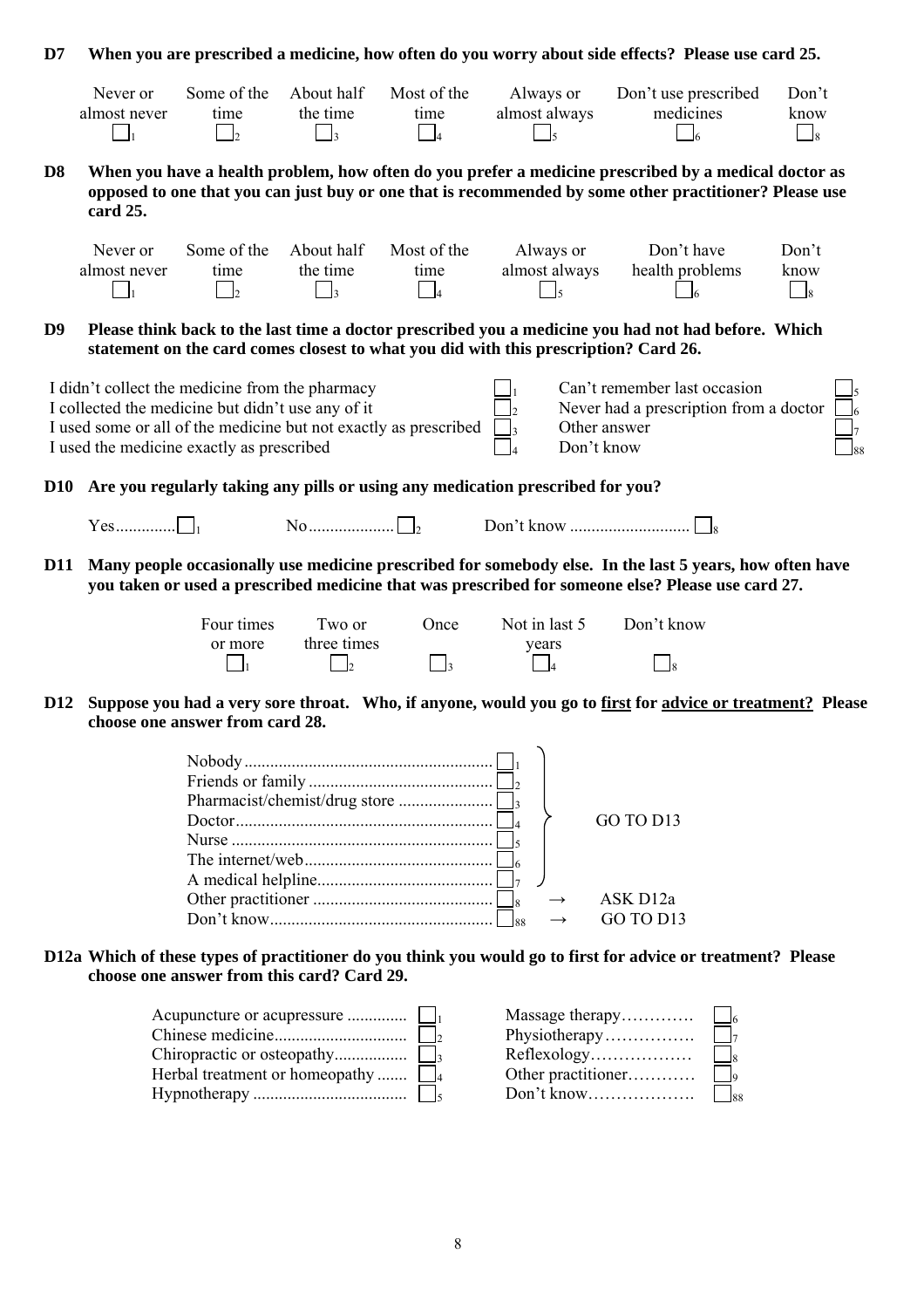## **D13 Suppose now that you had a serious headache. Who, if anyone, would you go to first for advice or treatment? Please choose one answer from card 28.**

|       | GO TO D <sub>14</sub> |
|-------|-----------------------|
|       | ASK D <sub>13a</sub>  |
| - 188 |                       |

#### **D13a Which of these types of practitioner do you think you would go to first for advice or treatment? Please choose one answer from this card? Card 29.**

|                                       |                                            | $\vert$ $\vert$ 8 |
|---------------------------------------|--------------------------------------------|-------------------|
| Herbal treatment or homeopathy $\Box$ |                                            |                   |
|                                       | $Don't know \dots \dots \dots \dots \dots$ | $\frac{1}{88}$    |

## **D14 Suppose now that you had serious sleeping problems. Who, if anyone, would you go to first for advice or treatment? Please choose one answer from card 28.**

|  | GO TO D <sub>15</sub> |
|--|-----------------------|
|  | ASK D <sub>14a</sub>  |
|  |                       |

## **D14a Which of these types of practitioner do you think you would go to first for advice or treatment? Please choose one answer from this card? Card 29.**

| Herbal treatment or homeopathy $\Box$ | Physiotherapy<br>Other practitioner<br>$Don't know \dots \dots \dots \dots \dots$ | $\vert \vert_7$<br>$\begin{vmatrix} 1 & 1 & 0 \\ 0 & 0 & 0 \\ 0 & 0 & 0 \\ 0 & 0 & 0 \\ 0 & 0 & 0 \\ 0 & 0 & 0 \\ 0 & 0 & 0 & 0 \\ 0 & 0 & 0 & 0 \\ 0 & 0 & 0 & 0 \\ 0 & 0 & 0 & 0 \\ 0 & 0 & 0 & 0 & 0 \\ 0 & 0 & 0 & 0 & 0 \\ 0 & 0 & 0 & 0 & 0 \\ 0 & 0 & 0 & 0 & 0 & 0 \\ 0 & 0 & 0 & 0 & 0 & 0 \\ 0 & 0 & 0 & 0 & 0 & 0 \\ 0 & 0 & 0 & 0 & $<br>$\frac{1}{88}$ |
|---------------------------------------|-----------------------------------------------------------------------------------|---------------------------------------------------------------------------------------------------------------------------------------------------------------------------------------------------------------------------------------------------------------------------------------------------------------------------------------------------------------------|
|---------------------------------------|-----------------------------------------------------------------------------------|---------------------------------------------------------------------------------------------------------------------------------------------------------------------------------------------------------------------------------------------------------------------------------------------------------------------------------------------------------------------|

## **D15 Suppose now that you had serious backache. Who, if anyone, would you go to first for advice or treatment? Please choose one answer from card 28.**

|  | GO TO D <sub>16</sub>                         |
|--|-----------------------------------------------|
|  | ASK D <sub>15a</sub><br>GO TO D <sub>16</sub> |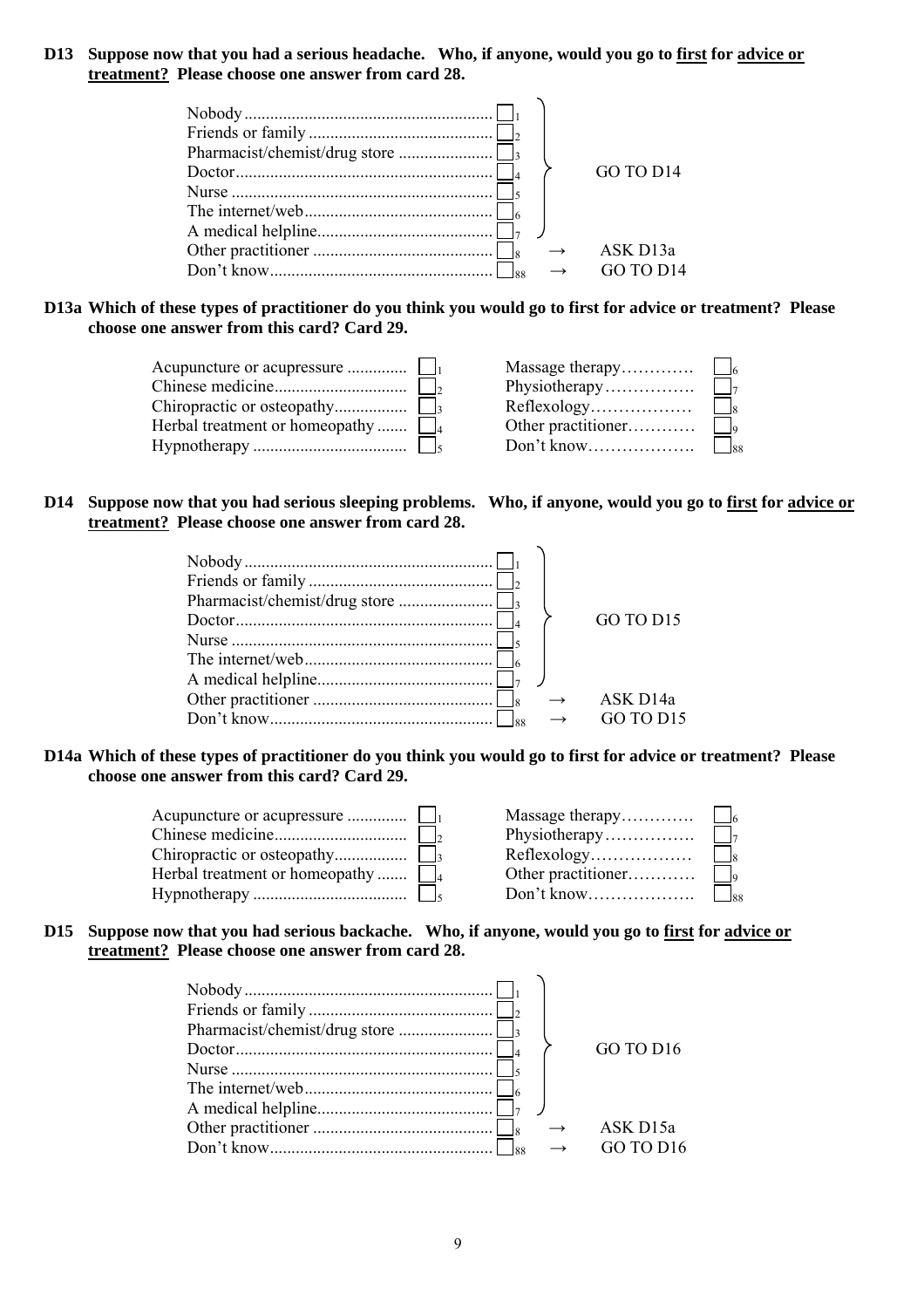#### **D15a Which of these types of practitioner do you think you would go to first for advice or treatment? Please choose one answer from this card? [Card 29].**

|                                                                     | Massage therapy    |                          |
|---------------------------------------------------------------------|--------------------|--------------------------|
|                                                                     | Physiotherapy      | $\overline{a}$           |
|                                                                     |                    | $\overline{\mathbf{Q}}$  |
| Herbal treatment or homeopathy $\Box$                               | Other practitioner | $\overline{\phantom{a}}$ |
|                                                                     |                    | $\frac{1}{88}$           |
| D16 In choosing your regular GP, do you feel that you have READ OUT |                    |                          |

Enough choice  $\Box$   $\Box$  Not enough choice  $\Box$   $\Box$  Don't know  $\Box$ 

**D17 Some people prefer to see the same doctor for all their everyday health problems. Others prefer to see different doctors for different everyday health problems. How about you – do you prefer to see… READ OUT….** 

**D18 Using this card, how many times in the past twelve months have you consulted a doctor for yourself? Please include contact with any doctors, including specialists and GPs. [Card 30]..** 

| Never | Once or twice | 3-5 times | $6-10$ times | More than 10 times | Don't know |
|-------|---------------|-----------|--------------|--------------------|------------|
|       |               |           |              |                    |            |

**[Card 31] Now please use this card to show how much you agree or disagree with each of these statements:** 

|                 | Agree<br><b>Strongly</b>                                                                  | Agree | <b>Neither agree</b><br>nor disagree | <b>Disagree</b> | <b>Disagree</b><br><b>Strongly</b> | Don't<br>know |
|-----------------|-------------------------------------------------------------------------------------------|-------|--------------------------------------|-----------------|------------------------------------|---------------|
| D <sub>19</sub> | Most illnesses cure themselves without                                                    |       |                                      |                 |                                    |               |
|                 |                                                                                           |       |                                      |                 |                                    |               |
| <b>D20</b>      | When suffering from illnesses like the                                                    |       |                                      |                 |                                    |               |
|                 | <b>D21</b> People rely too much on their doctors rather                                   |       |                                      |                 |                                    |               |
| <b>D22</b>      | When people are sure about what medicine<br>they need, their doctor should just prescribe |       |                                      |                 |                                    |               |
| D <sub>23</sub> | <b>D24</b> I generally feel a bit disappointed when I                                     |       |                                      |                 |                                    |               |
|                 | leave a doctor's surgery without a                                                        |       |                                      |                 |                                    |               |

**[Card 32] Using this card, please indicate how often you think the following applies to doctors in general:** 

|                 |                                                           | Never or<br>almost<br>never | Some of<br>the time | About half<br>of the time | Most of<br>the time | <b>Always or</b><br>almost<br>never | Don't<br>know |
|-----------------|-----------------------------------------------------------|-----------------------------|---------------------|---------------------------|---------------------|-------------------------------------|---------------|
| D <sub>25</sub> | Doctors keep the whole truth from their                   |                             |                     |                           |                     |                                     |               |
| D <sub>26</sub> |                                                           |                             |                     |                           |                     |                                     |               |
| D <sub>27</sub> | Before doctors decide on a treatment, they                |                             |                     | $\frac{1}{3}$             |                     |                                     |               |
|                 | <b>D28</b> Patients are reluctant to ask their doctor all |                             |                     | $\vert$ 3                 |                     |                                     |               |
| D <sub>29</sub> | Doctors are willing to admit their mistakes to            |                             |                     | $\vert$ 3                 |                     |                                     |               |
| <b>D30</b>      | Doctors use words or phrases that their                   | 10                          |                     |                           |                     |                                     |               |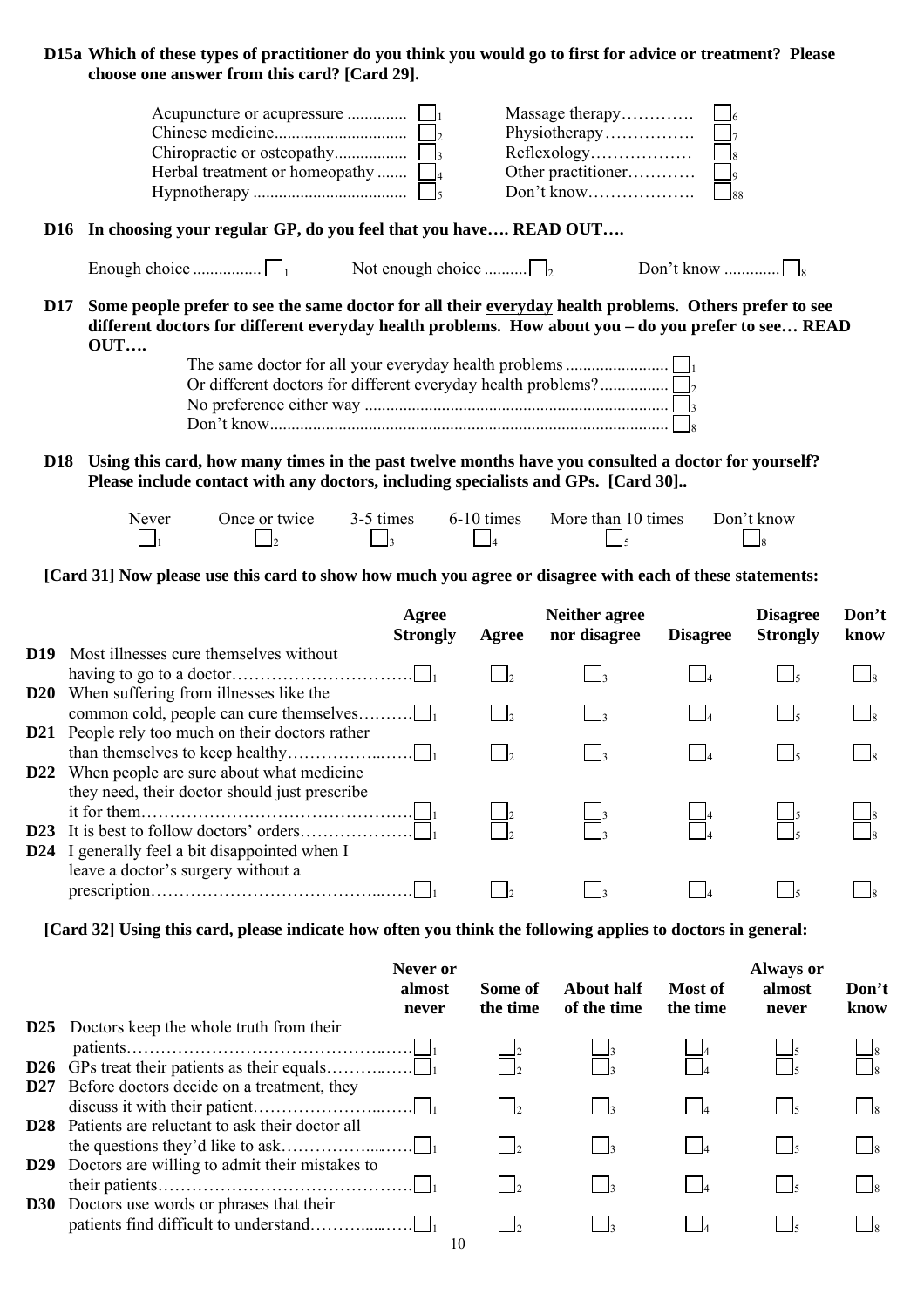**I now want to ask you about how citizens and members of society should behave.** 

## **[Card 33] Using this card, how much you agree or disagree with each of these statements:**

|          |                                                                                              | Agree<br><b>Strongly</b> | Agree | Neither agree<br>nor disagree | <b>Disagree</b> | <b>Disagree</b><br><b>Strongly</b> | Don't<br>know |
|----------|----------------------------------------------------------------------------------------------|--------------------------|-------|-------------------------------|-----------------|------------------------------------|---------------|
| E1<br>E2 | Citizens should spend at least some of their<br>Society would be better off if everyone just |                          |       | $\overline{\phantom{a}}$      |                 |                                    |               |
| E3       |                                                                                              |                          |       |                               |                 |                                    |               |

## **[Card 34] How much would you trust the following groups to deal honestly with people like you? [Note to interviewer: Code 'no experience' as 'don't know'**

|          |                                                                                     | <b>Distrust</b><br>a lot | <b>Distrust</b> | Neither trust<br>nor distrust | <b>Trust</b> | Trust a<br>lot | Don't<br>know |
|----------|-------------------------------------------------------------------------------------|--------------------------|-----------------|-------------------------------|--------------|----------------|---------------|
| E4<br>E5 | Plumbers, builders, car mechanics and other<br>Financial companies such as banks or |                          |                 | $\vert \cdot \vert_2$         |              |                |               |
| E6       |                                                                                     |                          |                 |                               |              |                |               |

## **[Card 35] How often, if ever, have each of these things happened to you in the last five years? [Note to interviewer: Code 'no experience' as 'don't know'**

|    | <b>Never</b>                                        | Once | <b>Twice</b> | 3 or 4<br>times | 5 times<br>or more | Don't<br>know |
|----|-----------------------------------------------------|------|--------------|-----------------|--------------------|---------------|
| E7 | A plumber, builder, car mechanic or other           |      |              |                 |                    |               |
|    | repair person overcharged you or did                |      |              |                 |                    |               |
| E8 | You were sold food that was packed to               |      |              |                 |                    |               |
| E9 | A bank or insurance company failed to offer         |      |              |                 |                    |               |
|    | <b>E10</b> You were sold something second-hand that |      |              |                 |                    |               |
|    | E11 A public official asked you for a favour or a   |      |              |                 |                    |               |

#### **E12 [Card 36] We have just asked you about experiences of being treated dishonestly over the past five years. Using this card, how worried are you that things like this will happen to you?**

| Not at all worried | A bit worried | Fairly worried Very worried | Don't know |
|--------------------|---------------|-----------------------------|------------|
|                    |               |                             |            |

## **[Card 37] How wrong, if at all, do you consider the following ways of behaving to be? Use this card for your answers. How wrong is…..READ OUT…..**

|                                                                                                    | Not wrong<br>at all | A bit<br>wrong | Wrong | <b>Seriously</b><br>wrong | Don't<br>know |
|----------------------------------------------------------------------------------------------------|---------------------|----------------|-------|---------------------------|---------------|
| <b>E13</b> someone paying cash with no receipt so                                                  |                     |                |       |                           |               |
| <b>E14</b> someone selling something second-hand                                                   |                     |                |       |                           |               |
| <b>E15</b> someone making an exaggerated or false                                                  |                     |                |       |                           |               |
| <b>E16</b> a public official asking someone for a<br>favour or bribe in return for their services? |                     |                |       |                           |               |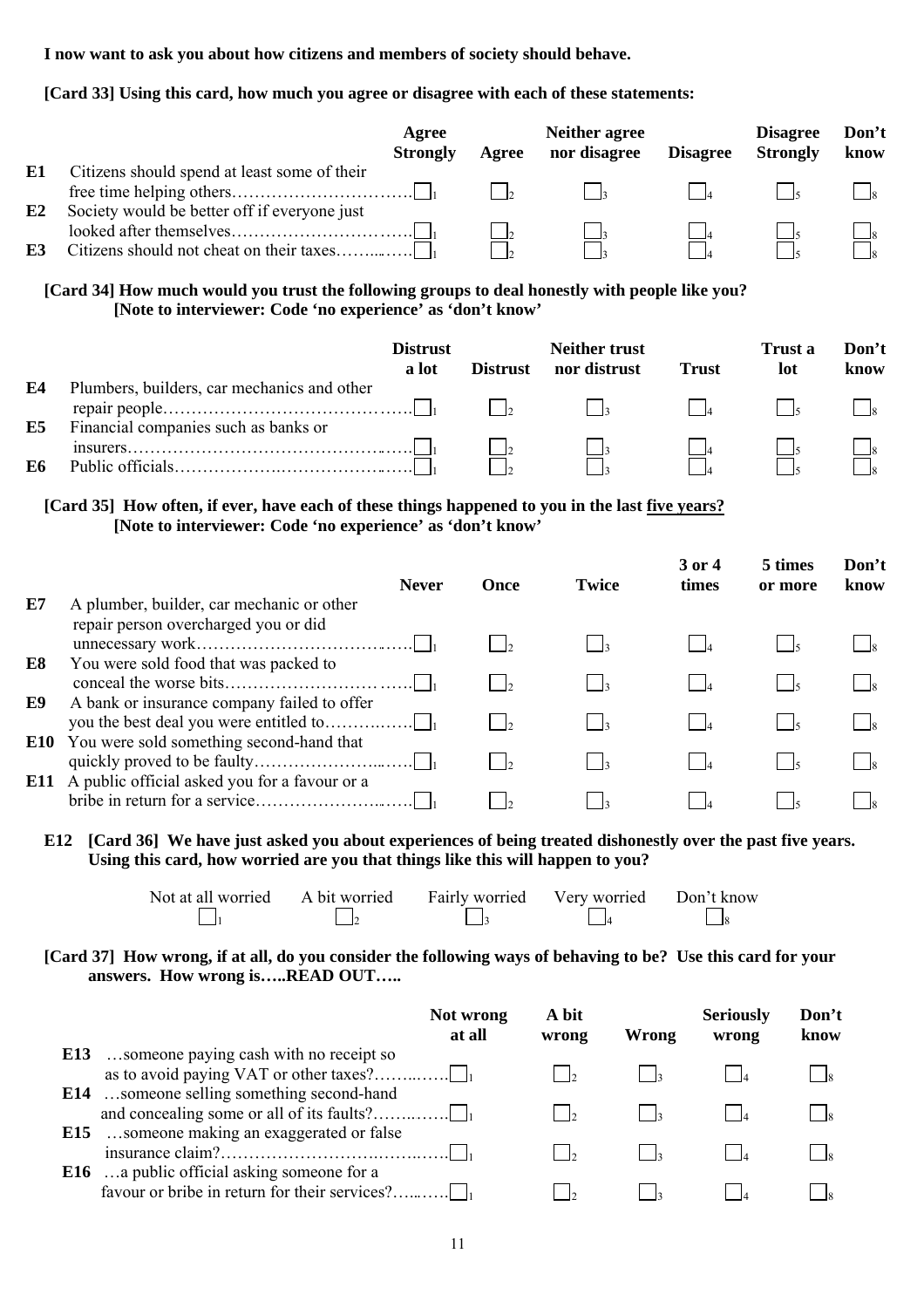## **[Card 38] Using this card, how much you agree or disagree with these statements about how people see rules and laws?**

|                                                                                                                     | Agree<br><b>Strongly</b> | Agree | Neither agree<br>nor disagree | <b>Disagree</b> | <b>Disagree</b><br><b>Strongly</b> | Don't<br>know |
|---------------------------------------------------------------------------------------------------------------------|--------------------------|-------|-------------------------------|-----------------|------------------------------------|---------------|
| <b>E17</b> If you want to make money, you can't always                                                              |                          |       | $\overline{a}$                |                 |                                    |               |
| <b>E18</b> You should always strictly obey the law even<br><b>E19</b> Occasionally, it is alright to ignore the law |                          |       |                               |                 |                                    |               |
|                                                                                                                     |                          |       |                               |                 |                                    |               |

**[Card 39] Using this card, how much you agree or disagree with these statements about the way economy works these days?** 

|                 |                                                                                                             | Agree<br><b>Strongly</b> | Agree | <b>Neither agree</b><br>nor disagree | <b>Disagree</b> | <b>Disagree</b><br><b>Strongly</b> | Don't<br>know |
|-----------------|-------------------------------------------------------------------------------------------------------------|--------------------------|-------|--------------------------------------|-----------------|------------------------------------|---------------|
| E <sub>20</sub> | Nowadays businesses are only interested in<br>making profits and not in improving service $\dots \square_1$ |                          |       |                                      |                 |                                    |               |
| E22             | <b>E21</b> Nowadays large firms work together in order<br>Nowadays customers and consumers are in a         |                          |       |                                      |                 |                                    |               |
|                 |                                                                                                             |                          |       |                                      |                 |                                    |               |

## **E23 [Card 40] Suppose you planned to get benefits or services you were not entitled to. Using this card, how many of your friends or relatives do you think you could ask for support?**

|      |               |             | Most or all of | I would never |         | Don't know |
|------|---------------|-------------|----------------|---------------|---------|------------|
| None | A few of them | Ouite a lot | them           | do it         | Refused | how many   |
|      |               |             |                |               |         |            |

**[Card 41] How often, if ever, have you done each of these things in the last five years? Use this card for your answers. How often, if ever, have you…. READ OUT……** 

|                        | <b>Never</b>                                                                      | Once | <b>Twice</b> | $3$ or $4$<br>times                               | 5 times<br>or more | N <sub>0</sub><br>experience | Don't<br>know |
|------------------------|-----------------------------------------------------------------------------------|------|--------------|---------------------------------------------------|--------------------|------------------------------|---------------|
| E24                    | kept the change from a shop assistant or                                          |      |              |                                                   |                    |                              |               |
|                        | waiter knowing they had given you too                                             |      |              |                                                   |                    |                              |               |
| E <sub>25</sub>        | paid cash with no receipt so as to avoid                                          |      |              |                                                   |                    |                              |               |
| E <sub>26</sub><br>E27 | sold something second-hand and<br>misused or altered a card or document to        |      |              | $\begin{array}{ c c c }\n\hline\n&4\n\end{array}$ |                    |                              |               |
|                        | pretend you were eligible for something you                                       |      |              |                                                   |                    |                              |               |
| E28                    | made an exaggerated or false insurance                                            |      |              |                                                   |                    |                              |               |
| E29<br>E30             | offered a favour or bribe to a public official<br>over-claimed or falsely claimed |      |              |                                                   |                    |                              |               |
|                        | government benefits such as social security                                       |      |              |                                                   |                    |                              |               |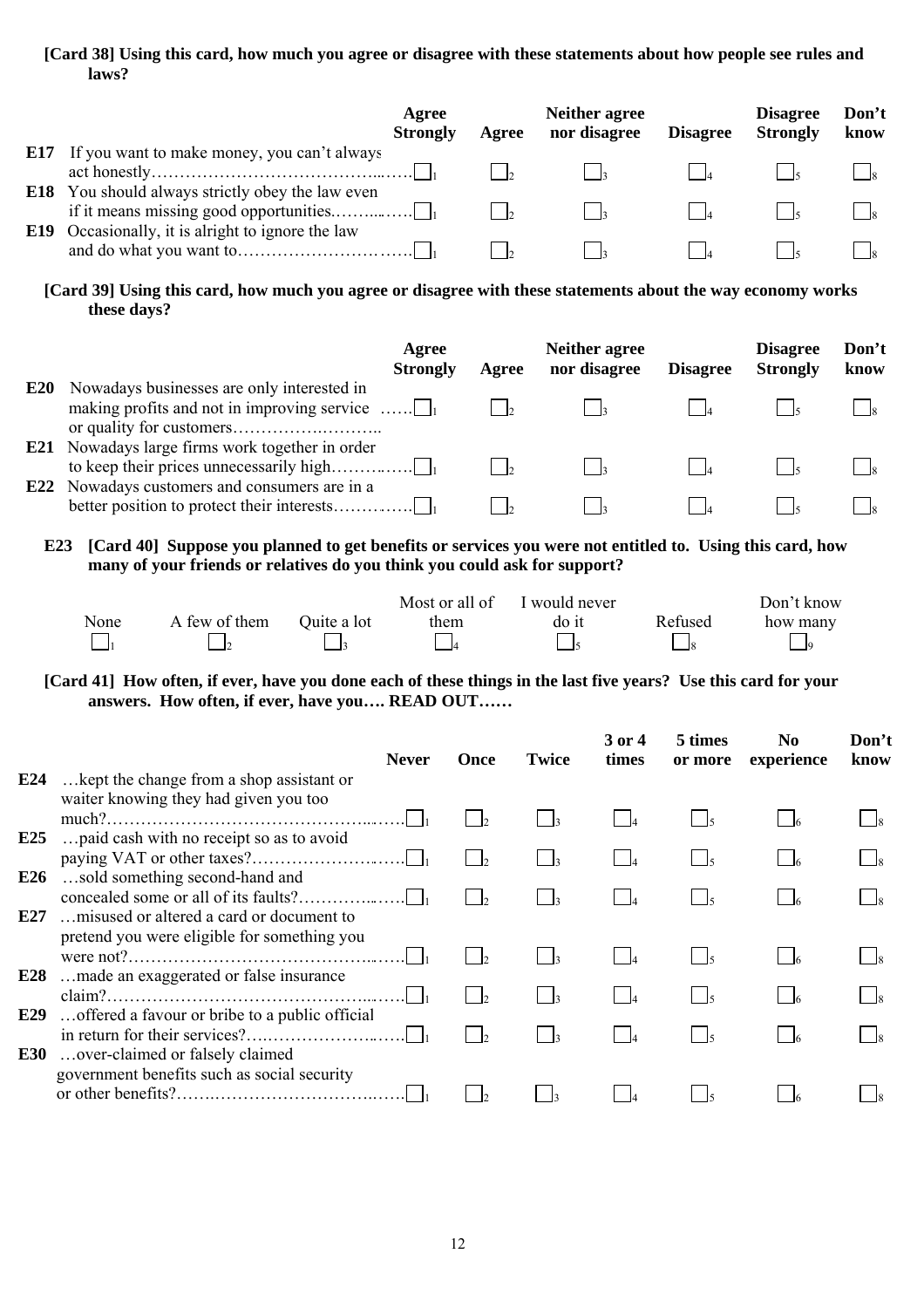#### **SECTION F**

**In this section I would like to ask you for a few details about yourself and the others in your household.** 

- **F1 How many people in total (including yourself and all children of all ages/live here regularly as members of this household? example persons.** 
	- **Int. Record respondent on line 1 below and list other members in descending order of age**
- **F2 Record Gender of each person**
- **F3 Record year of birth of each person**
- **F4 Record relationship of each person TO THE RESPONDENT (listed on line 1)**

|                 | <b>Person</b><br><b>Number</b> | Name (or Initial)                                                                                 | (a)<br><b>Male</b><br>Female |            | (b)<br><b>Year of Birth</b><br>$(4 \text{ digits})$ |                                       | (c)<br><b>Relationship to respondent</b><br>(yellow card) |        |
|-----------------|--------------------------------|---------------------------------------------------------------------------------------------------|------------------------------|------------|-----------------------------------------------------|---------------------------------------|-----------------------------------------------------------|--------|
|                 | 1.                             | (Respondent)                                                                                      |                              |            |                                                     |                                       | $\bf{0}$                                                  |        |
|                 | 2.                             |                                                                                                   |                              |            |                                                     |                                       |                                                           |        |
|                 | 3.                             |                                                                                                   |                              |            |                                                     |                                       |                                                           |        |
|                 | 4.                             |                                                                                                   |                              |            |                                                     |                                       |                                                           |        |
|                 | 5.                             |                                                                                                   |                              |            |                                                     |                                       |                                                           |        |
|                 | 6.                             |                                                                                                   |                              |            |                                                     |                                       |                                                           |        |
|                 | 7.                             |                                                                                                   |                              |            |                                                     |                                       |                                                           |        |
|                 | 8.                             |                                                                                                   |                              |            |                                                     |                                       |                                                           |        |
|                 | 9.                             |                                                                                                   |                              |            |                                                     |                                       |                                                           |        |
|                 | 10.                            |                                                                                                   |                              |            |                                                     |                                       |                                                           |        |
|                 | 11.                            |                                                                                                   |                              |            |                                                     |                                       |                                                           |        |
|                 | 12.                            |                                                                                                   |                              |            |                                                     |                                       |                                                           |        |
|                 |                                |                                                                                                   |                              |            |                                                     |                                       |                                                           |        |
| F5              |                                | Which phrase on this card best describes the area where you live? [Int. Show Card 42]             |                              |            |                                                     |                                       |                                                           |        |
|                 | A big city                     | The suburbs or outskirts                                                                          |                              | A town or  | A country                                           |                                       | A farm or home in                                         | Don't  |
|                 |                                | of a big city                                                                                     |                              | small city | village                                             |                                       | the countryside                                           | Know   |
|                 | $\vert$ 1                      |                                                                                                   |                              |            |                                                     |                                       |                                                           | $\Box$ |
|                 |                                |                                                                                                   |                              |            |                                                     |                                       |                                                           |        |
| F <sub>5a</sub> |                                | Does any member of this household own this dwelling?                                              |                              |            |                                                     |                                       |                                                           |        |
|                 |                                | NOTE TO INTERVIEWER: Own includes buying with the help of a mortgage or loan.                     |                              |            |                                                     |                                       |                                                           |        |
|                 |                                |                                                                                                   |                              |            |                                                     |                                       |                                                           |        |
| F5b             |                                | How many rooms does this household have the use of, not counting kitchens, bathrooms and toilets? |                              |            |                                                     |                                       |                                                           |        |
|                 |                                | NOTE TO INTERVIEWER: Also exclude rooms used solely for business, hallways, landings, cloakrooms, | store-rooms.                 |            |                                                     |                                       |                                                           |        |
|                 |                                |                                                                                                   | <b>WRITE IN:</b>             |            |                                                     |                                       |                                                           |        |
|                 |                                |                                                                                                   | Don't know                   |            | 88                                                  |                                       |                                                           |        |
| F6              |                                | What is the highest level of education you have completed to date? [Int. Show Card 43]            |                              |            |                                                     | $\Box_1 \rightarrow$ Go to F7         |                                                           |        |
|                 |                                |                                                                                                   |                              |            |                                                     | $\Box_2 \rightarrow$ Go to F6a        |                                                           |        |
|                 |                                | Intermediate/Junior/Group Certificate or equivalent.                                              |                              |            |                                                     | $\frac{1}{3}$ $\rightarrow$ Go to F6a |                                                           |        |
|                 |                                |                                                                                                   |                              |            |                                                     | $\Box_4 \rightarrow$ Go to F6a        |                                                           |        |
|                 |                                |                                                                                                   |                              |            |                                                     | $\Box_5 \rightarrow$ Go to F6a        |                                                           |        |
|                 |                                |                                                                                                   |                              |            |                                                     | $\rfloor_6 \rightarrow$ Go to F6a     |                                                           |        |
|                 |                                |                                                                                                   |                              |            |                                                     | $\vert_7 \rightarrow$ Go to F6a       |                                                           |        |
|                 |                                |                                                                                                   |                              |            |                                                     | $\vert_{88} \rightarrow$ Go to F7     |                                                           |        |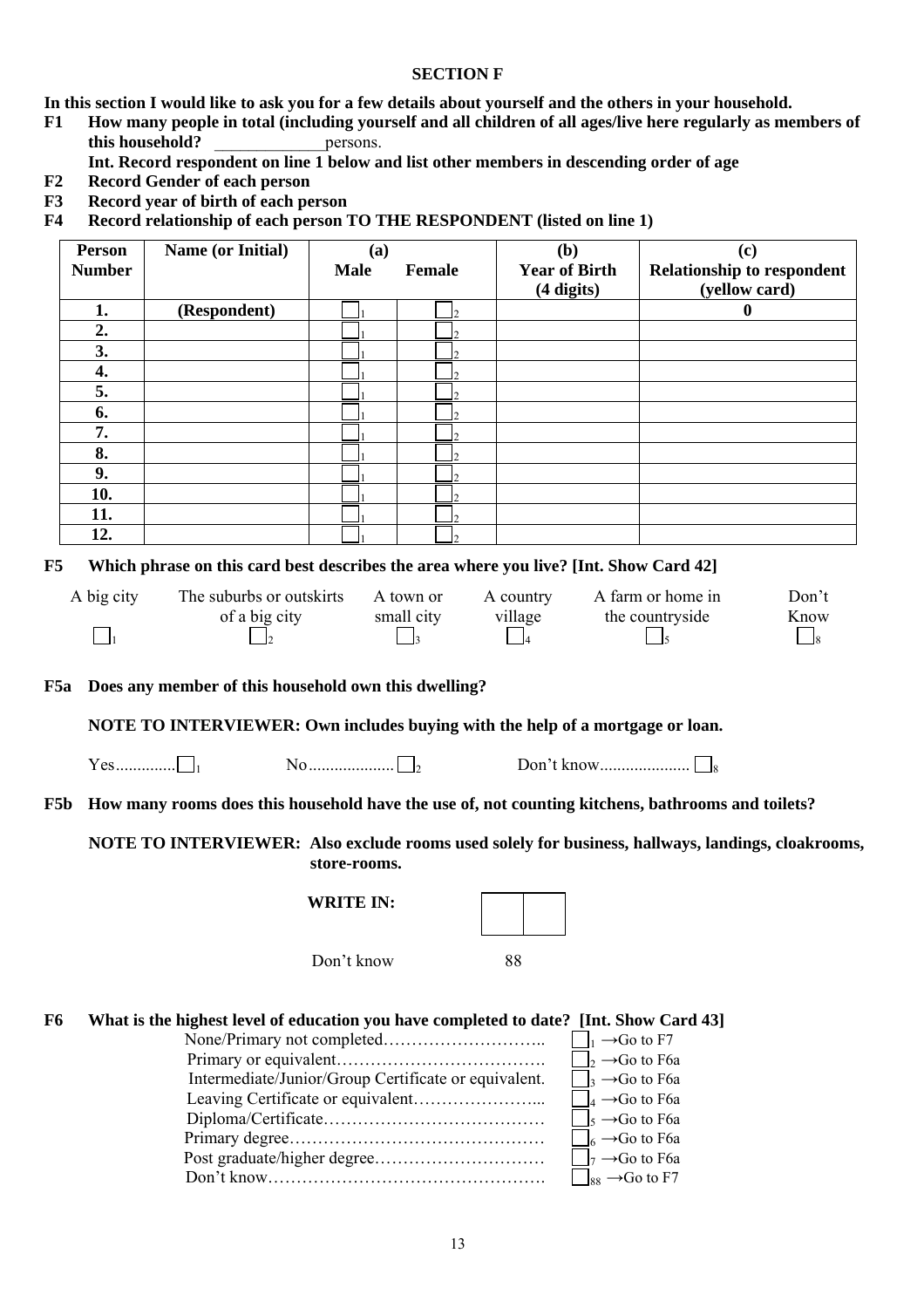## **NOTE TO INTERVIEWER: If respondent's highest qualification is in more than one subject code as 01.**

|                                                                                                     | 01 |
|-----------------------------------------------------------------------------------------------------|----|
|                                                                                                     | 02 |
|                                                                                                     | 03 |
| Technical & engineering, including architecture and planning, industry, craft, building trades, etc | 04 |
|                                                                                                     | 05 |
|                                                                                                     | 06 |
|                                                                                                     | 07 |
|                                                                                                     | 08 |
|                                                                                                     | 09 |
| Social & behavioural studies, public administration, media, culture, sport and leisure studies, etc | 10 |
|                                                                                                     | 11 |
|                                                                                                     | 12 |
|                                                                                                     | 13 |
|                                                                                                     | 14 |
|                                                                                                     | 88 |

**F7 How many years of full-time education have you completed?** 

 **WRITE IN:** Don't Know............................ 88

**F8a Using this card, which of these descriptions applies to what you have been doing for the last 7 days? PROMPT: Which others? [Int. Tick all that apply Show Card 45] IF MORE THAN ONE CODED AT F8a** 

**F8b (Show Card 45 and tick one only in F8b]: And which of these descriptions** *BEST* **describes your situation (in the last seven days)?** 

|                                                                                                | F <sub>8a</sub> | F8b  |
|------------------------------------------------------------------------------------------------|-----------------|------|
| In paid work (or away temporarily) (employee, self-employed, working for your family business) |                 |      |
| In education, even if on vacation (not paid for by employer)                                   |                 |      |
| Unemployed and actively looking for a job                                                      |                 |      |
| Unemployed, wanting a job but not actively looking for a job                                   |                 |      |
| Permanently sick or disabled                                                                   |                 |      |
| retired                                                                                        |                 |      |
| Doing housework, looking after children or other persons                                       |                 |      |
| Other                                                                                          |                 |      |
| Don't know                                                                                     | -88             | - 88 |
|                                                                                                |                 |      |
|                                                                                                |                 |      |

## ASK IF NOT IN PAID WORK AT F8a. THOSE IN PAID WORK (CODE 01), GO TO F12.

**F9 Can I just check, did you do any paid work (of an hour or more) in the last seven days?** 

| <b>F10</b> | Have you ever had a paid job?             |     |                                           |
|------------|-------------------------------------------|-----|-------------------------------------------|
|            |                                           |     | Don't know $\Box_8 \rightarrow$ Go to F27 |
| <b>F11</b> | In what year were you last in a paid job? | vr. |                                           |

**INTERVIEWER: If Respondent currently in work (at F8a or F9), ask F12 to F24 about current job; if not in paid work but had a job in the past (1 at F10), ask F12 to F26 about last job.**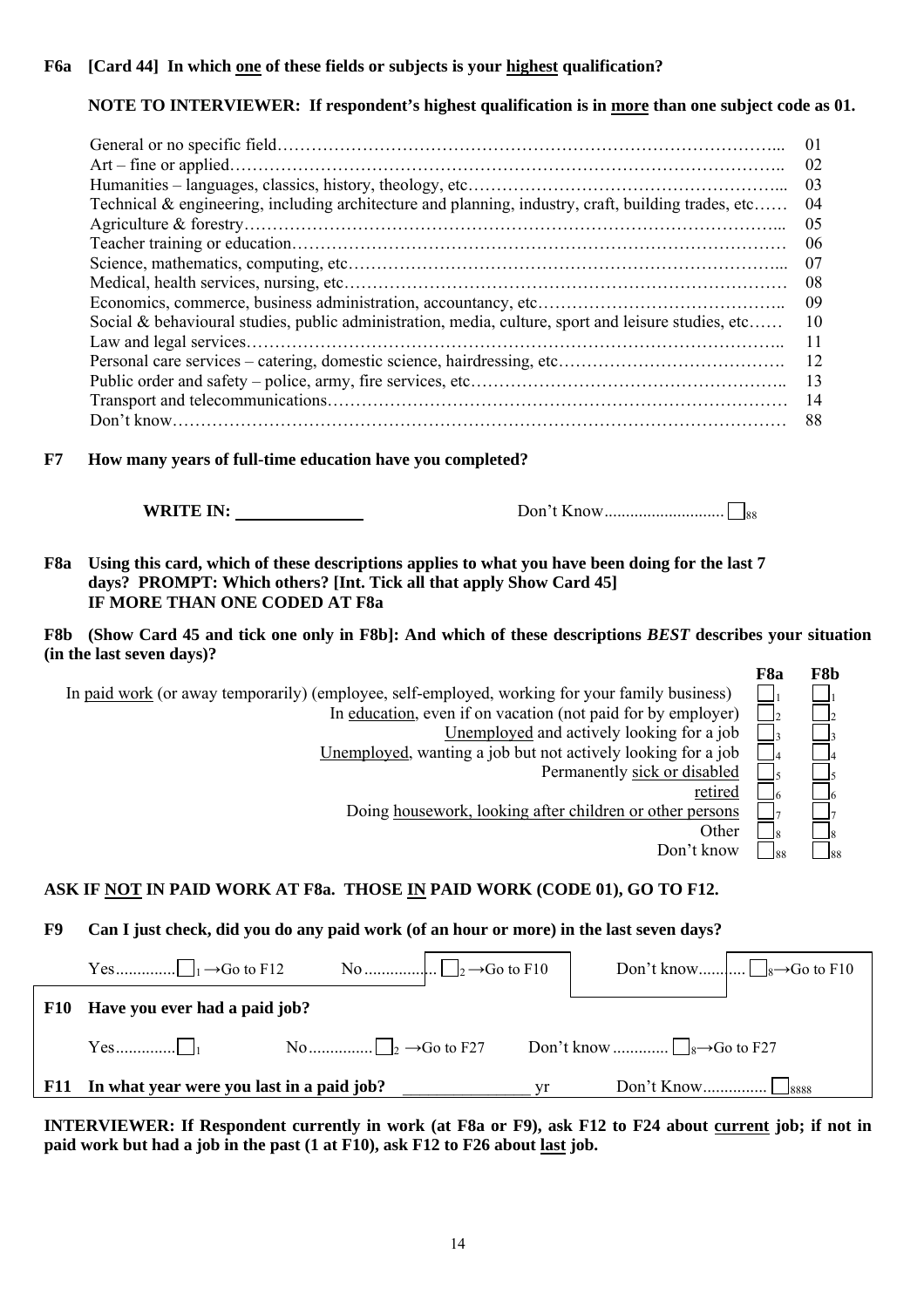|            | F12 In your main job are/were youREAD OUT                                   |                |                                                                                                                         |             |                                                  |                                                                                               |
|------------|-----------------------------------------------------------------------------|----------------|-------------------------------------------------------------------------------------------------------------------------|-------------|--------------------------------------------------|-----------------------------------------------------------------------------------------------|
|            | An employee $\Box_1 \rightarrow$ Go to F14 Self-employed                    |                |                                                                                                                         | Work in own | family's business $\Box_3 \rightarrow$ Go to F14 | Don't<br>know                                                                                 |
|            | <b>F13</b> How many employees (if any) do/did you have?                     |                |                                                                                                                         |             |                                                  |                                                                                               |
|            | <b>WRITE IN number of employees:</b>                                        |                |                                                                                                                         |             | <b>GO TO F15</b>                                 | Don't Know $\Box$                                                                             |
|            |                                                                             |                | ASK IF EMPLOYEE OR FAMILY BUSINESS OR DON'T KNOW (CODES 1,3,8 AT F12)<br>F14 Do/did you have a work contract ofREAD OUT |             |                                                  |                                                                                               |
|            |                                                                             |                | Unlimited duration $\[\]_1$ Limited duration $\[\]_2$                                                                   |             | No contract $\vert \cdot \vert_3$                | Don't know                                                                                    |
| <b>F15</b> | <b>ASK ALL WORKING/PREVIOUSLY WORKED</b><br>work/worked?<br><b>READ OUT</b> |                |                                                                                                                         |             |                                                  | Including yourself, about how many people are/were employed at the place where you usually    |
|            | Under 10                                                                    | 10 to 24<br>I٥ | 25 to 99                                                                                                                | 100 to 499  | 500 or more                                      | Don't know                                                                                    |
| <b>F16</b> |                                                                             |                | In your main job, do/did you have any responsibility for supervising the work of other employees?                       |             |                                                  |                                                                                               |
|            |                                                                             |                |                                                                                                                         |             |                                                  | No $\ldots$ $\Box_2 \rightarrow$ Go to F18 Don't know $\ldots$ $\Box_8 \rightarrow$ Go to F18 |
|            |                                                                             |                | F17 How many people are/were you responsible for?                                                                       |             | <b>persons</b> Don't Know                        | 88                                                                                            |

#### **ASK ALL WORKING/PREVIOUSLY WORKED**

**CARD 46 I am going to read out a list of things about your working life. Using this card, please say how much the management at your work allows/allowed you….READ OUT AND CIRCLE APPROPRIATE NUMBER ON EACH LINE….** 

|                                      | I have/had   |    |    |    |    |    |    |    |    |    | I have/had | Don't |
|--------------------------------------|--------------|----|----|----|----|----|----|----|----|----|------------|-------|
|                                      | no influence |    |    |    |    |    |    |    |    |    | complete   | know  |
|                                      |              |    |    |    |    |    |    |    |    |    | control    |       |
| <b>F18</b> to decide how your own    |              |    |    |    |    |    |    |    |    |    |            |       |
| daily work is/was organised?         | 00           | 01 | 02 | 03 | 04 | 05 | 06 | 07 | 08 | 09 | 10         | 88    |
| <b>F19</b> to influence policy       |              |    |    |    |    |    |    |    |    |    |            |       |
| decisions about the activities       |              |    |    |    |    |    |    |    |    |    |            |       |
| of the organisation?                 | 00           | 01 | 02 | 03 | 04 | 05 | 06 | 07 | 08 | 09 | 10         | 88    |
| <b>F19a</b> to choose or change your |              |    |    |    |    |    |    |    |    |    |            |       |
| pace of work?                        | $\bf{00}$    | 01 | 02 | 03 | 04 | 05 | 06 | 07 | 08 | 09 | 10         | 88    |

#### **F20 What are/were your total 'basic' or contracted hours each week (in your main job), excluding any paid and unpaid overtime?**

**F21 Regardless of your basic or contracted hours, how many hours do/did you** *normally work* **a week (in your main job), including any paid or unpaid overtime.?** 

\_\_\_\_\_\_\_\_\_\_\_\_\_\_\_ hoursDon't Know............................ 88

**hours** Don't Know .......  $\Box$ 

**F22 What is/was the name or title of your main job? Please record as fully as possible** 

**F23 In your main job, what kind of work do/did you do most of the time? Please record as fully as possible**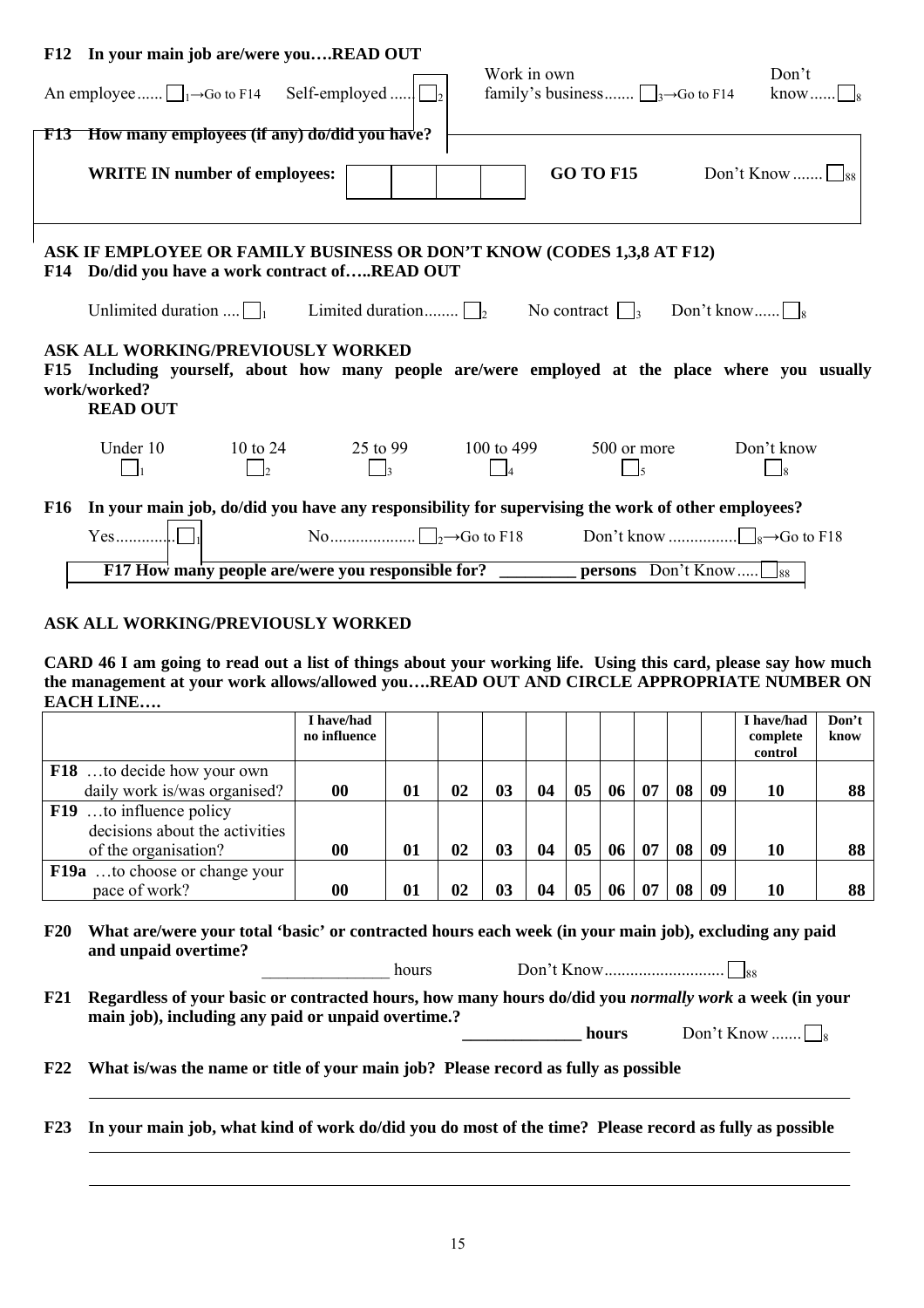**F24 What training or qualifications are/were needed for the job? Please record as fully as possible [Int. If none please write NONE – do not leave blank]** 

|            | fully as possible                                |                                                                                                                                                  |                                                                                                                                                                                                      |
|------------|--------------------------------------------------|--------------------------------------------------------------------------------------------------------------------------------------------------|------------------------------------------------------------------------------------------------------------------------------------------------------------------------------------------------------|
| F26        |                                                  |                                                                                                                                                  | In the last 10 years have you done any paid work in another country for a period of 6 months or more?                                                                                                |
|            |                                                  |                                                                                                                                                  |                                                                                                                                                                                                      |
|            | <b>ASK ALL</b>                                   |                                                                                                                                                  |                                                                                                                                                                                                      |
| F27        |                                                  |                                                                                                                                                  | Have you ever been unemployed and seeking work for a period of more than three months?                                                                                                               |
|            |                                                  |                                                                                                                                                  | $\Box_1$ No $\Box_2 \rightarrow$ Go to F30 Don't know $\Box_8 \rightarrow$ Go to F30                                                                                                                 |
|            |                                                  | F28 Has any of these periods lasted for 12 months or more?                                                                                       |                                                                                                                                                                                                      |
|            |                                                  |                                                                                                                                                  |                                                                                                                                                                                                      |
|            |                                                  | F29 Have any of these periods been within the past 5 years?<br>[Int. Note that these periods refer to the periods of more than 3 months at F27]. |                                                                                                                                                                                                      |
|            |                                                  |                                                                                                                                                  |                                                                                                                                                                                                      |
| <b>F30</b> | <b>ASK ALL</b><br>PROMPT IN RELATION TO PRECODES | Are you or have you ever been a member of a trade union or similar organisation?                                                                 |                                                                                                                                                                                                      |
|            |                                                  |                                                                                                                                                  |                                                                                                                                                                                                      |
| <b>F31</b> | <b>TICK ONE BOX ONLY</b>                         |                                                                                                                                                  | Please consider the income of all household members and any income which may be received by<br>the household as a whole. What is the <i>main</i> source of income in your household? Show [Card 47]. |

| Wages or salaries                         | Any other Social Welfare payment                          |
|-------------------------------------------|-----------------------------------------------------------|
| Income from self-employment excl farming. | Income from investment, savings, insurance or property  . |
| Income from farming                       | Income from other sources                                 |
| Pension                                   | Refused                                                   |
| Unemployment/redundancy benefit           | Don't know                                                |

**F32 Using this card, if you add up the income from** *all* **sources, which letter describes your household's total** *net* **income? If you don't know the exact figure, please give an estimate. Use the part of the card that you know best: weekly, monthly or annual income. [Int Show Card 48]** 

*Total Net Household Income* 

| Per Week                | Per Month               | Per Year                  |    | Category       |
|-------------------------|-------------------------|---------------------------|----|----------------|
| Less than $\epsilon$ 40 | Less than €150          | Less than €1800           | J  |                |
| €40 to under €70        | €150 to under €300      | €1,800 to under €3,600    | R  | $\mathcal{D}$  |
| €70 to under €120       | €300 to under €500      | €3,600 to under €6,000    | C  | $\mathbf{3}$   |
| €120 to under €230      | €500 to under €1,000    | €6,000 to under €12,000   | м  | $\overline{A}$ |
| €230 to under €350      | €1,000 to under €1,500  | €12,000 to under €18,000  | F  | $\overline{5}$ |
| €350 to under €460      | €1,500 to under €2,000  | €18,000 to under €24,000  | -S | 6              |
| €460 to under €580      | €2,000 to under €2,500  | €24,000 to under €30,000  | K  | $\overline{7}$ |
| €580 to under €690      | €2,500 to under €3,000  | €30,000 to under €36,000  | P  | $\mathbf{8}$   |
| €690 to under €1150     | €3,000 to under €5,000  | €36,000 to under €60,000  | D  | $\mathbf{Q}$   |
| €1,150 to under €1,730  | €5,000 to under €7,500  | €60,000 to under €90,000  | H  | 10             |
| €1,730 to under €2,310  | €7,500 to under €10,000 | €90,000 to under €120,000 | -U | 11             |
| €2,310 or more          | €10,000 or more         | €120,000 or more          | N  | 12             |
|                         |                         | Refused                   |    | 77             |
|                         |                         | Don't' Know               |    | 88             |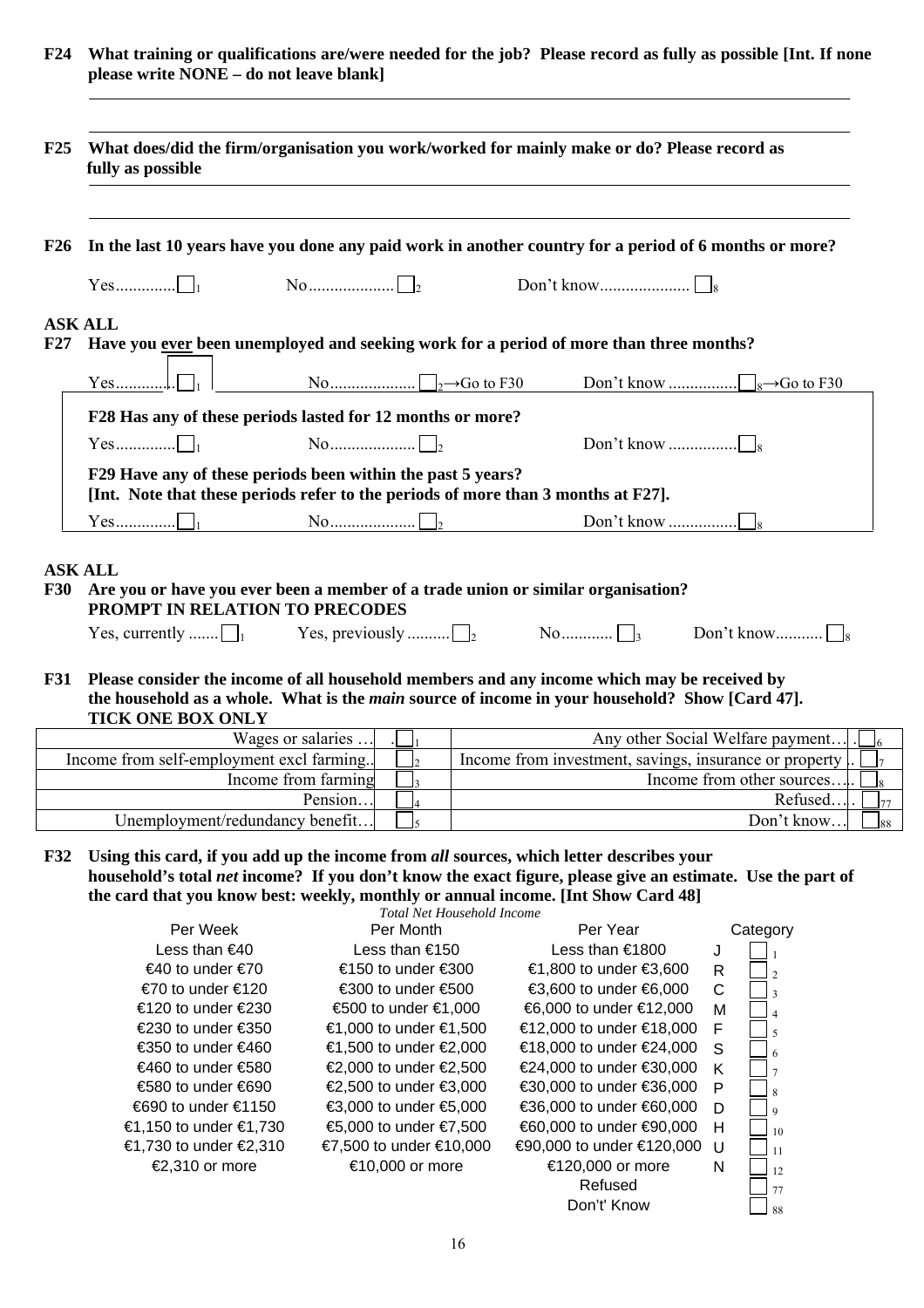**F32a [Card 49] Around how large a proportion of the household income do you provide yourself?** 

|                | 01<br>02<br>Very small<br>Under a half<br>03<br>About half<br>04<br>Over a half<br>05<br>Very large<br>06<br>07<br>All<br>Refused<br>77<br>Don't know<br>88                                                                                                                                    |
|----------------|------------------------------------------------------------------------------------------------------------------------------------------------------------------------------------------------------------------------------------------------------------------------------------------------|
| <b>F33</b>     | Which of the descriptions on this card comes closest to how you feel about your household's<br>income nowadays? [Int. Show Card 50]                                                                                                                                                            |
|                | Finding it very difficult<br>Living comfortably<br>Coping on<br>Finding it difficult on<br>Don't Know<br>present income<br>present income<br>on present income<br>on present income<br>$\overline{\phantom{0}}^8$                                                                              |
| <b>F34</b>     | If for some reason you were in serious financial difficulties and had to borrow money to make<br>ends meet, how difficult or easy would that be? [Int. Show Card F51]                                                                                                                          |
|                | Very difficult<br>Quite difficult<br>Neither easy nor difficult<br>Don't Know<br>Quite easy<br>Very Easy<br>$\Box$<br>$\overline{\phantom{0}}$ 4<br>$\Box$ <sub>5</sub><br>$\overline{\phantom{0}}$ 8                                                                                          |
| <b>ASK ALL</b> | <b>F35 INTERVIEWER CODE:</b>                                                                                                                                                                                                                                                                   |
|                | RESP LIVES WITH SPOUSE/PARTNER AT F4, p.13<br><b>ASK F36</b><br>1<br>$\overline{2}$<br><b>DOES NOT</b><br><b>GO TO F49</b>                                                                                                                                                                     |
|                | F36 What is the highest level of education your spouse has achieved? [Int. Show Card 43]                                                                                                                                                                                                       |
|                | None/Primary not completed. $\Box$<br>Diploma/Certificate $\Box$<br>Primary degree<br>Post graduate/higher degree $\Box$<br>Don't know $\Box$ <sub>88</sub>                                                                                                                                    |
|                | F37a Which of the descriptions on this card applies to what he/she has been doing for the last 7 days?<br>PROMPT: "Which others?" CODE ALL THAT APPLY [Show Card 45]<br>ASK IF MORE THAN ONE CODED AT F37a                                                                                     |
|                | F37b : And which of the descriptions on this card best describes his/her situation (in the last 7 days)?                                                                                                                                                                                       |
|                | F37b<br>F37a<br>In paid work (or away temporarily) (employee, self-employed, working for your family business)<br>In <u>education</u> , even if on vacation (not paid for by employer)<br><u>Unemployed</u> , wanting a job but not actively looking for a job<br>Permanently sick or disabled |
|                | Other $\Box$<br>Don't know $\Box$ <sub>88</sub>                                                                                                                                                                                                                                                |
| <b>F38</b>     | ASK IF NOT IN PAID WORK AT F37a. IF IN PAID WORK (CODE 01), GO TO F39<br>Can I just check, did he/she do any paid work (of an hour or more) in the last 7 days?                                                                                                                                |
|                |                                                                                                                                                                                                                                                                                                |
|                | <b>ASK IF PARTNER IN PAID WORK AT F37a OR F38</b>                                                                                                                                                                                                                                              |
| <b>F39</b>     | What is the name or title of his/her main job? Please record as fully as possible                                                                                                                                                                                                              |
| <b>F40</b>     | In his/her main job, what kind or work does he/she do most of the time? Please record as fully as possible                                                                                                                                                                                     |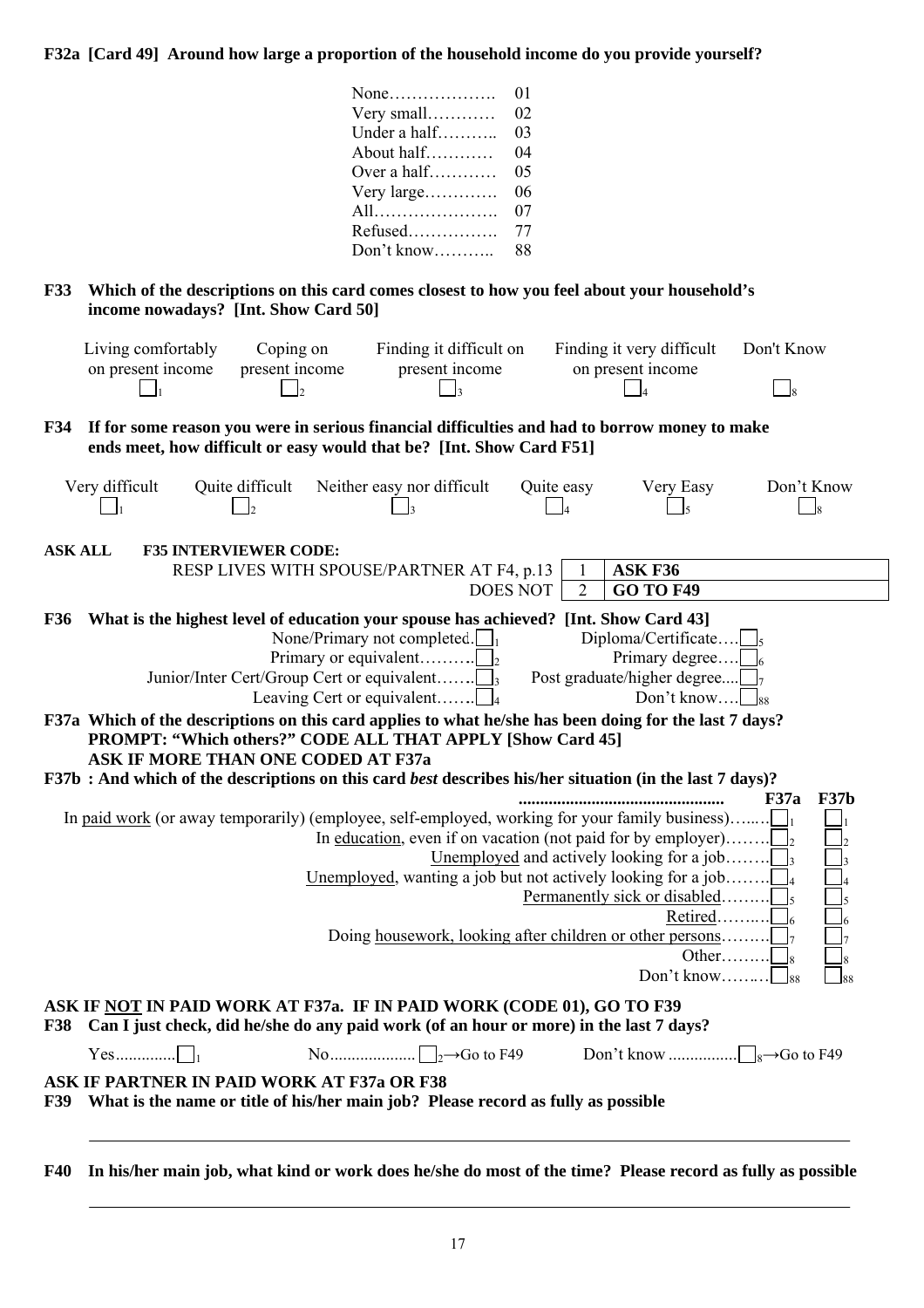#### **F41 What training or qualifications are needed for the job? WRITE IN (IF NONE, WRITE NONE)**

|            | F42 In his/her main job is he/she READ OUT                                                            |                          |                                    |
|------------|-------------------------------------------------------------------------------------------------------|--------------------------|------------------------------------|
|            |                                                                                                       | Work in own              | Don't                              |
|            | Self-employed<br>An employee $\Box$                                                                   | family's business $\Box$ | $know$                             |
| <b>F43</b> | How many employees (if any) does he/she have?                                                         | employees                | Don't Know $\Box$ <sub>88888</sub> |
| F44        | In his/her main job, does he/she have any responsibility for supervising the work of other employees? |                          |                                    |
|            |                                                                                                       |                          |                                    |
|            | F45 How many people is he/she responsible for?                                                        | persons                  |                                    |

## **ASK IF PARTNER IN PAID WORK (code 01 at F37a or code 1 at F38)**

**CARD 46 I am going to read out a list of things about your partner's working life. Using this card, please say** how much the management at his/her work allows him/her....READ OUT AND CIRCLE ONE NUMBER ON **EACH LINE….** 

|                                      | He/she has |    |    |                |    |    |    |    |    | He/she has | Don't |
|--------------------------------------|------------|----|----|----------------|----|----|----|----|----|------------|-------|
|                                      | no         |    |    |                |    |    |    |    |    | complete   | know  |
|                                      | influence  |    |    |                |    |    |    |    |    | control    |       |
| <b>F46</b> to decide how his/her own |            |    |    |                |    |    |    |    |    |            |       |
| daily work is organised?             | 00         | 01 | 02 | 0 <sub>3</sub> | 04 | 05 | 06 | 08 | 09 | 10         | 88    |
| <b>F47</b> to influence the policy   |            |    |    |                |    |    |    |    |    |            |       |
| decisions about the activities       |            |    |    |                |    |    |    |    |    |            |       |
| of the organisation?                 | 00         | 01 | 02 | 03             | 04 |    | 06 | 08 | 09 | 10         | 88    |

**F48 How many hours does he/she normally work a week (in his/her main job)? Please include any paid or unpaid overtime** 

\_\_\_\_\_\_\_\_\_\_\_\_\_\_ hours Don't Know............................ 888

**FATHER MOTHER** 

┑

| F49 What was the highest level of education your                                                             | F55 What was the highest level of education         |  |  |  |  |  |
|--------------------------------------------------------------------------------------------------------------|-----------------------------------------------------|--|--|--|--|--|
| father completed : [Show Card 43]                                                                            | your mother completed: [Show Card 43]               |  |  |  |  |  |
| None/Primary not completed                                                                                   | None/Primary not completed                          |  |  |  |  |  |
|                                                                                                              |                                                     |  |  |  |  |  |
| Junior/Inter Cert/Group Cert or equivalent                                                                   | Junior/Inter Cert/Group Cert or equivalent [        |  |  |  |  |  |
|                                                                                                              |                                                     |  |  |  |  |  |
|                                                                                                              |                                                     |  |  |  |  |  |
|                                                                                                              |                                                     |  |  |  |  |  |
|                                                                                                              |                                                     |  |  |  |  |  |
| $Don't know \dots \dots \dots \dots \dots \dots \dots \dots \dots \dots \dots$                               |                                                     |  |  |  |  |  |
| F50 When you were 14 did your father work as:                                                                | F56 When you were 14 did your mother work as:       |  |  |  |  |  |
| Go to F52                                                                                                    | Go to F58                                           |  |  |  |  |  |
| Go to F51                                                                                                    | Go to F57                                           |  |  |  |  |  |
| Go to F61                                                                                                    | Go to F61                                           |  |  |  |  |  |
| Go to F61<br>Father died/absent when respondent 14                                                           | Go to F61<br>Mother died/absent when respondent 14  |  |  |  |  |  |
| Go to F61                                                                                                    | Go to F61<br>Don't Know                             |  |  |  |  |  |
| F51 How many employee's did he have?                                                                         | F57 How many employee's did she have?               |  |  |  |  |  |
| None<br>$1 - 24$<br>25 or more<br>Don't know                                                                 | Don't know<br>25 or more<br>None<br>$1 - 24$        |  |  |  |  |  |
| $\vert$<br>l٩<br>188                                                                                         | $\mathbf{z}$<br>l88                                 |  |  |  |  |  |
| F52 Did he have any responsibility for supervising the                                                       | F58 Did she have any responsibility for supervising |  |  |  |  |  |
| work of other employees?                                                                                     | the work of other employees?                        |  |  |  |  |  |
| Don't know<br>Yes<br>N <sub>0</sub>                                                                          | Don't know<br>Yes<br>N <sub>0</sub>                 |  |  |  |  |  |
|                                                                                                              | 88                                                  |  |  |  |  |  |
| F53 What was the name/title of his main job? Write in: F59 What was the name/title of her main job? Write in |                                                     |  |  |  |  |  |
|                                                                                                              |                                                     |  |  |  |  |  |
|                                                                                                              |                                                     |  |  |  |  |  |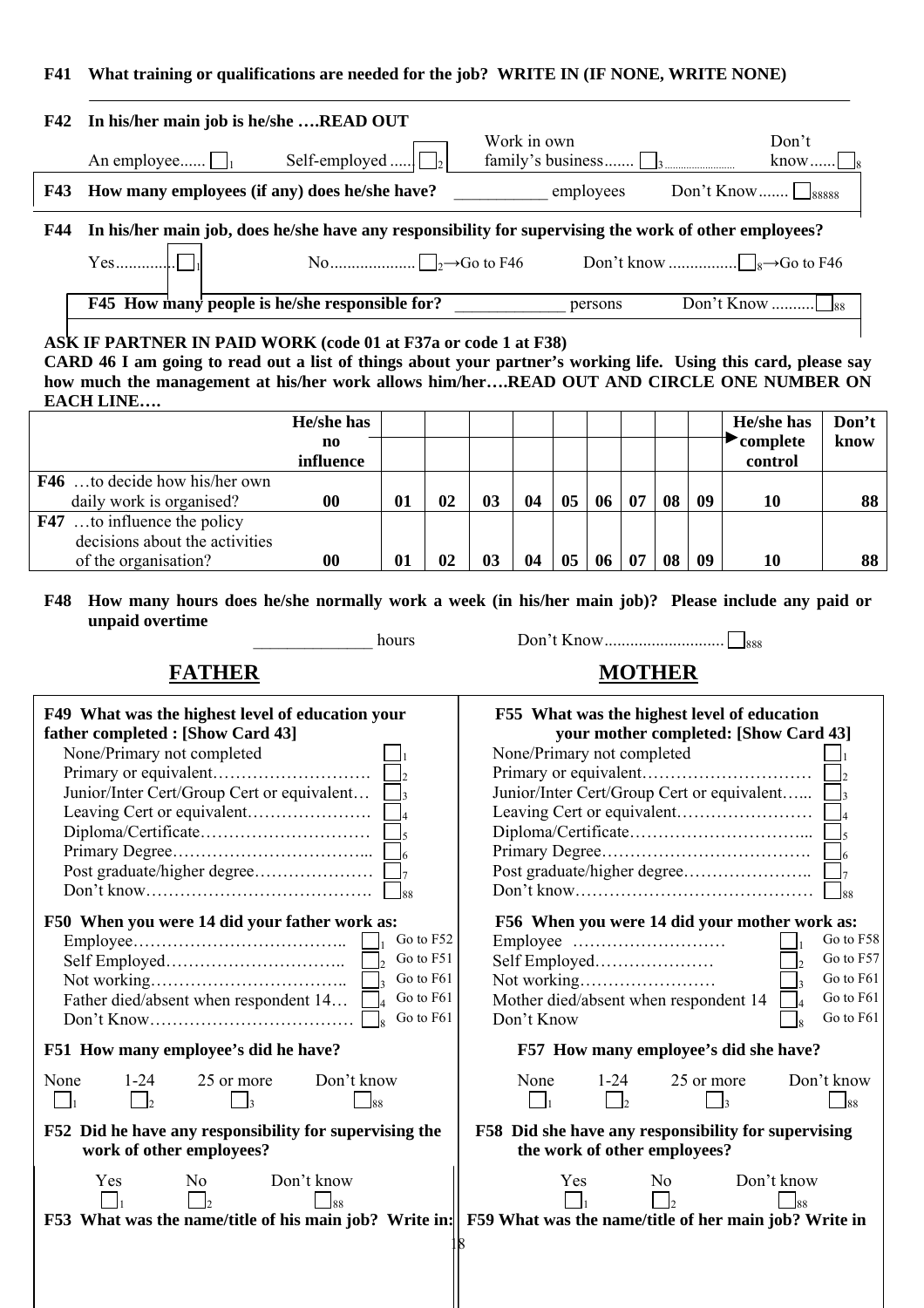| F54 Which of the descriptions on this card best<br>describes the sort of work he did? | F60 Which of the descriptions on this card best<br>describes the sort of work she did?                                              |
|---------------------------------------------------------------------------------------|-------------------------------------------------------------------------------------------------------------------------------------|
|                                                                                       | [Int.SHOW CARD 52 WITH FULL DESCRIPTIONS] [Int.SHOW CARD 52 WITH FULL DESCRIPTIONS]                                                 |
|                                                                                       | Traditional professional occupations                                                                                                |
| Modern professional occupations                                                       | Modern professional occupations                                                                                                     |
| Clerical and intermediate occupations $\Box$ <sub>3</sub>                             | Clerical and intermediate occupations                                                                                               |
| Senior Management or administrators [                                                 | Senior Management or administrators                                                                                                 |
|                                                                                       |                                                                                                                                     |
| Semi-routine manual or service occupations                                            | Semi-routine manual or service occupations                                                                                          |
| Routine manual or service occupations                                                 | Routine manual or service occupations                                                                                               |
|                                                                                       |                                                                                                                                     |
|                                                                                       | QQ                                                                                                                                  |
| <b>ASK ALL</b><br><b>F61</b><br>your knowledge or skills for work?                    | During the last twelve months, have you taken any course or attended any lecture or conference to improve<br>$\overline{\text{No}}$ |
| <b>F62</b>                                                                            | Could you tell me your present marital status and since when you have held this status?                                             |
| Married $\Box$ <sub>1</sub><br>Separated $\boxed{\square_2}$                          | Never<br>Divorced $\Box$<br>Widowed<br>$\text{Ref}$ $\Box$ <sub>7</sub><br>Married<br>DK.<br>$\overline{A}$                         |
| Since $(yr)$                                                                          | Since $(yr)$ Since $(yr)$ Since $(yr)$<br>Since $(yr)$                                                                              |
| F63 Are you currently living<br>With your husband/wife?                               | <b>F65</b> Are you currently living with a partner? Yes $\bigsqcup_{1 \text{ }}$ No $\bigsqcup_{2}$                                 |

**\_\_\_\_\_\_\_\_\_\_\_\_\_\_\_\_\_\_\_\_\_\_\_\_\_\_\_\_\_\_\_\_\_\_\_\_\_\_\_\_\_\_\_ \_\_\_\_\_\_\_\_\_\_\_\_\_\_\_\_\_\_\_\_\_\_\_\_\_\_\_\_\_\_\_\_\_\_\_\_\_\_\_\_\_\_\_** 

|                                                                                                                                                      | $\text{No}\dots\cup\cup\{2\}$                                                                                         |  |  |  |  |
|------------------------------------------------------------------------------------------------------------------------------------------------------|-----------------------------------------------------------------------------------------------------------------------|--|--|--|--|
|                                                                                                                                                      | Go to F66                                                                                                             |  |  |  |  |
| <b>F66</b>                                                                                                                                           | Have you ever lived with a partner without being married to them?                                                     |  |  |  |  |
|                                                                                                                                                      |                                                                                                                       |  |  |  |  |
| <b>F67</b>                                                                                                                                           | ASK ALL MARRIED, SEPARATED OR WIDOWED (CODES 1,2,4 AT F62). OTHERS GO TO F69                                          |  |  |  |  |
| <b>F68</b>                                                                                                                                           | Have you ever been divorced?                                                                                          |  |  |  |  |
|                                                                                                                                                      | <b>INTERVIEWER REFER TO HOUSEHOLD GRID AND CODE: [See Q F4, p13]</b><br><b>ASK ALL F69</b>                            |  |  |  |  |
| <b>F69</b>                                                                                                                                           | <b>DOES NOT</b> $\Box_2$<br>RESPONDENT HAS CHILDREN LIVING AT HOME $\Box$                                             |  |  |  |  |
| F70 Have you ever had any children of your own, step-children, adopted children, foster children or a<br>partner's children living in your household |                                                                                                                       |  |  |  |  |
|                                                                                                                                                      |                                                                                                                       |  |  |  |  |
|                                                                                                                                                      | F70a Is your mother still alive?<br><b>NOTE TO INTERVIEWER: also refers to adoptive or step mother if appropriate</b> |  |  |  |  |

| $\alpha$ c<br> | . 1 | 18 |
|----------------|-----|----|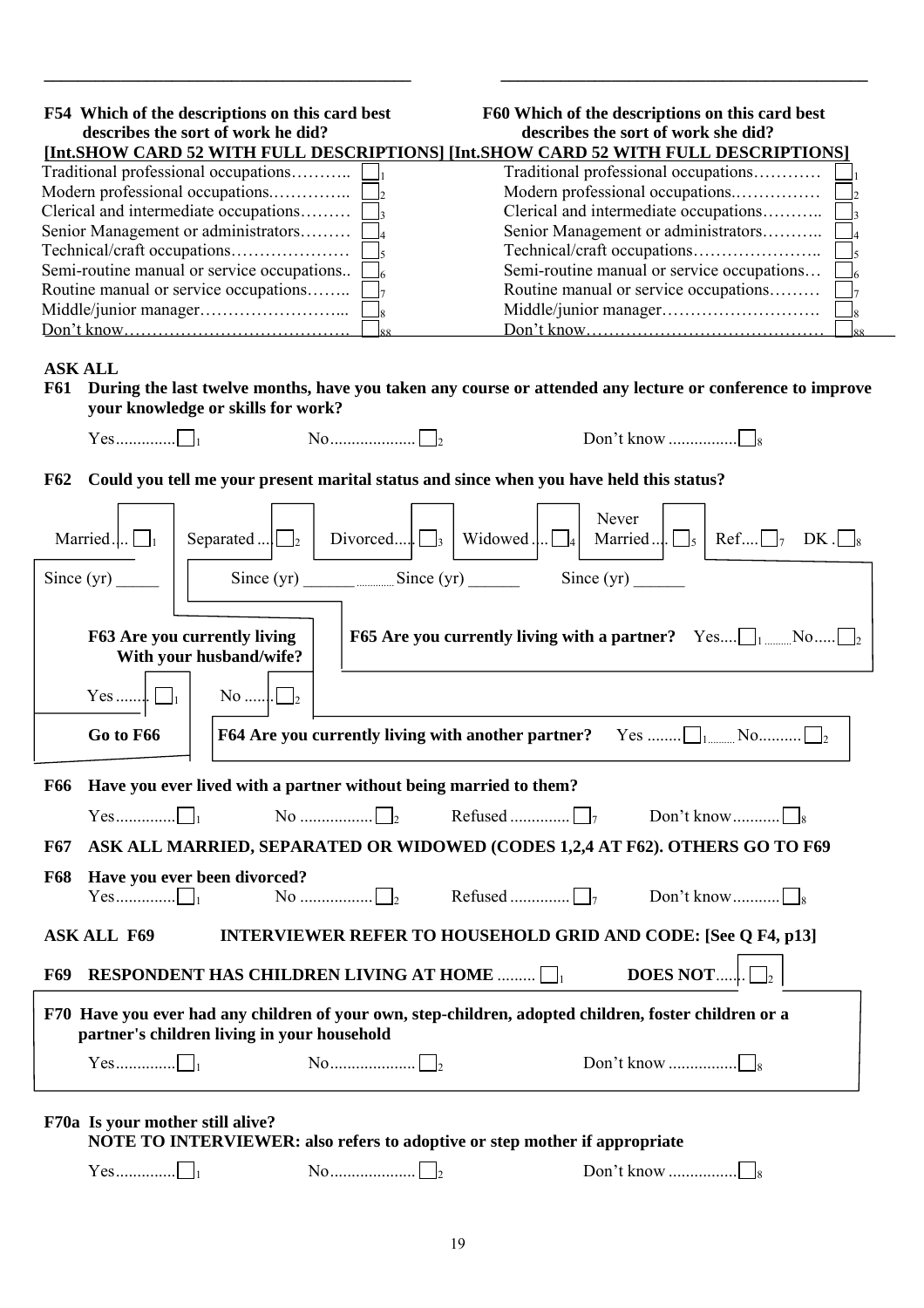#### **F70b Is your father still alive? NOTE TO INTERVIEWER: also refers to adoptive or step mother if appropriate**

Yes.............. 1 No.................... <sup>2</sup> Don't know ................ <sup>8</sup>

## **Now for some questions about balancing different parts of your life.**

**[Card 53] Firstly, I am going to read out a list of statements about how you may have been feeling recently. For each statement, using this card, I would like you to say how often you have felt like this over the last two weeks. Please use this card.** 

|                                              | All of<br>the time                        | Most of<br>the time | More than<br>half of the<br>time | <b>Less than</b><br>half of<br>the time | Some of<br>the time | At no<br>time |
|----------------------------------------------|-------------------------------------------|---------------------|----------------------------------|-----------------------------------------|---------------------|---------------|
| G1<br>G <sub>2</sub><br>G <sub>3</sub><br>G4 |                                           |                     |                                  |                                         |                     |               |
| G5                                           | My daily life has been filled with things |                     |                                  |                                         |                     |               |

**[Card 54] I am now going to read out some statements about men and women and their place in the family. Using this card, please tell me how much you agree or disagree with the following statements?** 

|                |                                              | Agree<br><b>Strongly</b> | Agree | <b>Neither agree</b><br>nor disagree | <b>Disagree</b> | <b>Disagree</b><br><b>Strongly</b> | Don't<br>know |
|----------------|----------------------------------------------|--------------------------|-------|--------------------------------------|-----------------|------------------------------------|---------------|
| G6             | A woman should be prepared to cut down       |                          |       |                                      |                 |                                    |               |
|                | on her paid work for the sake of her family  |                          |       |                                      |                 |                                    |               |
| G7             | Men should take as much responsibility as    |                          |       |                                      |                 |                                    |               |
|                |                                              |                          |       |                                      |                 |                                    |               |
| G <sub>8</sub> | When jobs are scarce, men should have        |                          |       |                                      |                 |                                    |               |
|                |                                              |                          |       |                                      |                 |                                    |               |
| G9             | When there are children in the home, parents |                          |       |                                      |                 |                                    |               |
|                | should stay together even if they don't get  |                          |       |                                      |                 |                                    |               |
|                |                                              |                          |       |                                      |                 |                                    |               |
|                | G10 A person's family ought to be his or her |                          |       |                                      |                 |                                    |               |
|                |                                              |                          |       |                                      |                 |                                    |               |

#### **G11 Interviewer Code:**

**Interviewer refer to household grid and code** 

**RESPONDENT LIVES WITH HUSBAND/WIFE/PARTNER | 1. ASK G12** (CODE 01 AT F4, P 13)

DOES NOT  $\vert$  2. GO TO G29

#### **G12 In which year did you first start living in the same household as your husband/wife/partner?**

| <b>WRITE IN YEAR</b> |
|----------------------|
|----------------------|

 **OR CODE (Don't know) 8888**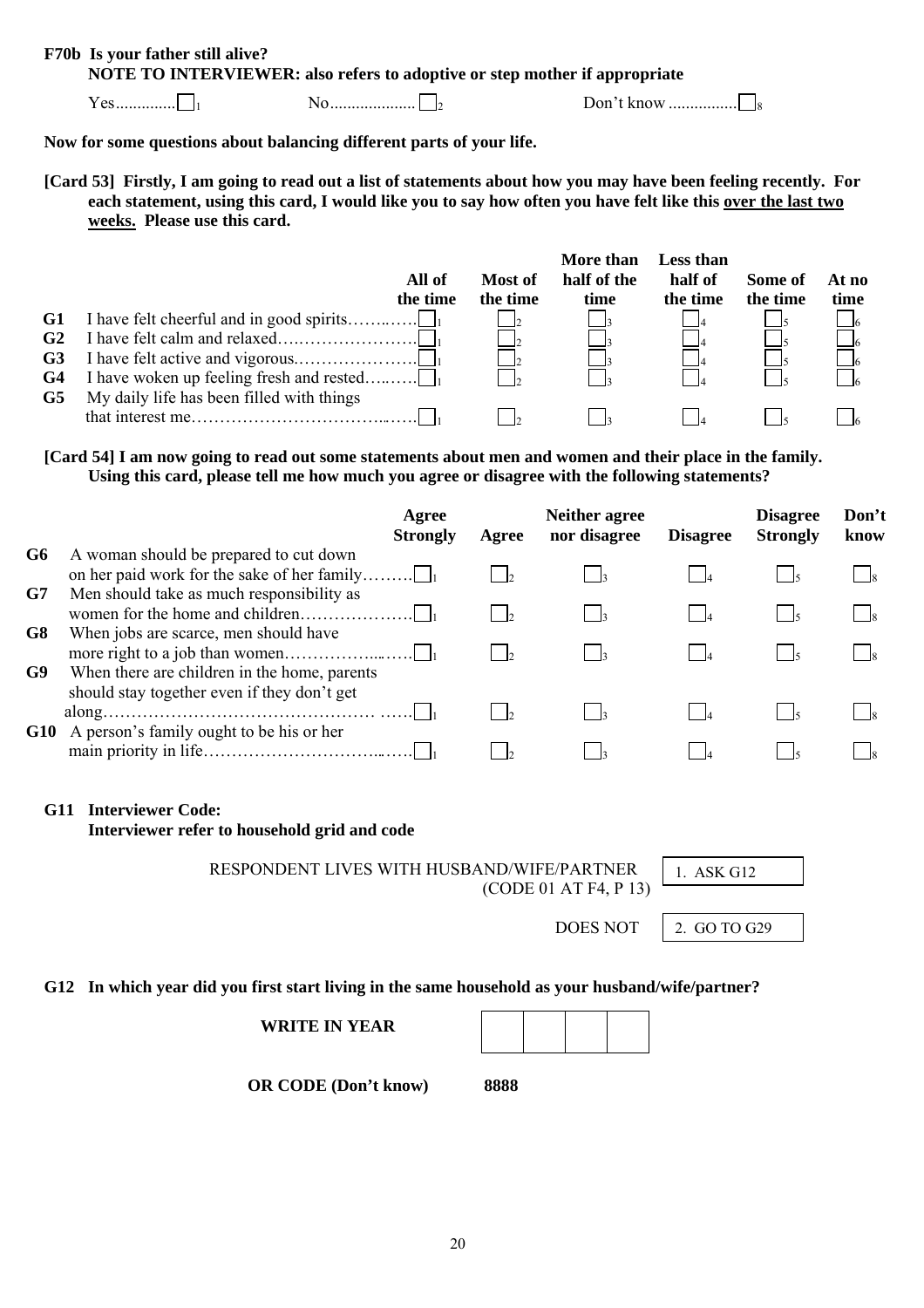## **[Card 55] Couples sometimes disagree about household and family issues. Using this card, how often do you and your husband/wife/partner disagree about…..READ OUT…..**

| G15 | G13 how to divide house-work.<br>the amount of time spent                                                                                                                                                                                                                                                                                                                                     | <b>Never</b>                                 | Less than<br>once a<br>month<br>$\mathsf{I}_2$<br>$\Box_2$<br>$\Box_2$ | Once a<br>month                                                         | <b>Several</b><br>times a<br>month<br>$\overline{\phantom{a}}$ 4 | Once a<br>week<br>$\Box$ <sub>5</sub> | <b>Several</b><br>times a<br>week<br>$-6$  | <b>Every</b><br>day                       | <b>Neither</b><br>partner does<br>paid work    | Don't<br>know<br>188<br>188<br>$\Box$ 88 |
|-----|-----------------------------------------------------------------------------------------------------------------------------------------------------------------------------------------------------------------------------------------------------------------------------------------------------------------------------------------------------------------------------------------------|----------------------------------------------|------------------------------------------------------------------------|-------------------------------------------------------------------------|------------------------------------------------------------------|---------------------------------------|--------------------------------------------|-------------------------------------------|------------------------------------------------|------------------------------------------|
|     | Card 56 Now look at this card. When you and your husband/wife/partner make decisions about the following,<br>who generally gets their way onREAD OUT                                                                                                                                                                                                                                          |                                              |                                                                        |                                                                         |                                                                  |                                       |                                            |                                           |                                                |                                          |
|     | G16 occasional more expensive                                                                                                                                                                                                                                                                                                                                                                 |                                              | <b>Always</b><br>me                                                    | <b>Usually</b><br>me                                                    | <b>About</b><br>equal or<br>both<br>together                     |                                       | <b>Usually</b><br>my<br>spouse/<br>partner | <b>Always</b><br>my<br>spouse/<br>partner | <b>Always or</b><br>usually<br>someone<br>else | Don't<br>know                            |
| G17 | purchases for the household?<br>how to divide housework?                                                                                                                                                                                                                                                                                                                                      | .                                            |                                                                        |                                                                         |                                                                  |                                       |                                            |                                           |                                                |                                          |
|     | <b>G18</b> Interviewer Code:<br>Interviewer refer to F37a and F38, p.17 and code                                                                                                                                                                                                                                                                                                              |                                              |                                                                        |                                                                         |                                                                  |                                       |                                            |                                           |                                                |                                          |
|     |                                                                                                                                                                                                                                                                                                                                                                                               |                                              |                                                                        | RESPONDENT'S PARTNER IS WORKING<br>(CODE 01 AT F37A OR 01 AT F38, p.17) |                                                                  |                                       |                                            | 1. ASK G19                                |                                                |                                          |
|     |                                                                                                                                                                                                                                                                                                                                                                                               |                                              |                                                                        | PARTNER IS NOT WORKING                                                  |                                                                  |                                       |                                            | 2. GO TO G22                              |                                                |                                          |
|     | Card 57 How often does his/her work involveREAD OUT                                                                                                                                                                                                                                                                                                                                           |                                              |                                                                        |                                                                         |                                                                  |                                       |                                            |                                           |                                                |                                          |
|     |                                                                                                                                                                                                                                                                                                                                                                                               |                                              | <b>Never</b>                                                           | Less than<br>once a<br>month                                            | Once a<br>month                                                  | <b>Several</b><br>times a<br>month    | Once a<br>week                             | <b>Several</b><br>times a<br>week         | <b>Every</b><br>day                            | Don't<br>know                            |
|     | <b>G19</b><br>working evenings or nights<br>G20<br>having to work overtime.                                                                                                                                                                                                                                                                                                                   |                                              |                                                                        | l2                                                                      | $\Box$ 3                                                         | $\Box$ 4                              | $\Box$ <sub>5</sub>                        | $-6$                                      |                                                | 88                                       |
|     |                                                                                                                                                                                                                                                                                                                                                                                               |                                              |                                                                        |                                                                         |                                                                  |                                       |                                            |                                           |                                                | 188                                      |
|     | G21 Card 58 Using this card, how often does his/her work involve working at weekends?                                                                                                                                                                                                                                                                                                         |                                              |                                                                        |                                                                         |                                                                  |                                       |                                            |                                           |                                                |                                          |
|     | Never                                                                                                                                                                                                                                                                                                                                                                                         | Less than once a<br>month<br>$\vert$ $\vert$ | Once a<br>month                                                        | $\vert$ $\vert$ <sub>3</sub>                                            | Several times a<br>month                                         |                                       | Every week                                 |                                           | Don't know<br>$\Box$                           |                                          |
|     | G22 I'd now like to talk about housework, as described on the card. By housework, we mean things done<br>around the home, such as cooking, washing, cleaning, care of clothes, shopping, maintenance of property,<br>but not including childcare and leisure activities. On a typical weekday about how many hours in total, do<br>people in your household spend on housework for your home? |                                              |                                                                        |                                                                         |                                                                  |                                       |                                            |                                           |                                                |                                          |
|     | Note to Interviewer: Code to Nearest Hour. Accept Estimate                                                                                                                                                                                                                                                                                                                                    |                                              |                                                                        |                                                                         |                                                                  |                                       |                                            |                                           |                                                |                                          |
|     |                                                                                                                                                                                                                                                                                                                                                                                               |                                              | <b>WRITE IN:</b>                                                       |                                                                         |                                                                  |                                       |                                            |                                           |                                                |                                          |

Don't know 88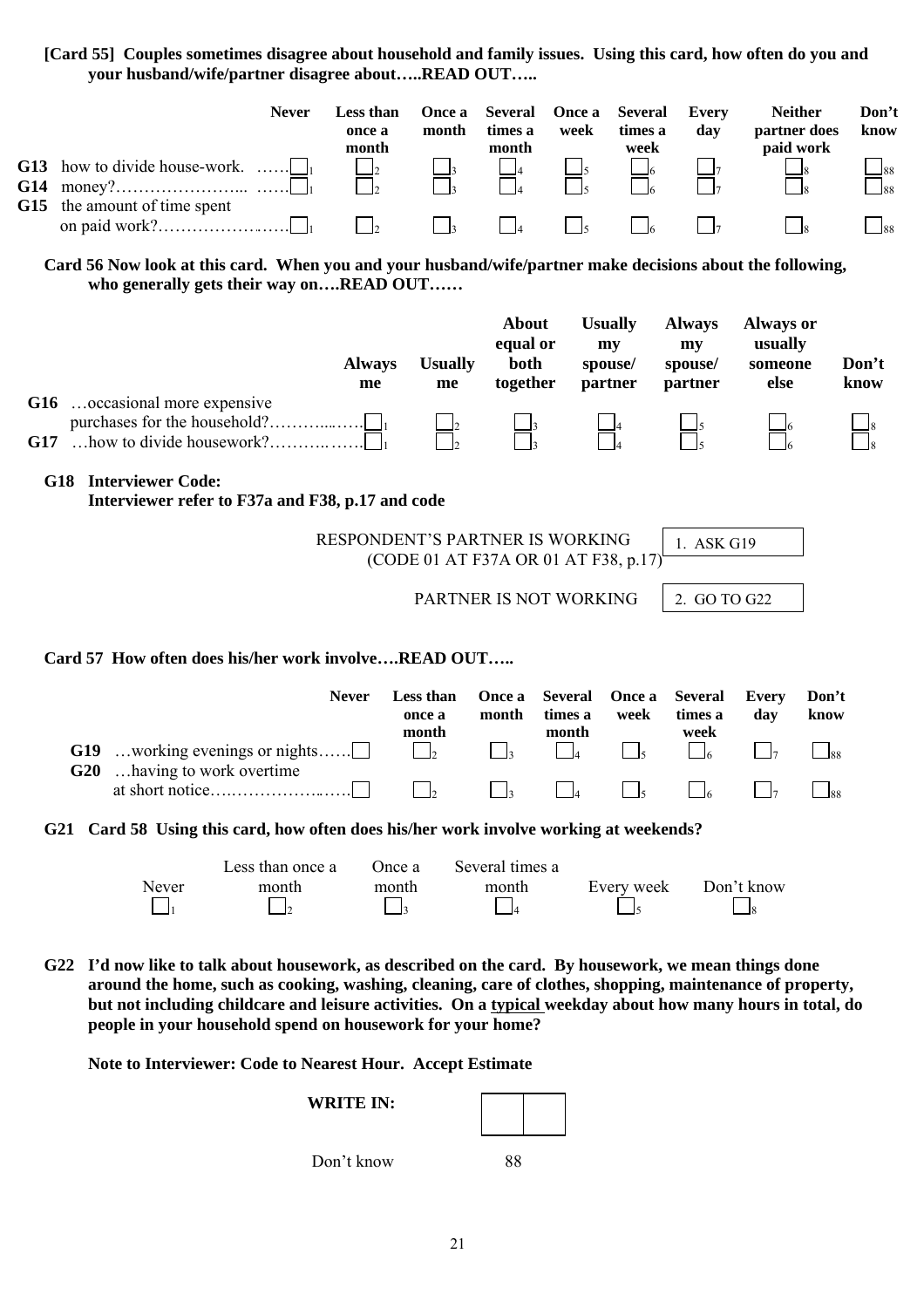#### **G23 [Card 60] And about how much of this time do you spend yourself? Please use this card.**

## **G24 [Still Card 60] And about how much of this time does your husband/wife/partner spend on housework? Please use this card.**

**G25 Still thinking about the total amount of time people in your household spend on housework at your home, about how many hours are spent doing housework during a typical weekend?**

**Note to Interviewer: Code to Nearest Hour. Accept Estimate** 

| <b>WRITE IN:</b> |    |  |
|------------------|----|--|
| Don't know       | 88 |  |

**G26 [Still Card 60] And about how much of this time do you spend yourself? Please use this card.** 

#### **G27 [Still Card 60] And about how much of this time does your husband/wife/partner spend on housework? Please use this card.**

## **G28 Interviewer Code: INTERVIEWER REFER TO G23 & G26 AND CODE**

**RESPONDENT DOES NO OR NEARLY NO HOUSEWORK | 1. GO TO G38** (CODE 01 AT G23 AND 01 AT G26)

ALL OTHERS | 2. GO TO G34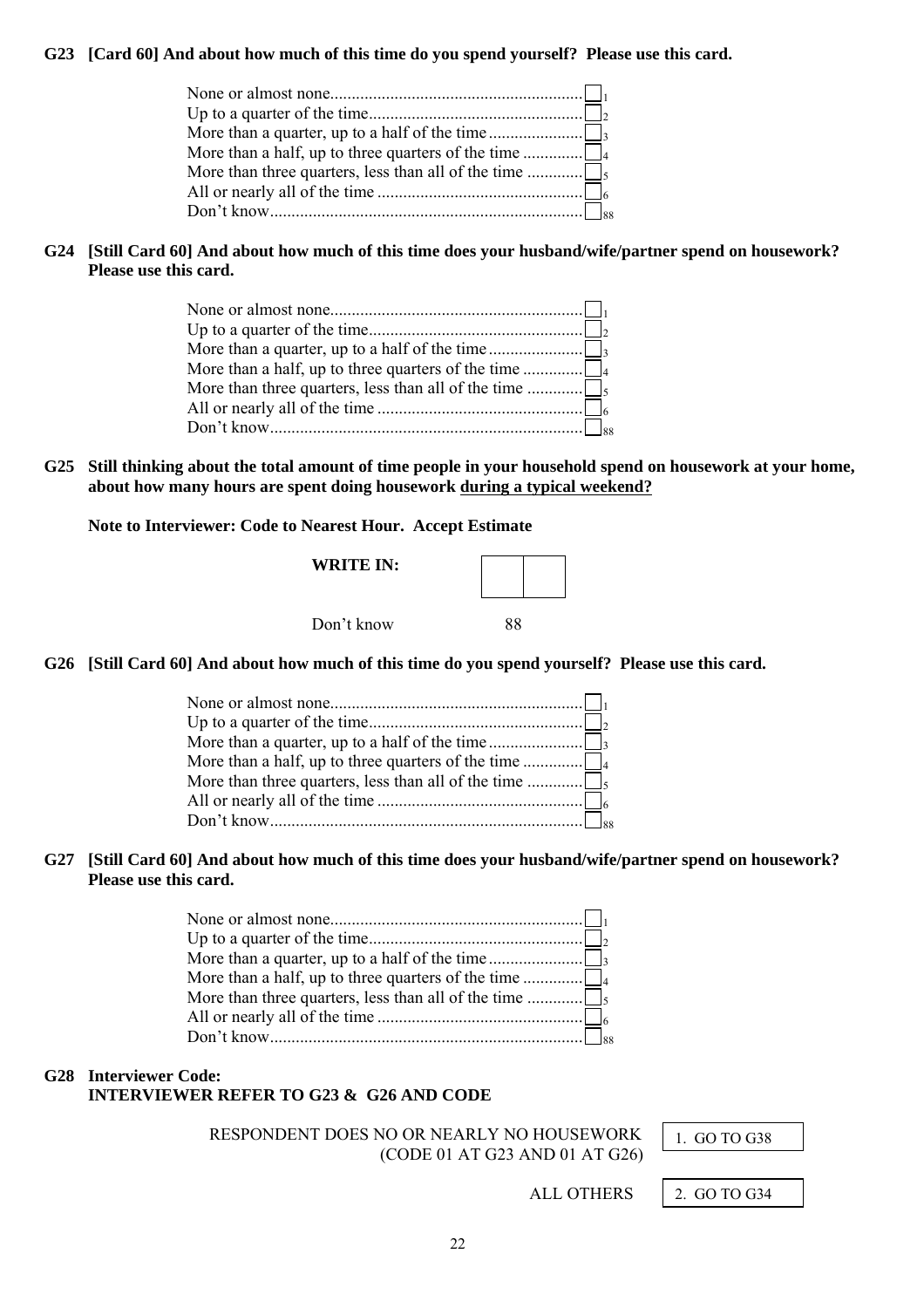#### **ASK IF RESPONDENT NOT LIVING WITH PARTNER**

**G29 I'd now like to talk about household as described on the card. By housework, we mean things done around the home, such as cooking, washing, cleaning, care of clothes, shopping, maintenance of property, but not including childcare and leisure activities. On a typical weekday about how many hours in total, do people in your household spend on housework for your home?** 

**Note to Interviewer: Code to Nearest Hour. Accept Estimate** 

| <b>WRITE IN:</b> |  |
|------------------|--|
| Don't know       |  |

**G30 [Card 60] And about how much of this time do you spend yourself? Please use this card.** 

**G31 Still thinking about the total amount of time people in your household spend on housework at your home, about how many hours are spend doing housework during a typical weekend?**

#### **Note to Interviewer: Code to Nearest Hour. Accept Estimate**

| <b>WRITE IN:</b> |    |  |
|------------------|----|--|
| Don't know       | 88 |  |

**G32 [Still Card 60] And about how much of this time do you spend yourself? Please use this card.** 

## **G33 Interviewer Code: INTERVIEWER REFER TO G30 & G32 AND CODE**

**RESPONDENT DOES NO OR NEARLY NO HOUSEWORK | 1. GO TO G38** (CODE 01 AT G30 AND 01 AT G32)

ALL OTHERS | 2. GO TO G34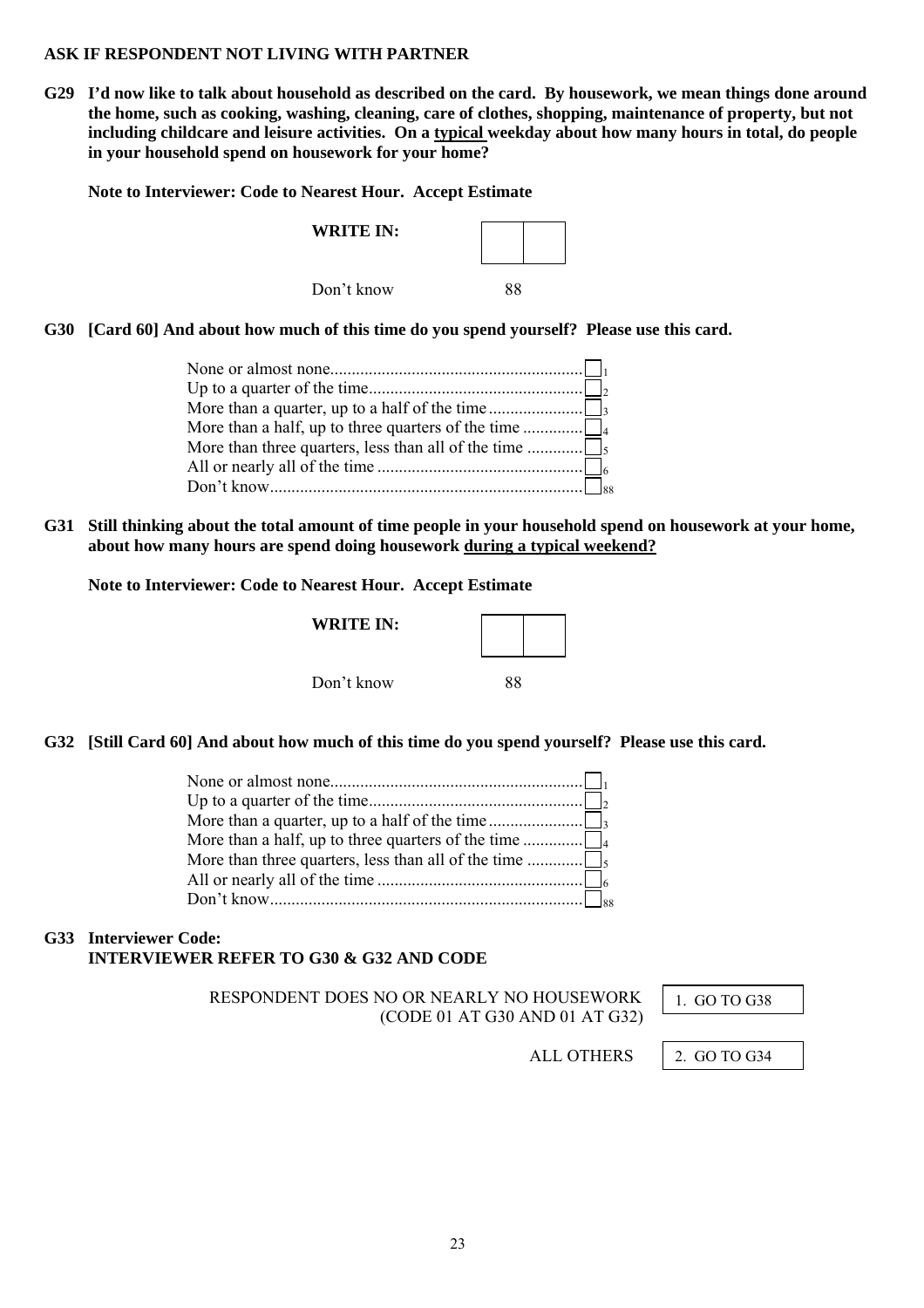## **ASK IF RESPONDENT DOES HOUSEWORK**

**[Card 61] Thinking about the housework you usually do, how much do you agree or disagree with each of the following statements?** 

|     |                                            |                          |                                     | G34 There are so many things to do at home, I                                             |    | Agree<br><b>Strongly</b>           | Agree                      | Neither agree<br>nor disagree                                                                                                                                                                             | <b>Disagree</b> | <b>Disagree</b><br><b>Strongly</b> | Don't<br>know           |
|-----|--------------------------------------------|--------------------------|-------------------------------------|-------------------------------------------------------------------------------------------|----|------------------------------------|----------------------------|-----------------------------------------------------------------------------------------------------------------------------------------------------------------------------------------------------------|-----------------|------------------------------------|-------------------------|
|     |                                            |                          |                                     | often run out of time before I get them all<br>G36 I can choose myself when and how to do |    |                                    |                            |                                                                                                                                                                                                           |                 |                                    |                         |
| G38 | <b>ASK ALL</b>                             |                          |                                     |                                                                                           |    |                                    |                            | [Card 62] How well equipped is your home for housework? If, for instance 0 means a home which does not<br>have running water and 10 means a home with a dishwasher, how would you rate your own home?     |                 |                                    |                         |
|     | <b>Very badly</b><br>equipped<br>$\bf{00}$ | 01                       | 02                                  | 03                                                                                        | 04 | 05                                 | 06                         | 08<br>07                                                                                                                                                                                                  | 09              | Very well<br>equipped<br>10        | Don't<br>know<br>88     |
| G39 |                                            | ill, disable or elderly? |                                     |                                                                                           |    |                                    |                            | And apart from housework, do you look after others in your household, such as small children or someone                                                                                                   |                 |                                    |                         |
| G40 |                                            |                          |                                     |                                                                                           |    |                                    |                            | [Card 63] Apart from your own children, how often, if at all, do you give unpaid help to a family member<br>or relative outside your household with childcare, other care, housework or home maintenance? |                 |                                    |                         |
|     | Never                                      |                          | Less than once a<br>month<br>$\Box$ | Once a<br>month<br>$\Box$ <sub>3</sub>                                                    |    | Several times a<br>month<br>$\Box$ | Once a<br>week<br>$\Box_5$ | Several times<br>a week                                                                                                                                                                                   | $\Box_6$        | Every day<br>$\vert \ \vert_7$     | Don't know<br>$\Box$ 88 |
|     |                                            |                          |                                     | with childcare, other care, housework or home maintenance?                                |    |                                    |                            | G41 And if you needed help, is there anyone outside your household you can count on to give you unpaid help                                                                                               |                 |                                    |                         |
|     |                                            |                          |                                     |                                                                                           |    |                                    |                            |                                                                                                                                                                                                           |                 |                                    |                         |
|     |                                            |                          |                                     | G42 Interviewer record or ask if necessary:<br>adopted, foster or partner's children.     |    |                                    |                            | Can I just check, do any of your children aged 12 or under live here with you? Please also include step,                                                                                                  |                 |                                    |                         |
|     |                                            |                          |                                     |                                                                                           |    |                                    |                            |                                                                                                                                                                                                           | <b>YES</b>      | 1. GO TO G43                       |                         |
|     |                                            |                          |                                     |                                                                                           |    |                                    |                            |                                                                                                                                                                                                           | N <sub>O</sub>  | 2. GO TO G45                       |                         |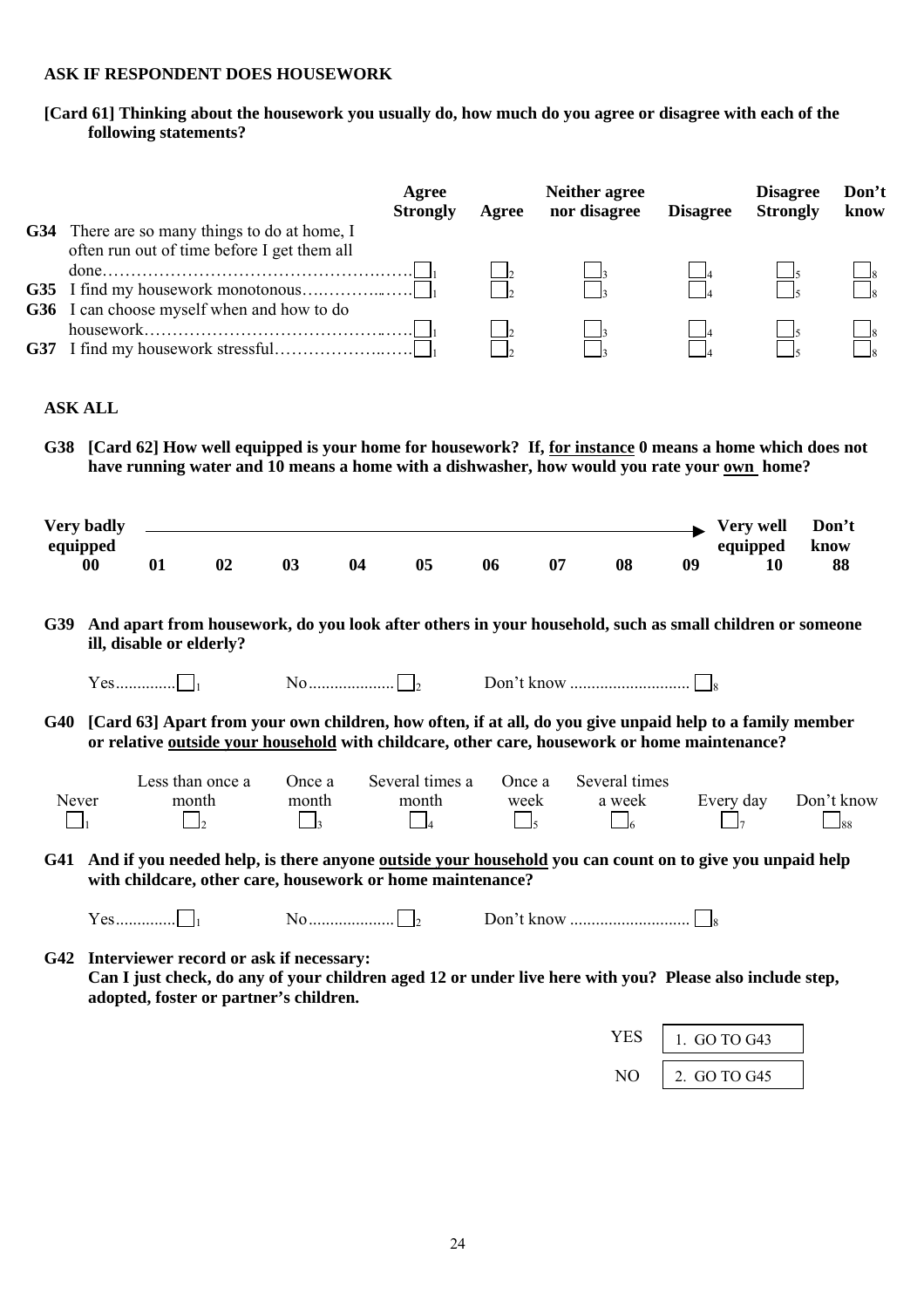**G43 [Card 64] Thinking about the youngest child in the household, I would like to ask you about his/her usual childcare, not counting lessons in school. By childcare I mean care carried out by anyone other than yourself or your current husband/wife/partner.** 

**Using this card, what is the main type of childcare that the youngest child receives? Please select only one.** 

| No childcare needed (e.g. don't go out to work, always one parent at home |  |
|---------------------------------------------------------------------------|--|
|                                                                           |  |
|                                                                           |  |
|                                                                           |  |
|                                                                           |  |

**G44 In your present situation, would you ideally like much more childcare, slightly more childcare, or is the amount you have about right?** 

|           |               |             | Would like less |            |
|-----------|---------------|-------------|-----------------|------------|
| Much more | Slightly more | About right | childcare       | Don't know |
|           |               |             |                 |            |
|           |               |             |                 |            |

**ASK ALL** 

**G45 Do you have any children, of any age, who do not currently live in your household? Please include any step, adopted, foster or partner's children.** 

**Note to Interviewer: Include only living children** 

|                 |                                                               | <b>YES</b>                | 1. ASK G46      |
|-----------------|---------------------------------------------------------------|---------------------------|-----------------|
|                 |                                                               | NO                        | 2.<br>GO TO G57 |
|                 |                                                               | Don't know                | 8               |
|                 | G46 How many children is that?                                |                           |                 |
|                 | <b>WRITE IN:</b>                                              | ASK G47                   |                 |
|                 | Don't know                                                    | 88<br><b>GO TO G53</b>    |                 |
| G <sub>47</sub> | <b>Interviewer Code:</b><br>Interviewer refer to G46 and code |                           |                 |
|                 | RESPONDENT HAS ONE CHILD NOT LIVING IN HOUSEHOLD (G46=1)      |                           | 1. ASK G48      |
|                 | RESPONDENT HAS 2 OR MORE CHILDREN NOT LIVING IN HOUSEHOLD     | $(G46=2 \text{ OR MORE})$ | 2. GO TO G50    |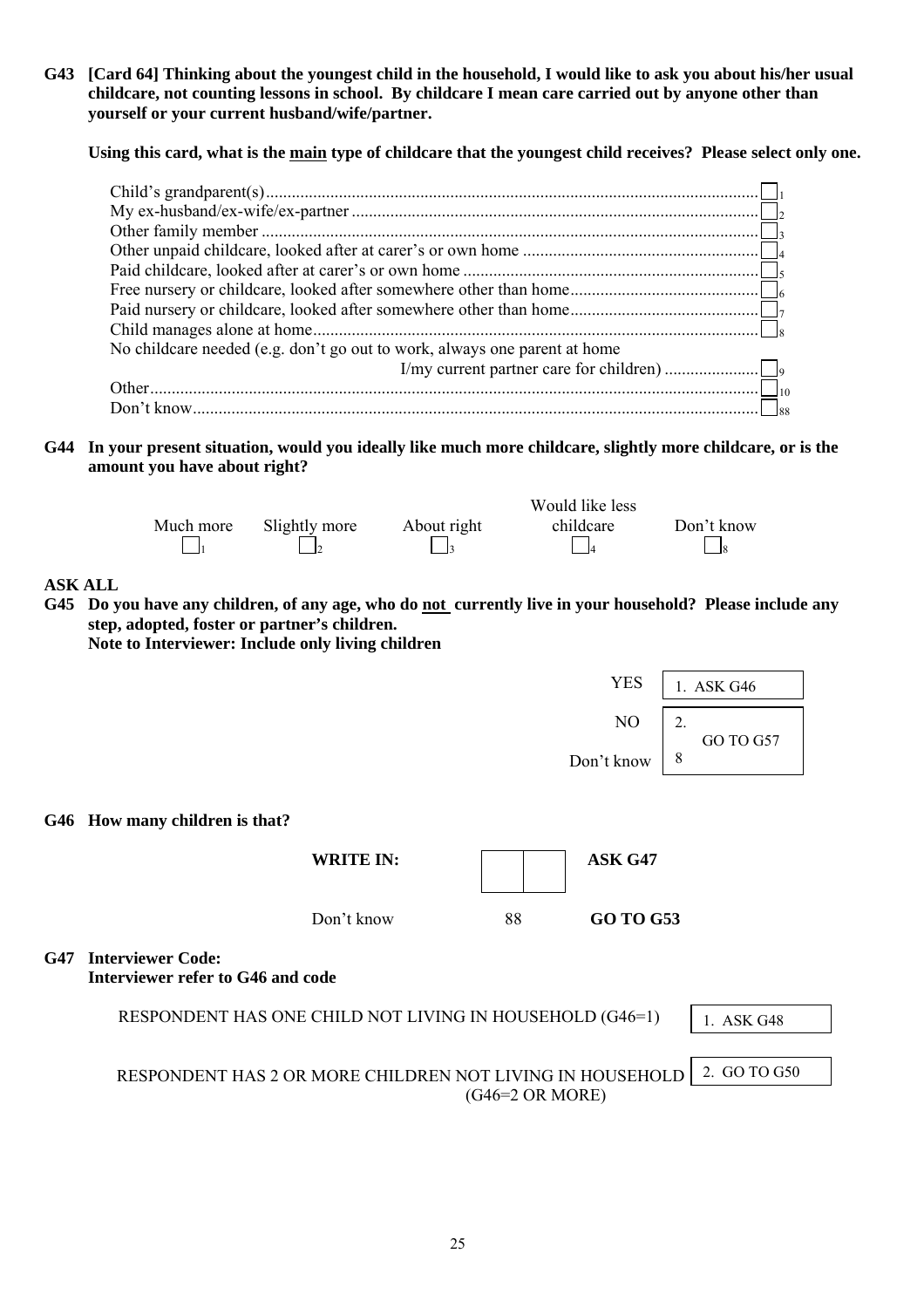| G48 Is this a son or a daughter?                                                                                                                                 |                                          |            |                                                                                                                     |
|------------------------------------------------------------------------------------------------------------------------------------------------------------------|------------------------------------------|------------|---------------------------------------------------------------------------------------------------------------------|
|                                                                                                                                                                  | Daughter $\Box$ <sub>2</sub>             |            |                                                                                                                     |
| G49 In which year was he/she born?                                                                                                                               |                                          |            |                                                                                                                     |
|                                                                                                                                                                  | <b>WRITE IN YEAR:</b>                    |            | <b>GO TO G53</b>                                                                                                    |
| OR CODE                                                                                                                                                          | Don't know                               | 8888       | <b>GO TO G53</b>                                                                                                    |
| ASK IF 2 OR MOR CHILDREN NOT LIVING IN HOUSEHOLD (code 2 at G47)<br>born?                                                                                        |                                          |            | G50 Thinking about your <i>oldest</i> child who does not currently live in your household, in which year was he/she |
|                                                                                                                                                                  | <b>WRITE IN YEAR:</b>                    |            | <b>GO TO G53</b>                                                                                                    |
| OR CODE                                                                                                                                                          | Don't know                               | 8888       | <b>GO TO G53</b>                                                                                                    |
| G51 And in which year was your youngest child who does not currently live in your household born?                                                                |                                          |            |                                                                                                                     |
|                                                                                                                                                                  | <b>WRITE IN YEAR:</b>                    |            | <b>GO TO G53</b>                                                                                                    |
| OR CODE                                                                                                                                                          | Don't know                               | 8888       | <b>GO TO G53</b>                                                                                                    |
| G52 How many of the children who do not currently live in your household are daughters?                                                                          |                                          |            |                                                                                                                     |
|                                                                                                                                                                  | <b>WRITE IN:</b>                         |            |                                                                                                                     |
|                                                                                                                                                                  | Don't know                               | 88         |                                                                                                                     |
| ASK IF ANY CHILDREN NOT LIVING IN HOUSEHOLD<br>G53 Card 65 Using this card, please tell me how much financial support you currently provide to your<br>children. |                                          |            | child(ren) or grandchildren who live apart from you? Please include any step, adopted, foster or partner's          |
|                                                                                                                                                                  | A lot of support Some support No Support |            | Don't know                                                                                                          |
| grandchildren who live apart from you?                                                                                                                           |                                          |            | G54 Card 66 How much support in everyday housework or care do your provide for your grown up children or            |
|                                                                                                                                                                  |                                          |            | Ask G55<br>Go to G57<br>Ask G55                                                                                     |
| grandchildren who live apart from you? Please use this card.                                                                                                     |                                          |            | G55 Still Card 65 And how much financial support do you currently receive from your grown up children or            |
| A lot of support                                                                                                                                                 | Some support                             | No Support | Don't know                                                                                                          |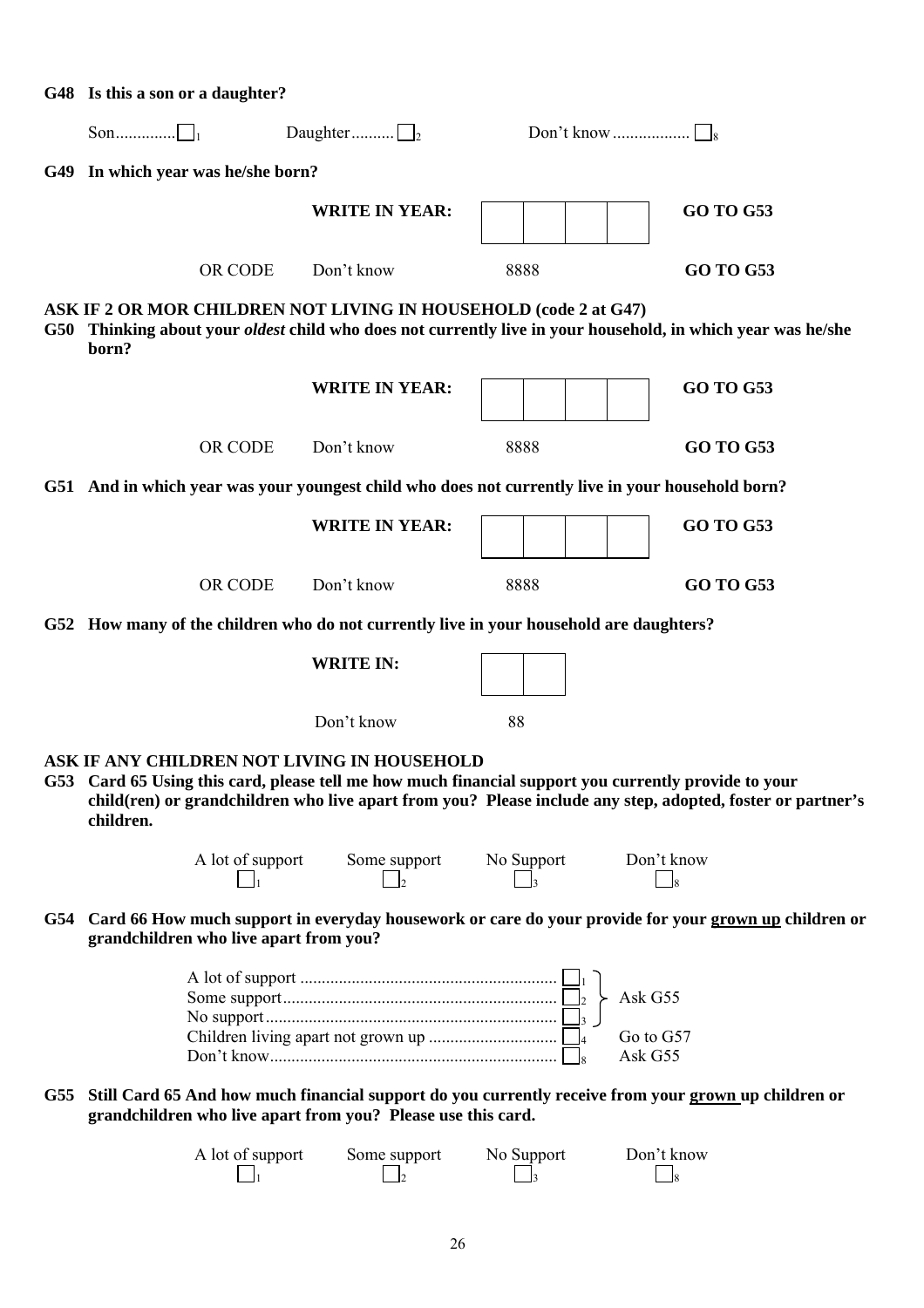|                   | you're your grown up children or grandchildren who live apart from you? Please use this card.           |                    |                                                 |                            | G56 Still Card 65 How much support with your everyday housework or care do you currently receive from |  |
|-------------------|---------------------------------------------------------------------------------------------------------|--------------------|-------------------------------------------------|----------------------------|-------------------------------------------------------------------------------------------------------|--|
|                   | A lot of support                                                                                        |                    | Some support<br>b                               | No Support                 | Don't know<br>$\overline{\phantom{0}}$ 8                                                              |  |
| <b>ALL</b><br>G57 | <b>Interviewer Code:</b><br>Interviewer refer to F3 and code                                            |                    |                                                 |                            |                                                                                                       |  |
|                   |                                                                                                         |                    | <b>RESPONDENT BORN AFTER 1958</b>               | $(F3=1959-1990$ inclusive) | 1. ASK G58                                                                                            |  |
|                   |                                                                                                         |                    |                                                 | <b>ALL OTHERS</b>          | 2. GO TO G59                                                                                          |  |
| G58               | Card 67 Do you plan to have a child within the next three years? Please use this card.                  |                    |                                                 |                            |                                                                                                       |  |
|                   |                                                                                                         |                    |                                                 |                            | Note to interviewer: IF RESPONDENT OR RESPONDENT'S PARTNER IS PREGNANT CODE AS 4.                     |  |
|                   | Definitely not                                                                                          | Probably not<br>J2 | Probably yes<br>$\Box$ 3                        | Definitely yes             | Don't know<br>$\Box$ 8                                                                                |  |
| G59               | <b>Interviewer Code:</b><br><b>INTERVIEWER REFER TO F8b, P.14 AND CODE: MAIN ACTIVITY OF RESPONDENT</b> |                    |                                                 |                            |                                                                                                       |  |
|                   |                                                                                                         |                    | In paid work (Code 01 at F8b, p.14)             |                            | 1. ASK G60                                                                                            |  |
|                   |                                                                                                         |                    | In education (Code 02 at F8b, p.14)             |                            | 2. GO TO G94                                                                                          |  |
|                   |                                                                                                         |                    | Retired (Code 06 at F8b, p.14)                  |                            | 3. GO TO G108                                                                                         |  |
|                   |                                                                                                         |                    | All others (Code 03-05, 07-09, 88 at F8b, p.14) |                            | 4. GO TO G110                                                                                         |  |
|                   | G60 Interviewer Code:<br>Interviewer refer to F12, p.15 and code                                        |                    |                                                 |                            |                                                                                                       |  |
|                   |                                                                                                         |                    | Employee (Code 1 at F12, p.15)                  |                            | 1. ASK G61                                                                                            |  |
|                   |                                                                                                         |                    | All others (Codes 2-8 at F12, p.15)             |                            | 2. GO TO G81                                                                                          |  |
|                   |                                                                                                         |                    |                                                 |                            |                                                                                                       |  |

**G61 If someone was applying nowadays for the job you do now, would they need any education or vocational schooling beyond compulsory education?** 

| <b>YES</b>     | ASK G62         |
|----------------|-----------------|
| N <sub>O</sub> | ,.<br>GO TO G63 |
| Don't know     | 8               |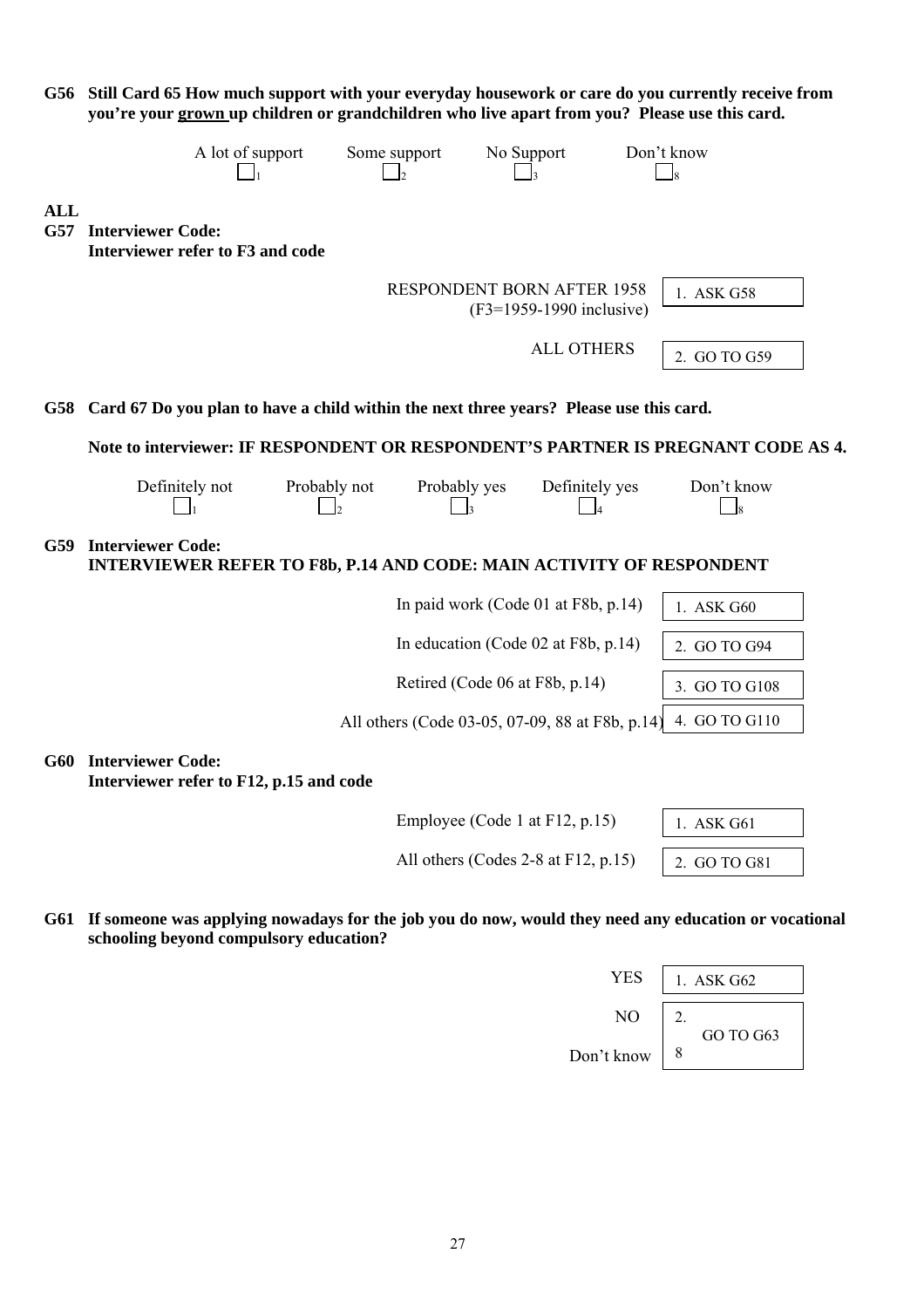## **G62 About how many years of education or vocational schooling beyond compulsory education would they need?**

| Less than 1 year (beyond compulsory school). $\Box$ |                                                   |  |
|-----------------------------------------------------|---------------------------------------------------|--|
|                                                     |                                                   |  |
|                                                     | 10 years or more (beyond compulsory school $\Box$ |  |
|                                                     |                                                   |  |
|                                                     |                                                   |  |

## **ASK, IF EMPLOYEE AND MAIN ACTIVITY IS PAID WORK (CODE 1 AT G59 AND CODE 1 AT G60)**

## **G63 [Card 68] If somebody with the right education and qualifications replaced you in your job, how long would it take for them to learn to do the job reasonably well?**

#### **[Card 69] Using this card, please tell me how true each of the following statements is about your current job.**

|                                                              | Not at all<br>true | A little<br>true | <b>Quite</b><br>true | Very<br>true | Don't<br>know |
|--------------------------------------------------------------|--------------------|------------------|----------------------|--------------|---------------|
|                                                              |                    |                  |                      |              |               |
| <b>G65</b> My job requires that I keep learning new things   |                    |                  |                      |              |               |
|                                                              |                    |                  |                      |              |               |
| <b>G67</b> My wage or salary depends on the amount of        |                    |                  |                      |              |               |
|                                                              |                    |                  |                      |              |               |
| <b>G68</b> I can get support and help from my co-workers     |                    |                  |                      |              |               |
|                                                              |                    |                  |                      |              |               |
|                                                              |                    |                  |                      |              |               |
| <b>G70</b> My health or safety is at risk because of my work |                    |                  |                      |              |               |

## **[Card 70] Still thinking about your current job, how much do you agree or disagree with each of the following statements?**

| Agree<br><b>Strongly</b>                             | Agree | <b>Neither agree</b><br>nor disagree | <b>Disagree</b> | <b>Disagree</b><br><b>Strongly</b> | Don't<br>know |
|------------------------------------------------------|-------|--------------------------------------|-----------------|------------------------------------|---------------|
|                                                      |       |                                      |                 |                                    |               |
| <b>G72</b> I never seem to have enough time to get   |       |                                      |                 |                                    |               |
|                                                      |       |                                      |                 |                                    |               |
| <b>G73</b> My opportunities for advancement are good |       |                                      |                 |                                    |               |

#### **G74 How many people is your immediate supervisor or boss responsible for?**

| Have no boss        | 01 | $\rightarrow$ GO TO G75a |
|---------------------|----|--------------------------|
| $1-3$ persons       | 02 |                          |
| 4-9 persons         | 03 |                          |
| 10-19 persons       | 04 |                          |
| $20-49$ persons     | 05 | $\rightarrow$ ASK G75    |
| 50-99 persons       | 06 |                          |
| 100 or more persons | 07 |                          |
| DK how many         | 88 |                          |
| DK who boss is      | 89 | $\rightarrow$ GO TO G75a |
|                     |    |                          |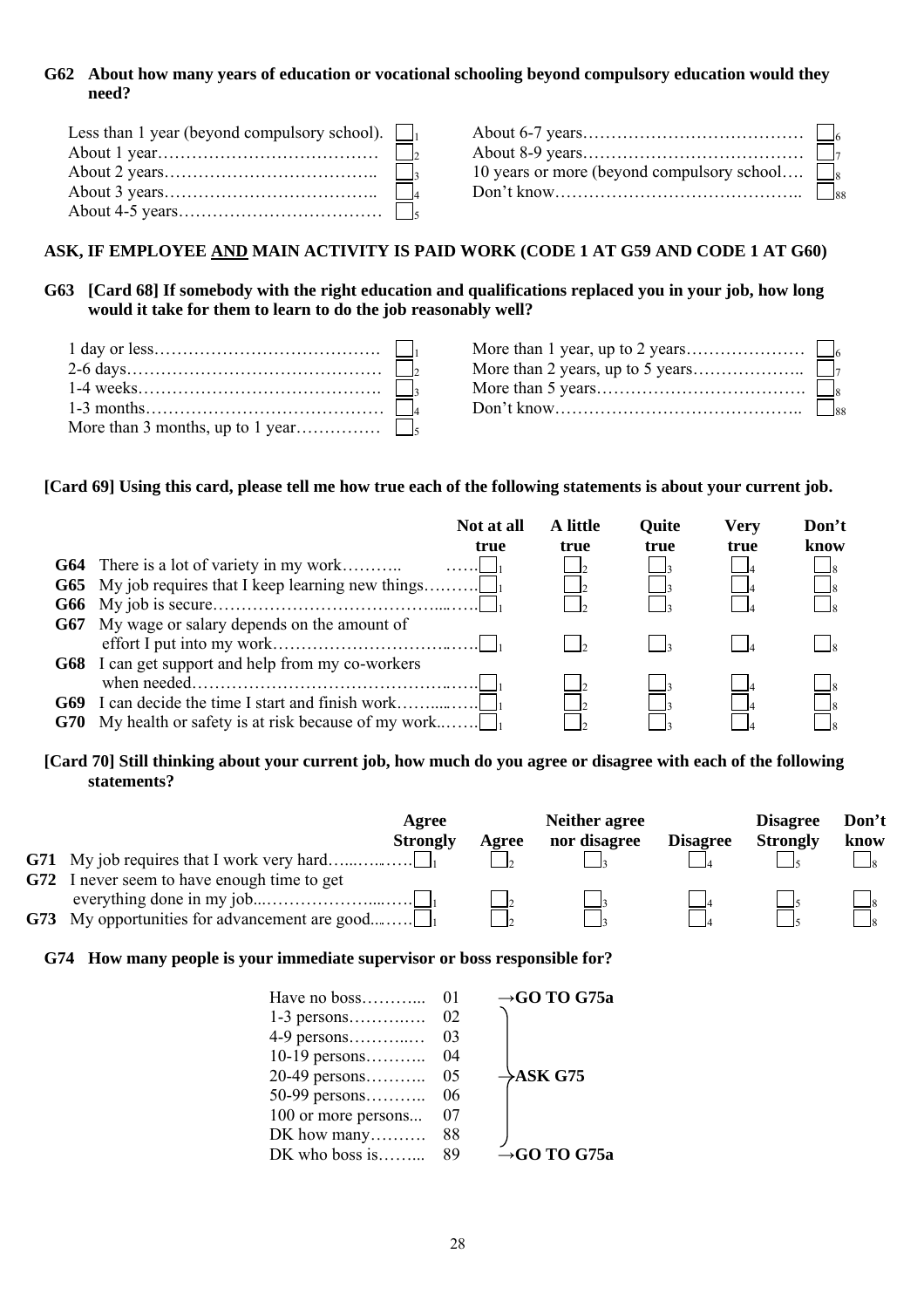**G75 Is your immediate supervisor/boss a man or a woman?** 

| ASK, IF EMPLOYEE <u>AND</u> MAIN ACTIVITY IS PAID WORK (CODE 1 AT G 59 AND CODE 1 ATG60)<br>G75a Card 71 What is the proportion of women at your workplace?<br>NOTE TO INTERVIEWER: Workplace is the establishment at which or from the respondent works.<br>Over a half<br>Very small $\boxed{\phantom{a}}_2$ Very large $\boxed{\phantom{a}}_6$<br>G76 In what year did you (first) start working for your current employer?<br><b>WRITE IN YEAR:</b><br>OR CODE<br>Don't know<br>8888 | $G/5$ is your immediate supervisor/boss a man or a woman. |  |  |
|------------------------------------------------------------------------------------------------------------------------------------------------------------------------------------------------------------------------------------------------------------------------------------------------------------------------------------------------------------------------------------------------------------------------------------------------------------------------------------------|-----------------------------------------------------------|--|--|
|                                                                                                                                                                                                                                                                                                                                                                                                                                                                                          |                                                           |  |  |
|                                                                                                                                                                                                                                                                                                                                                                                                                                                                                          |                                                           |  |  |
|                                                                                                                                                                                                                                                                                                                                                                                                                                                                                          |                                                           |  |  |
|                                                                                                                                                                                                                                                                                                                                                                                                                                                                                          |                                                           |  |  |
|                                                                                                                                                                                                                                                                                                                                                                                                                                                                                          |                                                           |  |  |
|                                                                                                                                                                                                                                                                                                                                                                                                                                                                                          |                                                           |  |  |
|                                                                                                                                                                                                                                                                                                                                                                                                                                                                                          |                                                           |  |  |

**Card 72 Thinking about the organisation you work for, how much do you agree or disagree with each of the following statements?** 

|                                                   |                                           |                             |    |    | Agree<br><b>Strongly</b> | Agree | <b>Neither agree</b><br>nor disagree |    | <b>Disagree</b>          | <b>Disagree</b><br><b>Strongly</b>                                                                         | Don't<br>know       |
|---------------------------------------------------|-------------------------------------------|-----------------------------|----|----|--------------------------|-------|--------------------------------------|----|--------------------------|------------------------------------------------------------------------------------------------------------|---------------------|
| G77 -<br>G78                                      | I would turn down another job with higher |                             |    |    |                          |       |                                      |    |                          |                                                                                                            |                     |
| G79                                               | another employer if you wanted to?        |                             |    |    |                          |       |                                      |    |                          | Card 73 Now using this card, how difficult or easy would it be for you to get a similar or better job with |                     |
| <b>Extremely</b><br><b>Difficult</b><br>$\bf{00}$ | 01                                        | 02                          | 03 | 04 | 05                       | 06    | 07                                   | 08 | 09                       | <b>Extremely</b><br>easy<br>10                                                                             | Don't<br>know<br>88 |
| G80                                               |                                           | left? Please use this card. |    |    |                          |       |                                      |    |                          | [Still Card 73] In your opinion, how difficult or easy would it be for your employer to replace you if you |                     |
|                                                   |                                           |                             |    |    |                          |       |                                      |    |                          | Would                                                                                                      |                     |
| <b>Extremely</b><br><b>Difficult</b>              |                                           |                             |    |    |                          |       |                                      |    | <b>Extremely</b><br>easy | not be<br>replaced                                                                                         | Don't<br>know       |

# **G81 How long does it usually take you to get to work on a normal workday? Count travel time and waiting time**

**– but not time taken to shop or drop off/pick up children.** 

| <b>WRITE IN NUMBER OF MINUTES</b>        |     |  |
|------------------------------------------|-----|--|
| OR CODE                                  |     |  |
| No commute/work from home                | 000 |  |
| Have no permanent workplace/unable to    |     |  |
| specify time/no normal daily travel time | 555 |  |
| Don't know                               |     |  |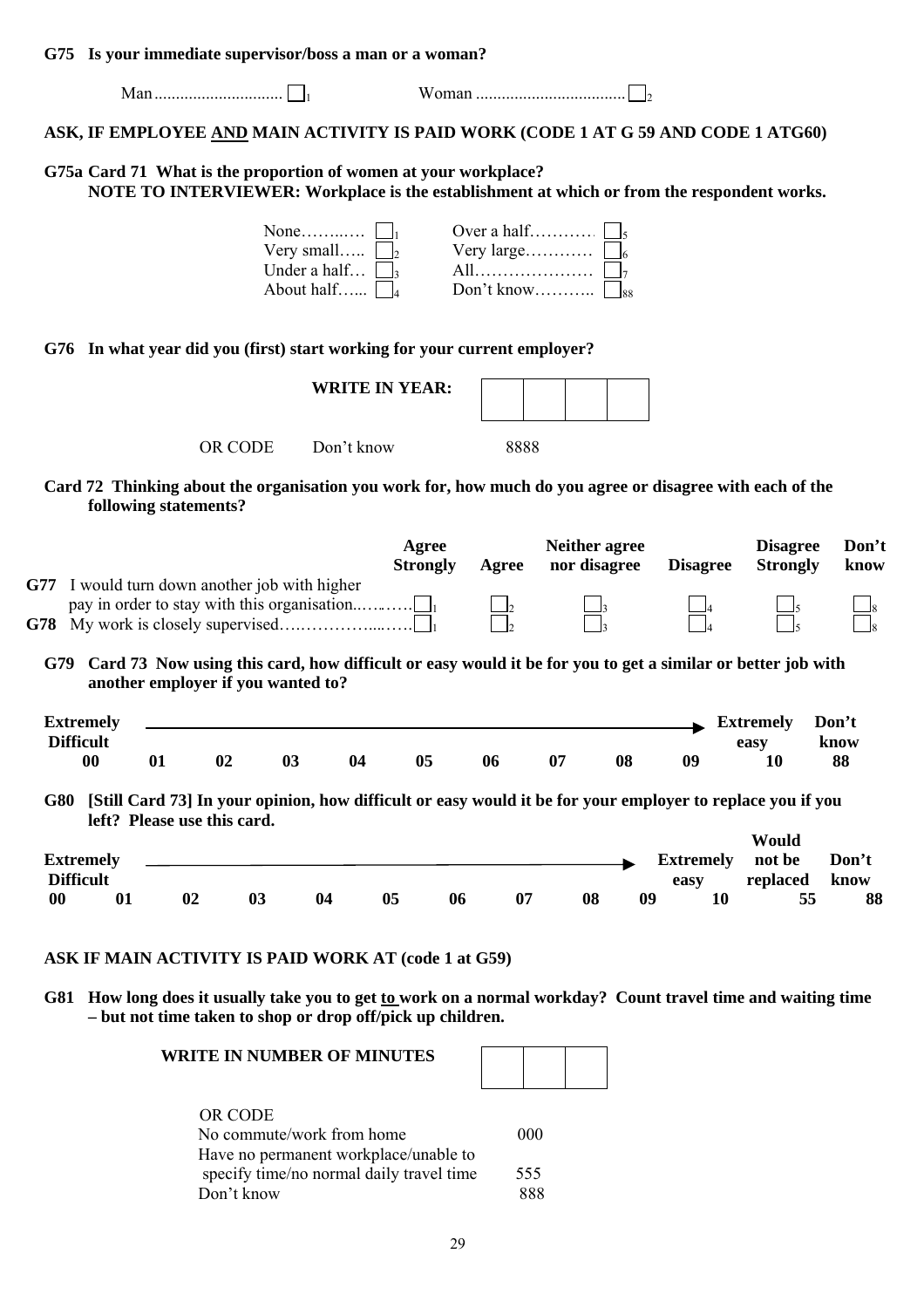## **[Card 74] How often does your work involve…..READ OUT….**

| <b>Never</b>                       | Less than Once a Several Once a Several Every<br>once a<br>month | month | times a<br>month | week | times a<br>week | dav | Don't<br>know |
|------------------------------------|------------------------------------------------------------------|-------|------------------|------|-----------------|-----|---------------|
| <b>G83</b> having to work overtime |                                                                  |       |                  |      |                 |     |               |
|                                    |                                                                  |       |                  |      |                 |     |               |

## **G84 [Card 75] How often does your work involve working at weekends?**

|       | Less than once a | Once a | Several times a | Every |                   |
|-------|------------------|--------|-----------------|-------|-------------------|
| Never | month            | month  | month           | week  | Don't know        |
|       |                  |        |                 |       | $\mathsf{J}_{88}$ |

## **[Card 76] Using this card, how often do you….READ OUT…..**

|       |                                                                                                                                       | <b>Never</b>                          | <b>Hardly</b><br>ever | <b>Sometimes</b> | <b>Often</b>   | <b>Always</b> | Don't have<br>partner/family) | Don't<br>know |  |
|-------|---------------------------------------------------------------------------------------------------------------------------------------|---------------------------------------|-----------------------|------------------|----------------|---------------|-------------------------------|---------------|--|
| G85 - | keep worrying about work                                                                                                              |                                       |                       |                  |                |               |                               |               |  |
|       | problems when you are not<br>G86  feel too tired after work to enjoy                                                                  |                                       |                       |                  |                |               |                               |               |  |
| G87   | the things you would like to do at<br>$home \dots \dots \dots \dots \dots \dots \dots \dots \dots$<br>find that your job prevents you |                                       |                       |                  | $\overline{4}$ |               |                               |               |  |
|       | from giving the time you want to                                                                                                      |                                       |                       |                  |                |               |                               |               |  |
| G88   | <b>Interviewer Code:</b><br>Interviewer refer to G87 and code                                                                         |                                       |                       |                  |                |               |                               |               |  |
|       | Code 06 (Don't have partner/family) at G87<br>1. GO TO G90A                                                                           |                                       |                       |                  |                |               |                               |               |  |
|       |                                                                                                                                       | All others (Codes 01-05 or 88 at G87) |                       |                  |                |               | 2. ASK G89                    |               |  |
|       |                                                                                                                                       |                                       |                       |                  |                |               |                               |               |  |

## **[Card 77] How often do you….READ OUT…?**

|                            | <b>Never</b>                                                                                                              | <b>Hardly</b><br>ever    | <b>Sometimes</b> | <b>Often</b> | <b>Always</b> | Don't have<br>partner/family) | Don't<br>know |
|----------------------------|---------------------------------------------------------------------------------------------------------------------------|--------------------------|------------------|--------------|---------------|-------------------------------|---------------|
| G90                        | <b>G89</b> find that your partner or family<br>gets fed up with the pressure of<br>find it difficult to concentrate on    | $\vert \cdot \vert$      |                  |              |               |                               |               |
|                            | work because of your family                                                                                               | $\mathsf{L}$             |                  |              |               |                               |               |
|                            | IF MAIN ACTIVITY IS PAID WORK (code 1 at G59, P.27)<br><b>G90a Interviewer Code:</b><br>Interviewer refer to G60 and code |                          |                  |              |               |                               |               |
|                            |                                                                                                                           | Employee (code 1 at G60) |                  |              |               | 1. ASK G91                    |               |
| All others (code 2 at G60) |                                                                                                                           |                          |                  |              |               | 2. GO TO G110                 |               |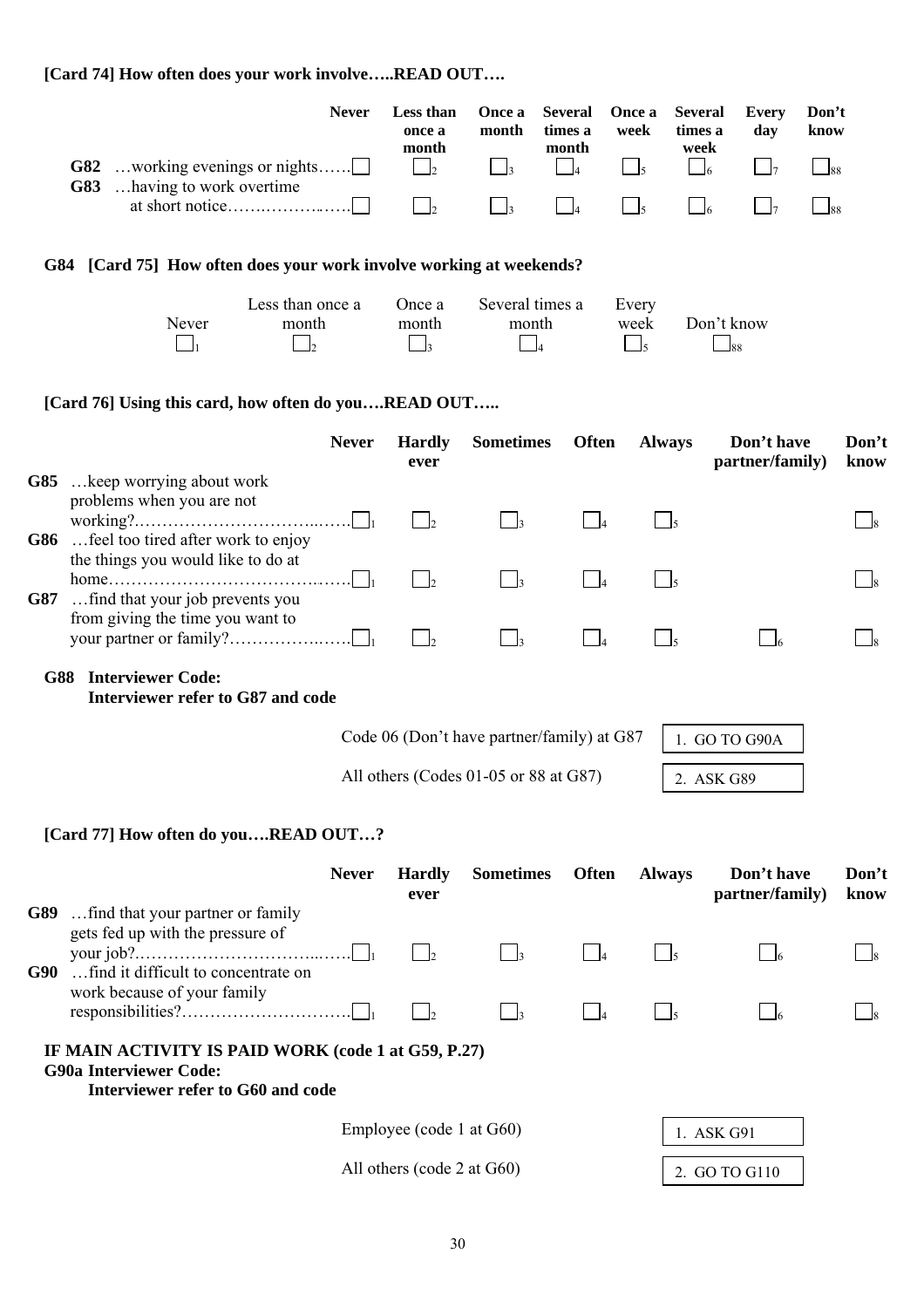**G91 What is your usual gross pay before deductions for tax and insurance? [To be recorded in country's own currency and later converted into Euros]** 

| <b>WRITE IN AMOUNT</b><br>In own currency |              |     | <b>GO TO G93</b> |
|-------------------------------------------|--------------|-----|------------------|
| <b>OR CODE</b>                            | (Refusal)    | N77 | ASK G92          |
|                                           | (Don't know) | N88 | ASK G92          |

#### **G92 And what is your usual net pay (after deductions for tax and insurance)? If no 'usual' pay, record pay in last full pay period. [To be recorded in Euros]**

| <b>WRITE IN AMOUNT</b><br>In own currency                                                                                                                                                                                                                                                                                             |                                                   |                           |            | <b>GO TO G93</b>                   |
|---------------------------------------------------------------------------------------------------------------------------------------------------------------------------------------------------------------------------------------------------------------------------------------------------------------------------------------|---------------------------------------------------|---------------------------|------------|------------------------------------|
| <b>OR CODE</b>                                                                                                                                                                                                                                                                                                                        |                                                   | (Refusal)<br>(Don't know) | N77<br>N88 | <b>ASK G110</b><br><b>ASK G110</b> |
| G93 How long a period does that pay cover?                                                                                                                                                                                                                                                                                            |                                                   |                           |            |                                    |
| One hour<br>One week<br>Two weeks<br>$\mathbf{r}$ and $\mathbf{r}$ and $\mathbf{r}$ and $\mathbf{r}$ and $\mathbf{r}$ and $\mathbf{r}$ and $\mathbf{r}$ and $\mathbf{r}$ and $\mathbf{r}$ and $\mathbf{r}$ and $\mathbf{r}$ and $\mathbf{r}$ and $\mathbf{r}$ and $\mathbf{r}$ and $\mathbf{r}$ and $\mathbf{r}$ and $\mathbf{r}$ and | 0 <sub>1</sub><br>02<br>03<br>04<br>$\sim$ $\sim$ | <b>GO TO G110</b>         |            |                                    |

| ASK IF MAIN ACTIVITY IS STUDY/EDUCATION (code 2 at G59, p.27)     |  |
|-------------------------------------------------------------------|--|
| G94 Card 78 At what level are you studying? Please use this card. |  |

Four weeks………….. 05 Calendar month……... 06 Year………………… 07 Don't know…………. 88

| Adult education (not covered by any of the above) $\ldots$ $\ldots$ $\ldots$ $\ldots$ $\ldots$ $\ldots$ $\ldots$ $\ldots$ $\ldots$ $\ldots$ $\ldots$ |  |
|------------------------------------------------------------------------------------------------------------------------------------------------------|--|
|                                                                                                                                                      |  |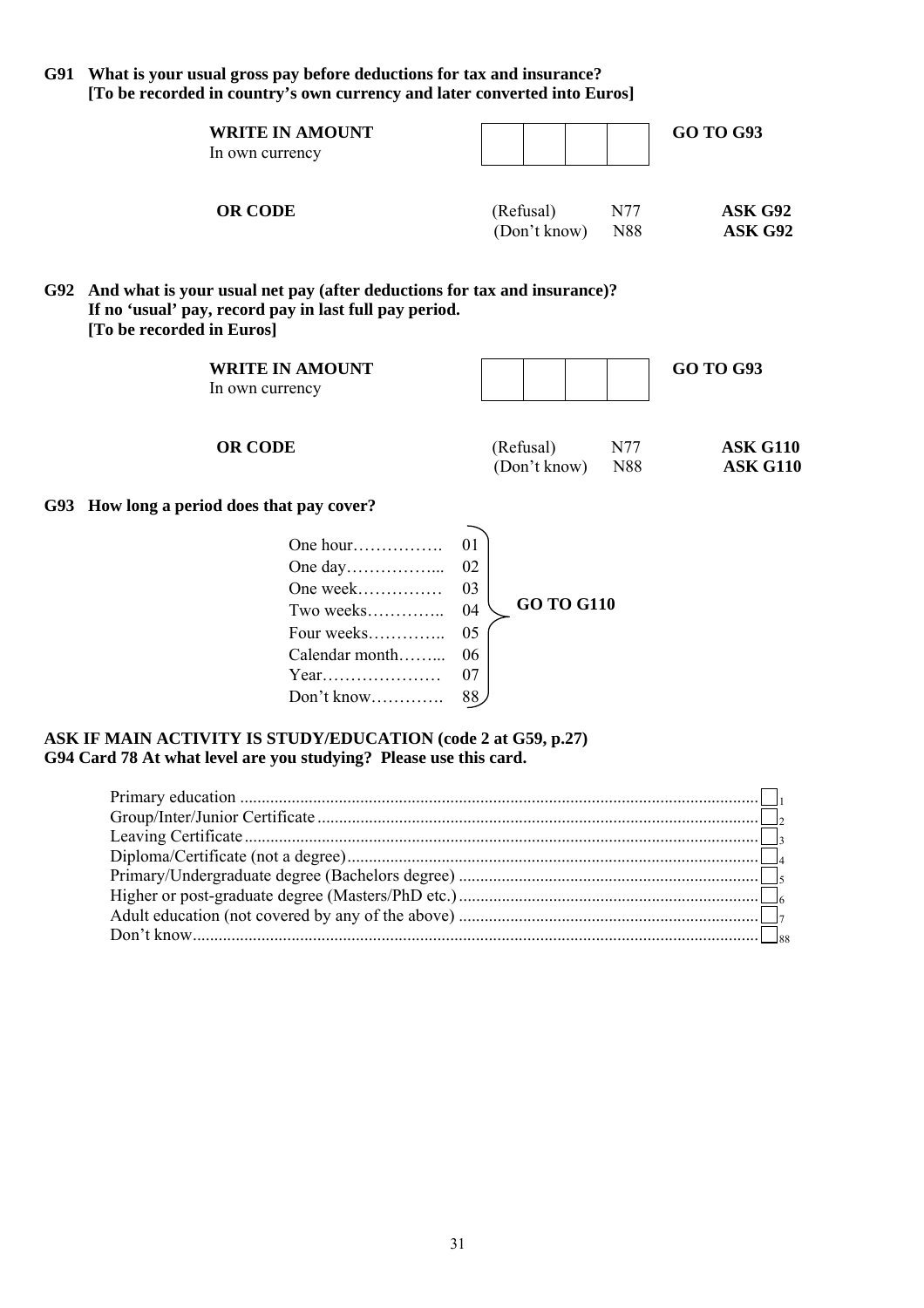#### **[Card 79] Thinking about the place where you study, please tell me how much you agree or disagree with each of the following statements. Please use this card.**

|     |                                                                                                                                                                                                                | Agree<br><b>Strongly</b>                                                             | Agree                               | Neither agree<br>nor disagree | <b>Disagree</b>             | <b>Disagree</b><br><b>Strongly</b> | Don't<br>know/Does<br>not apply |
|-----|----------------------------------------------------------------------------------------------------------------------------------------------------------------------------------------------------------------|--------------------------------------------------------------------------------------|-------------------------------------|-------------------------------|-----------------------------|------------------------------------|---------------------------------|
| G95 |                                                                                                                                                                                                                |                                                                                      | $\vert$                             | $\vert$ 3                     | $\vert$ $\vert$             | $\begin{bmatrix} 1 \end{bmatrix}$  | $\frac{1}{8}$                   |
| G96 | There is usually peace and quiet during                                                                                                                                                                        |                                                                                      | $\vert$ <sub>2</sub>                | $\vert$ <sub>3</sub>          |                             |                                    |                                 |
| G97 | There are teachers who treat me badly or                                                                                                                                                                       |                                                                                      |                                     |                               |                             |                                    |                                 |
| G98 | There are students who treat me badly or                                                                                                                                                                       |                                                                                      |                                     |                               |                             |                                    |                                 |
| G99 | Teachers are interested in the students                                                                                                                                                                        |                                                                                      |                                     |                               |                             |                                    |                                 |
|     | G100 When I criticise something, my teachers                                                                                                                                                                   |                                                                                      | $\vert$ <sub>2</sub>                | $\Box$ 3                      | $\Box$                      |                                    |                                 |
|     | G101 There are students in my classes/course(s)<br>who I can ask for help and discuss problems                                                                                                                 |                                                                                      |                                     |                               |                             |                                    |                                 |
|     |                                                                                                                                                                                                                |                                                                                      | $\vert$ <sub>2</sub>                | $\vert$ 3                     | $\Box$                      | $\vert \vert_5$                    |                                 |
|     | G102 My studies prevent me from spending as<br>much time with my family as I would like to<br>G103 Family responsibilities prevent me from                                                                     |                                                                                      | $\bigcap_{2}$                       | $\vert$ 3                     | $\vert$ 4                   | $\frac{1}{5}$                      |                                 |
|     | spending as much time on my studies as I                                                                                                                                                                       |                                                                                      | $\vert$ <sub>2</sub>                | $\overline{\phantom{a}}$      | $\Box$                      | $\bigcap_{5}$                      |                                 |
|     | G104 [Card 80] Do you feel you get the help you need from the teachers about your course(s)?                                                                                                                   |                                                                                      |                                     |                               |                             |                                    |                                 |
|     | Yes often<br>Yes always                                                                                                                                                                                        |                                                                                      | Not very often                      | No never<br>$\overline{4}$    | Don't know<br>$\frac{1}{8}$ |                                    |                                 |
|     | G105 How many hours do you spend studying during an average term-time week? Include everything to do with<br>study such as classes/lectures, doing homework, writing essays and preparing for tests and exams. |                                                                                      |                                     |                               |                             |                                    |                                 |
|     | <b>WRITE IN NUMBER OF HOURS</b><br><b>CODE 100 hours or more as 100</b>                                                                                                                                        |                                                                                      |                                     |                               |                             |                                    |                                 |
|     | Don't know<br>OR CODE                                                                                                                                                                                          |                                                                                      | 888                                 |                               |                             |                                    |                                 |
|     | G106 And thinking about your studies, do you usually feel you haveREAD OUT                                                                                                                                     |                                                                                      |                                     |                               |                             |                                    |                                 |
|     | $$ far too<br>A bit too much<br>much to do<br>to do<br>$\mathbf{I}_2$                                                                                                                                          | About the right<br>amount to do<br>$\Box$ 3                                          | A bit too<br>little to do<br>$\Box$ | Or far too<br>little to do    | $\overline{\phantom{0}}$ 5  | Don't know<br>$\bigcup_{8}$        |                                 |
|     | G107 Do you find the pace of your course(s) too slow, about right, or too fast?<br>Don't know                                                                                                                  | Pace too slow<br>$\mathbf{1}$<br>Pace about right<br>$\overline{2}$<br>Pace too fast | 3                                   | <b>GO TO G110</b>             |                             |                                    |                                 |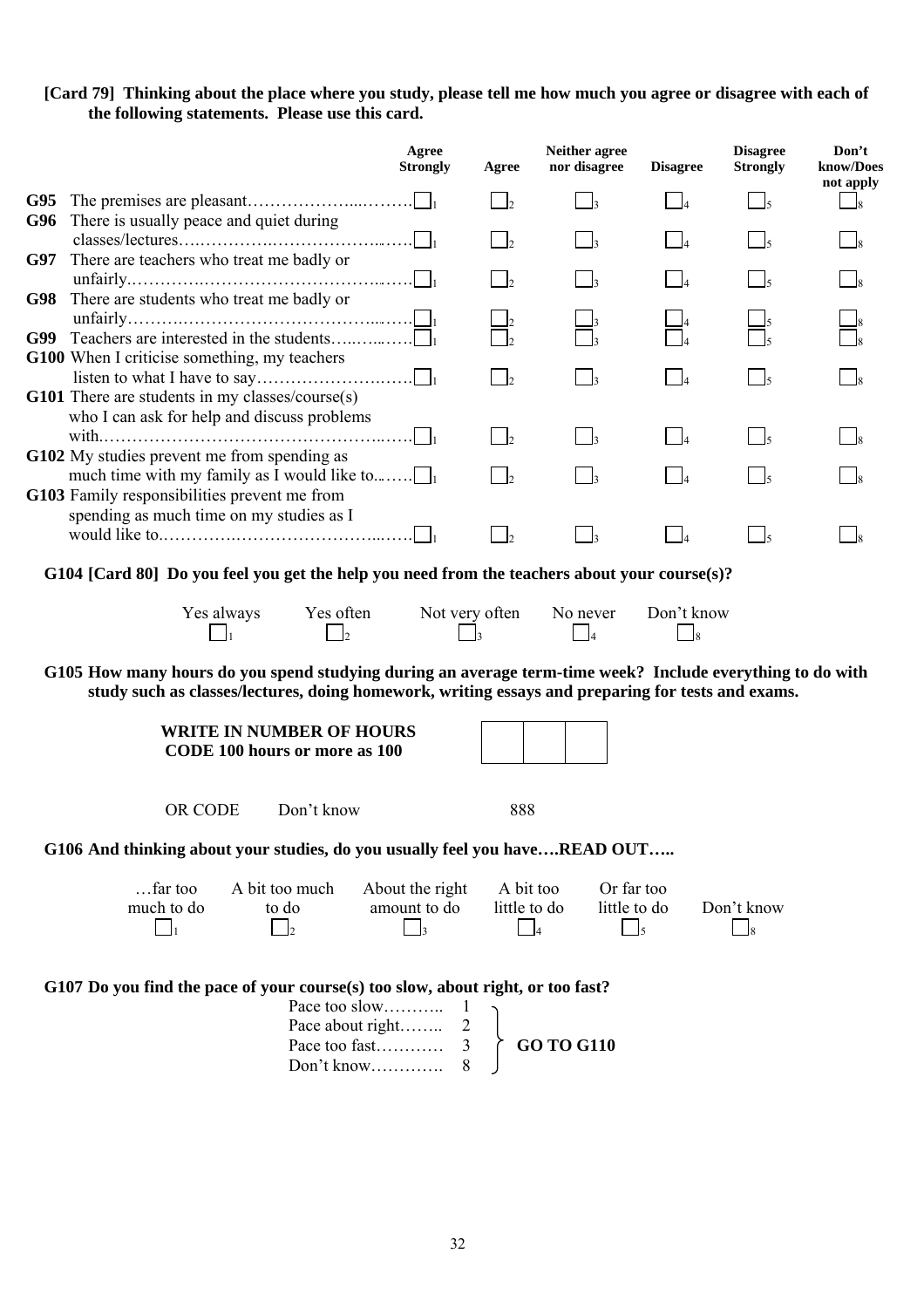## **ASK IF MAIN ACTIVITY RETIRED (code 3 at G59, p.27)**

**G108 In what year did your retire?** 

| <b>WRITE IN YEAR</b>                                                                   |                                    |                                   | <b>ASK G109</b>                      |
|----------------------------------------------------------------------------------------|------------------------------------|-----------------------------------|--------------------------------------|
| OR CODE                                                                                | Don't know<br>Never had a paid job | 8888<br>0000                      | <b>ASK G109</b><br><b>GO TO G110</b> |
| G109 Did you want to retire then or would you have preferred to continue in paid work? |                                    |                                   |                                      |
| Wanted to retire then $\bigsqcup_1$                                                    |                                    |                                   | Don't know                           |
| ALL<br>G110 Interviewer Code:<br>Interviewer refer to F3 and code                      |                                    |                                   |                                      |
|                                                                                        | $(f3 = 1935 - 1990)$ inclusive)    | <b>RESPONDENT BORN AFTER 1934</b> | 1. ASK G111                          |
|                                                                                        | ALL OTHERS                         |                                   | 2. GO TO G117                        |

## **ASK IF UNDER 70**

**[CARD 81] For you personally, how important do you think each of the following would be if you were choosing a job? Please use this card.** 

| <b>Not</b><br>important<br>at all           | <b>Not</b><br>important | <b>Neither</b><br>important<br>nor | Important | <b>Verv</b><br>important | Don't<br>know |
|---------------------------------------------|-------------------------|------------------------------------|-----------|--------------------------|---------------|
|                                             |                         | unimportant                        |           |                          |               |
|                                             |                         |                                    |           |                          |               |
|                                             |                         |                                    |           |                          |               |
| G113 A job with good promotion              |                         |                                    |           |                          |               |
|                                             |                         |                                    |           |                          |               |
| G114 A job that enabled you to use your own |                         |                                    |           |                          |               |
|                                             |                         |                                    |           |                          |               |
| G115 A job which allowed you to combine     |                         |                                    |           |                          |               |
|                                             |                         |                                    |           |                          |               |

**G116 How many hours a week, if any, would you choose to work, bearing in mind that your earnings would go up or down according to how many hours you work?** 

Don't know 3888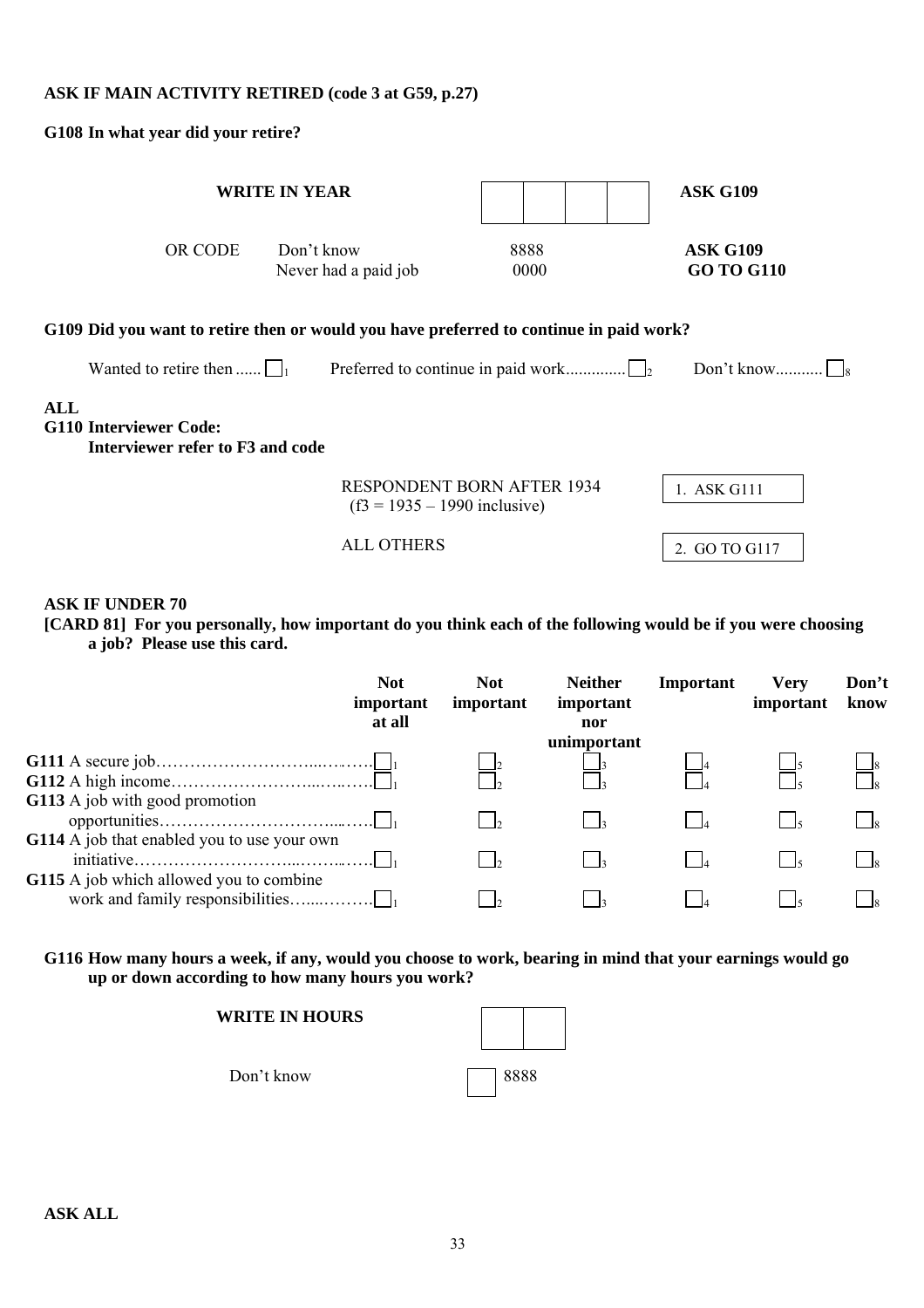**G117 Thinking back, in what year did you start working in your first job?** 

**(By first job we mean the first job that lasted at least 6 months during which you worked at least 20 hours per week)** 

| <b>WRITE IN YEAR</b>                                                                                                                                                                                                                                   | <b>ASK G118</b>                                                                                                  |
|--------------------------------------------------------------------------------------------------------------------------------------------------------------------------------------------------------------------------------------------------------|------------------------------------------------------------------------------------------------------------------|
| Don't know<br>OR CODE                                                                                                                                                                                                                                  | 8888<br><b>ASK G109</b>                                                                                          |
| Never had a paid job                                                                                                                                                                                                                                   | <b>GO TO END TIME</b><br>0000                                                                                    |
| G118 In total, how many years have you been in paid work?                                                                                                                                                                                              |                                                                                                                  |
| <b>NOTE TO INTERVIEWER: Count years in full-or part-time work equally.</b>                                                                                                                                                                             |                                                                                                                  |
| <b>WRITE IN NUMBER YEARS</b>                                                                                                                                                                                                                           |                                                                                                                  |
| Don't know                                                                                                                                                                                                                                             | 8888                                                                                                             |
| <b>G119 Interviewer Code Gender:</b><br>Male $\Box$ <sub>1</sub> $\rightarrow$ Go to G125, P.35                                                                                                                                                        | Female $\Box_2 \rightarrow$ Go to G120                                                                           |
| <b>G120 Interviewer Code:</b><br>Interviewer record or refer to F4 and G45 and code                                                                                                                                                                    |                                                                                                                  |
| Respondent has son/daughter (children in household                                                                                                                                                                                                     | 1. ASK G121<br>At F4 or outside household at G45)                                                                |
|                                                                                                                                                                                                                                                        | 2. GO TO G125<br>All others                                                                                      |
| G121 [Card 82] Including any time spent on maternity or parental leave, around how long in total have you spent<br>full-time at home because you were caring for your child(ren)? Please use this card.                                                |                                                                                                                  |
| No time at home full-time because of children<br>More than 6 months, up to 12 months<br>More than a year, but up to 2 years<br>More than 2 years, but up to 4 years<br>More than 4 years, but up to 10 years                                           | <b>GO TO G123</b><br><b>ASK G122</b><br><b>GO TO G123</b><br>88                                                  |
| G122 Do you think that this has had negative consequences for your occupational career?<br>IF YES, is that definitely or probably? IF NO, is that definitely not or probably not?<br>Yes<br>No, Probably<br>Yes<br>definitely<br>probably<br>not<br>l2 | No, definitely<br>Don't<br>not<br>know<br>$\vert$ 4<br>$\frac{1}{8}$<br>$\mathsf{R}$                             |
| G123 [Card 82] And around how long in total, have you spent in part-time work rather than full-time work<br>because you were caring for your child(ren)? Please use this card.                                                                         |                                                                                                                  |
| No time spent in part-time work rather than full-time because of children<br>G124 Do you think that this has had negative consequences for your occupational career?                                                                                   | <b>GO TO G125</b><br>$\mathsf{I}_3$<br><b>ASK G124</b><br>$\vert_4$<br>$\mathsf{I}_5$<br><b>GO TO G125</b><br>88 |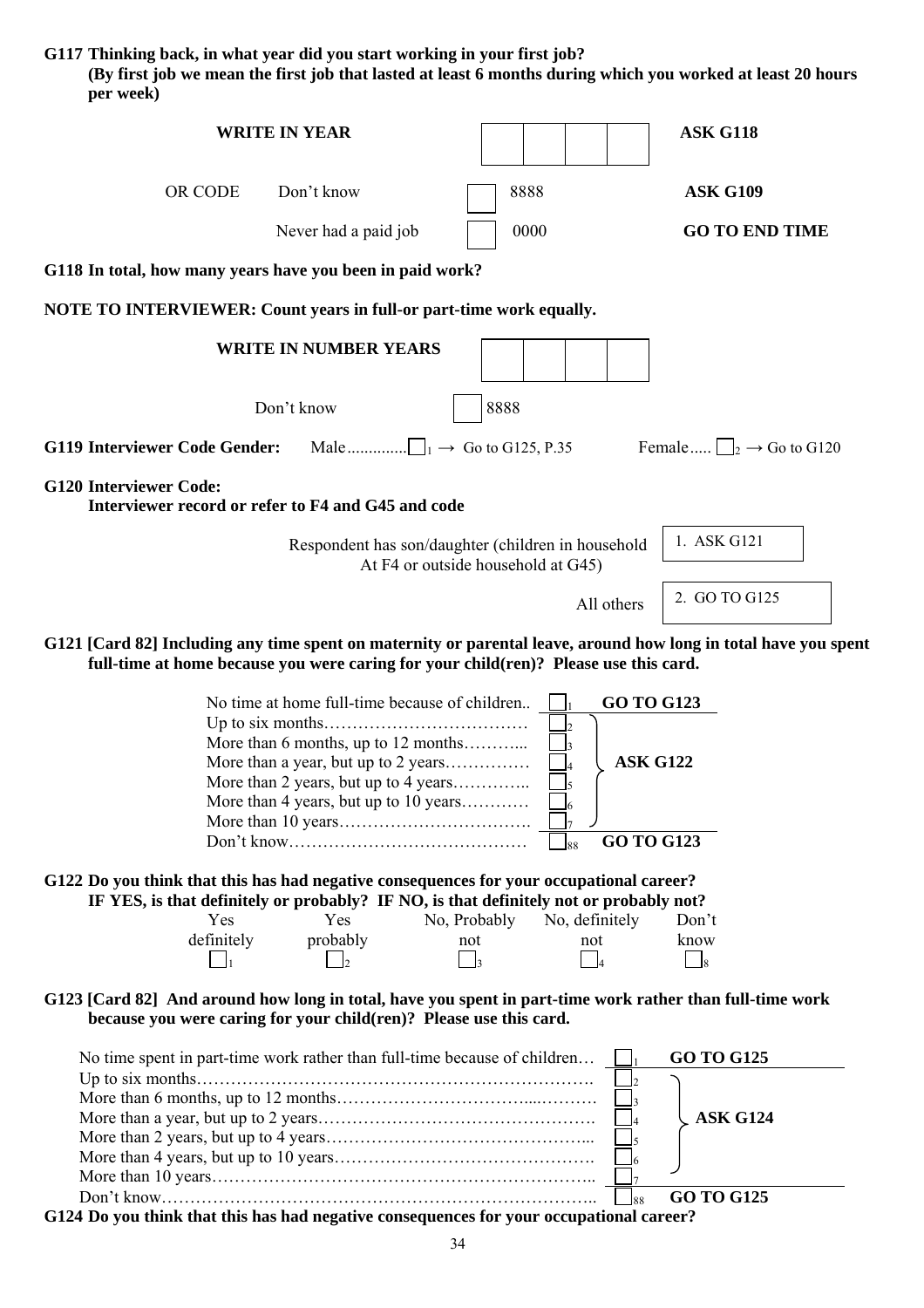#### **IF YES, is that definitely or probably? IF NO, is that definitely not or probably not?**

| Yes        | Yes.     | No, Probably | No, definitely | Don't                 |
|------------|----------|--------------|----------------|-----------------------|
| definitely | probably | not          | not            | know                  |
|            |          | $\mathbf{z}$ |                | $\vert \vert_{\rm g}$ |

**Now I'd like to ask you a few questions about your interest in and knowledge of politics. If you don't know the answer, please just say so, and we'll move straight on to the next one.** 

**G125 [Card 83] Looking at this card, can you tell me the name of the Minister for Finance?** 

| Dermot Ahern         | $\mathbf{I}$   |
|----------------------|----------------|
| Brian Cowan          | I۰             |
| Mary Hanafin         | $\mathbf{I}_3$ |
| Mary Harney          | $\mathbf{I}$   |
| Not sure/don't know. | $\mathbf{Q}$   |

**G126 [Card 84] Can you tell me which political party has SECOND largest number of seats in the Dáil?** 

| Labour              | $\mathbf{L}$ |
|---------------------|--------------|
| Fianna Fáil         | $\mathsf{L}$ |
| Fianna Gael         |              |
| Green party         | $\ $ $\ $    |
| Not sure/don't know |              |

#### **G127 [Card 85] Obviously, a person on a low income will pay less total money in income tax than someone on a high income. But do you think that a person on a low income pays….. READ OUT…..**

| a bigger <i>proportion</i> of their earnings in income tax than someone on a high income. |        |
|-------------------------------------------------------------------------------------------|--------|
|                                                                                           | $\Box$ |
|                                                                                           |        |
|                                                                                           |        |
|                                                                                           |        |

#### **G128 Five countries have permanent seats on the Security Council of the United Nations. Can you tell me all or any of the names of any of these five countries?**

| $France \dots 1$                  |                     |
|-----------------------------------|---------------------|
|                                   | $\vert \cdot \vert$ |
|                                   | $\vert$             |
|                                   | $\vert \ \vert_4$   |
|                                   | $\Box_{5}$          |
|                                   | $\Box_6$            |
|                                   | $\vert \ \vert_{7}$ |
|                                   | $\Box$              |
| Other country/countries (specify) | $\Box$              |
| Couldn't name any country         | $\Box_{10}$         |
|                                   |                     |
|                                   |                     |

**G129 [Card 86] Which of the following best describes who is entitled to vote in elections for the Dáil** 

|                 | $\mathbf{I}_1$ |
|-----------------|----------------|
|                 | $\vert \vert$  |
| Legal Residents |                |
|                 | $\mathbf{L}$   |
|                 |                |